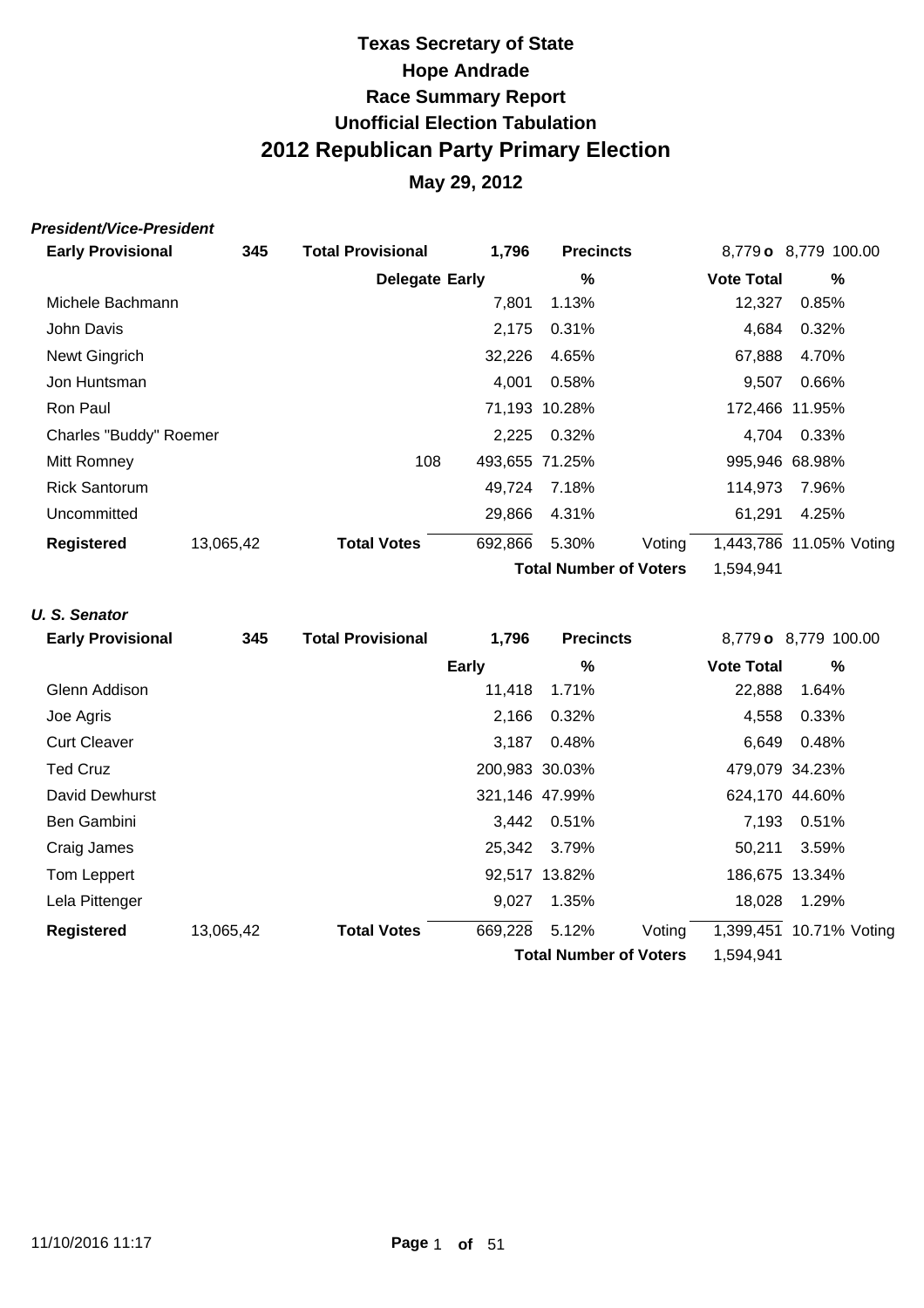## **May 29, 2012**

Single County

Multi County

Multi County

Single County

#### **U. S. Representative District 3**

|                         |                    |        | <b>Precincts</b> | 171 <b>o</b> 171  | 100.00        |
|-------------------------|--------------------|--------|------------------|-------------------|---------------|
|                         |                    | Early  | %                | <b>Vote Total</b> | %             |
| Josh Caesar             |                    | 1,167  | 5.18%            | 2.001             | 4.95%         |
| Sam Johnson - Incumbent |                    |        | 18,627 82.74%    |                   | 33,583 83.06% |
| <b>Harry Pierce</b>     |                    |        | 2,718 12.07%     |                   | 4,847 11.99%  |
|                         | <b>Total Votes</b> | 22,512 |                  | 40,431            |               |

# **U. S. Representative District 4**

|                           |                    |        | <b>Precincts</b> | 343 o 343         | 100.00        |
|---------------------------|--------------------|--------|------------------|-------------------|---------------|
|                           |                    | Early  | %                | <b>Vote Total</b> | %             |
| <b>Steve Clark</b>        |                    |        | 5,066 19.06%     |                   | 13,707 20.98% |
| Lou Gigliotti             |                    |        | 5,780 21.75%     |                   | 13,513 20.68% |
| Ralph M. Hall - Incumbent |                    |        | 15,733 59.19%    |                   | 38,125 58.34% |
|                           | <b>Total Votes</b> | 26,579 |                  | 65,345            |               |

#### **U. S. Representative District 6**

|                           |                    |        | <b>Precincts</b> | 249 o 249         | 100.00        |
|---------------------------|--------------------|--------|------------------|-------------------|---------------|
|                           |                    | Early  | %                | <b>Vote Total</b> | %             |
| Joe L. Barton - Incumbent |                    |        | 11,450 63.43%    |                   | 26,184 63.22% |
| Joe Chow                  |                    |        | 3,322 18.40%     |                   | 8,154 19.69%  |
| Itamar Gelbman            |                    |        | 1,141 6.32%      | 2.355             | 5.69%         |
| Frank C. Kuchar           |                    |        | 2,138 11.84%     |                   | 4,723 11.40%  |
|                           | <b>Total Votes</b> | 18,051 |                  | 41,416            |               |

#### **U. S. Representative District 7**

|                            |                    |        | <b>Precincts</b> | 165 <b>o</b> 165  | 100.00        |  |
|----------------------------|--------------------|--------|------------------|-------------------|---------------|--|
|                            |                    | Early  | %                | <b>Vote Total</b> | $\%$          |  |
| John Culberson - Incumbent |                    |        | 16,958 88.65%    |                   | 37,414 86.29% |  |
| <b>Bill Tofte</b>          |                    |        | 2,171 11.35%     |                   | 5,942 13.71%  |  |
|                            | <b>Total Votes</b> | 19,129 |                  | 43,356            |               |  |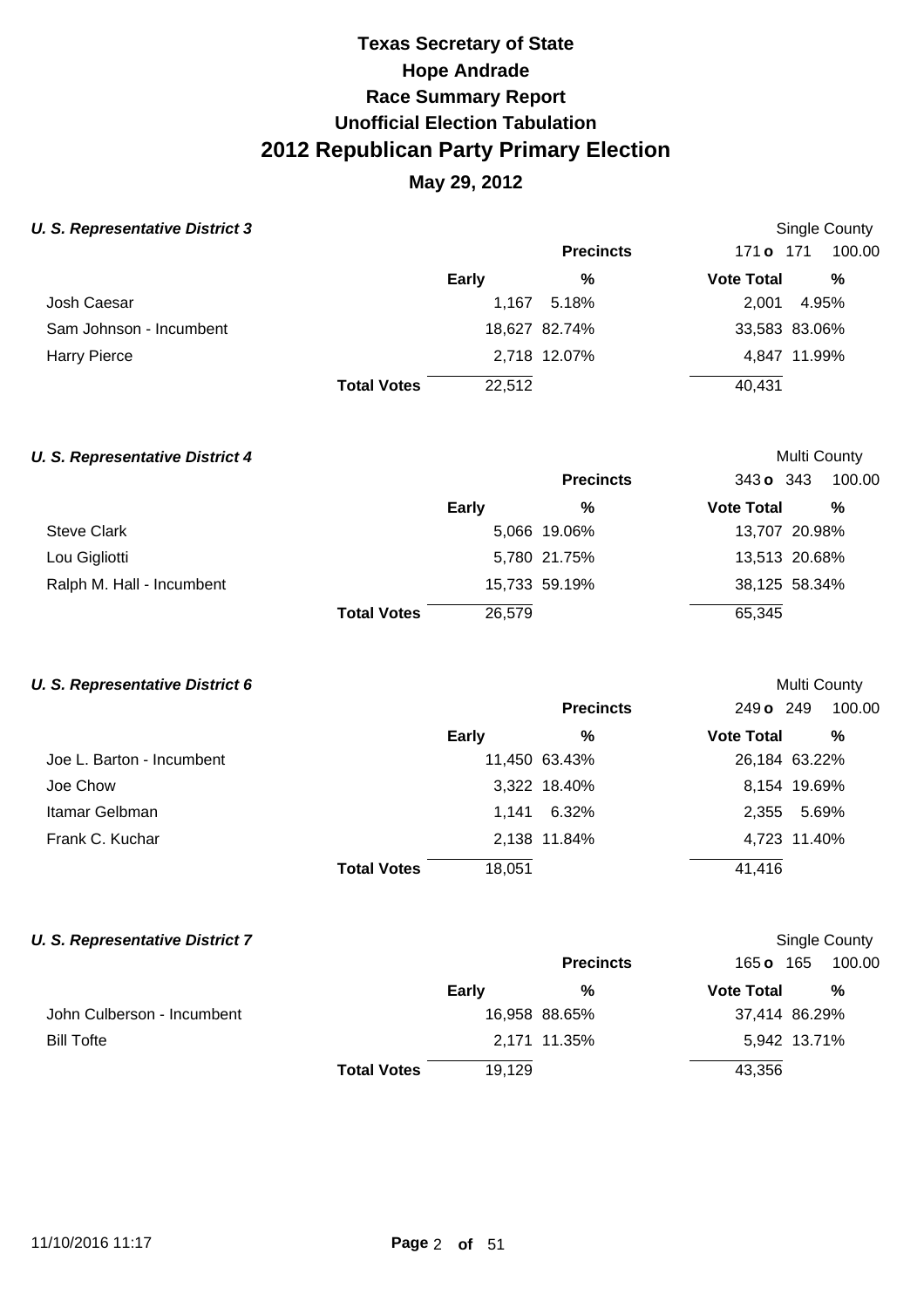### **May 29, 2012**

| <b>U. S. Representative District 8</b>  |                    |              |                  | Multi County      |               |
|-----------------------------------------|--------------------|--------------|------------------|-------------------|---------------|
|                                         |                    |              | <b>Precincts</b> | 212 o 212         | 100.00        |
|                                         |                    | <b>Early</b> | %                | <b>Vote Total</b> | $\frac{0}{0}$ |
| Kevin Brady - Incumbent                 |                    |              | 22,964 77.09%    | 48,324 76.10%     |               |
| Larry Youngblood                        |                    |              | 6,825 22.91%     | 15,173 23.90%     |               |
|                                         | <b>Total Votes</b> | 29,789       |                  | 63,497            |               |
| <b>U. S. Representative District 10</b> |                    |              |                  |                   | Multi County  |
|                                         |                    |              | <b>Precincts</b> | 236 o 236         | 100.00        |
|                                         |                    | <b>Early</b> | $\frac{0}{0}$    | <b>Vote Total</b> | $\frac{0}{0}$ |
| Michael McCaul - Incumbent              |                    |              | 16,815 85.65%    | 39,502 83.76%     |               |
| <b>Eddie Traylor</b>                    |                    |              | 2,817 14.35%     | 7,657 16.24%      |               |
|                                         | <b>Total Votes</b> | 19,632       |                  | 47,159            |               |
| <b>U. S. Representative District 11</b> |                    |              |                  |                   | Multi County  |
|                                         |                    |              | <b>Precincts</b> | 347 o 347         | 100.00        |
|                                         |                    | <b>Early</b> | $\frac{0}{0}$    | <b>Vote Total</b> | $\frac{0}{0}$ |
| Wade Brown                              |                    | 3,205        | 9.67%            | 7,544 10.93%      |               |
| Mike Conaway - Incumbent                |                    |              | 23,449 70.76%    | 48,570 70.36%     |               |
| <b>Chris Younts</b>                     |                    |              | 6,484 19.57%     | 12,913 18.71%     |               |
|                                         | <b>Total Votes</b> | 33,138       |                  | 69,027            |               |
| <b>U. S. Representative District 12</b> |                    |              |                  |                   | Multi County  |
|                                         |                    |              | <b>Precincts</b> | 260 o 260         | 100.00        |
|                                         |                    | Early        | $\frac{0}{0}$    | <b>Vote Total</b> | $\frac{0}{0}$ |
| Kay Granger - Incumbent                 |                    |              | 15,896 81.71%    | 34,780 80.17%     |               |

Bill Lawrence

3,558 18.29%

8,601 19.83%

43,381

19,454

**Total Votes**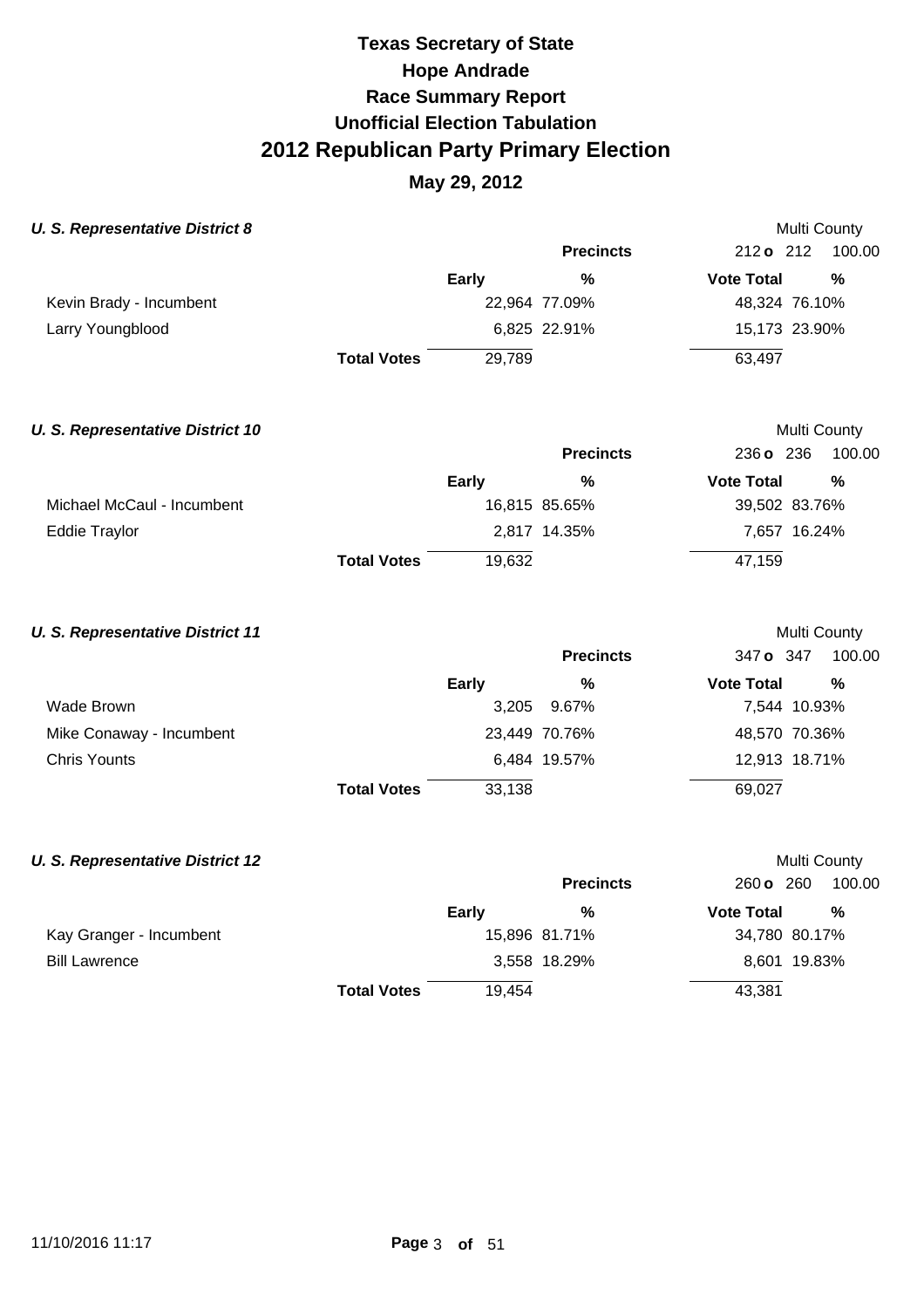## **May 29, 2012**

#### **U. S. Representative District 13 Multi County Multi County Multi County Multi County**

|                            |                    |        | <b>Precincts</b> | 376 o 376         | 100.00        |
|----------------------------|--------------------|--------|------------------|-------------------|---------------|
|                            |                    | Early  | %                | <b>Vote Total</b> | %             |
| Pamela Lee Barlow          |                    |        | 5,620 21.60%     |                   | 13,643 22.40% |
| Mac Thornberry - Incumbent |                    |        | 20,402 78.40%    |                   | 47,251 77.60% |
|                            | <b>Total Votes</b> | 26,022 |                  | 60,894            |               |

#### **U. S. Representative District 14 Multi County Multi County Multi County**

|                        |                              | <b>Precincts</b> | 100.00<br>286 o 286    |
|------------------------|------------------------------|------------------|------------------------|
|                        | Early                        | $\%$             | %<br><b>Vote Total</b> |
| John Gay               | 1,142                        | 4.33%            | 2,064<br>4.72%         |
| <b>Robert Gonzalez</b> | 2,393                        | 9.06%            | 9.79%<br>4.277         |
| George Harper          | 423                          | 1.60%            | 1.90%<br>829           |
| <b>Felicia Harris</b>  |                              | 5,119 19.39%     | 8,268 18.92%           |
| Mark A. Mansius        | 284                          | 1.08%            | 1.26%<br>549           |
| Jay Old                |                              | 3,459 13.10%     | 6,136 14.04%           |
| <b>Bill Sargent</b>    |                              | 2,032 7.70%      | 3,309<br>7.57%         |
| Michael Truncale       |                              | 3,935 14.90%     | 6,197 14.18%           |
| Randy Weber            |                              | 7,617 28.85%     | 12,062 27.61%          |
|                        | 26,404<br><b>Total Votes</b> |                  | 43,691                 |

#### **U. S. Representative District 15 Multi County Multi County Multi County**

|                     |                             | <b>Precincts</b> | 281 <b>o</b> 281  | 100.00       |
|---------------------|-----------------------------|------------------|-------------------|--------------|
|                     | Early                       | %                | <b>Vote Total</b> | %            |
| Dale A. Brueggemann |                             | 2,494 33.19%     |                   | 4,548 31.67% |
| Rebecca Cervera     |                             | 1,348 17.94%     |                   | 2,942 20.49% |
| Jim Kuiken          |                             | 1,156 15.38%     |                   | 2,124 14.79% |
| Eddie Zamora        |                             | 2,517 33.49%     |                   | 4,747 33.05% |
|                     | 7,515<br><b>Total Votes</b> |                  | 14,361            |              |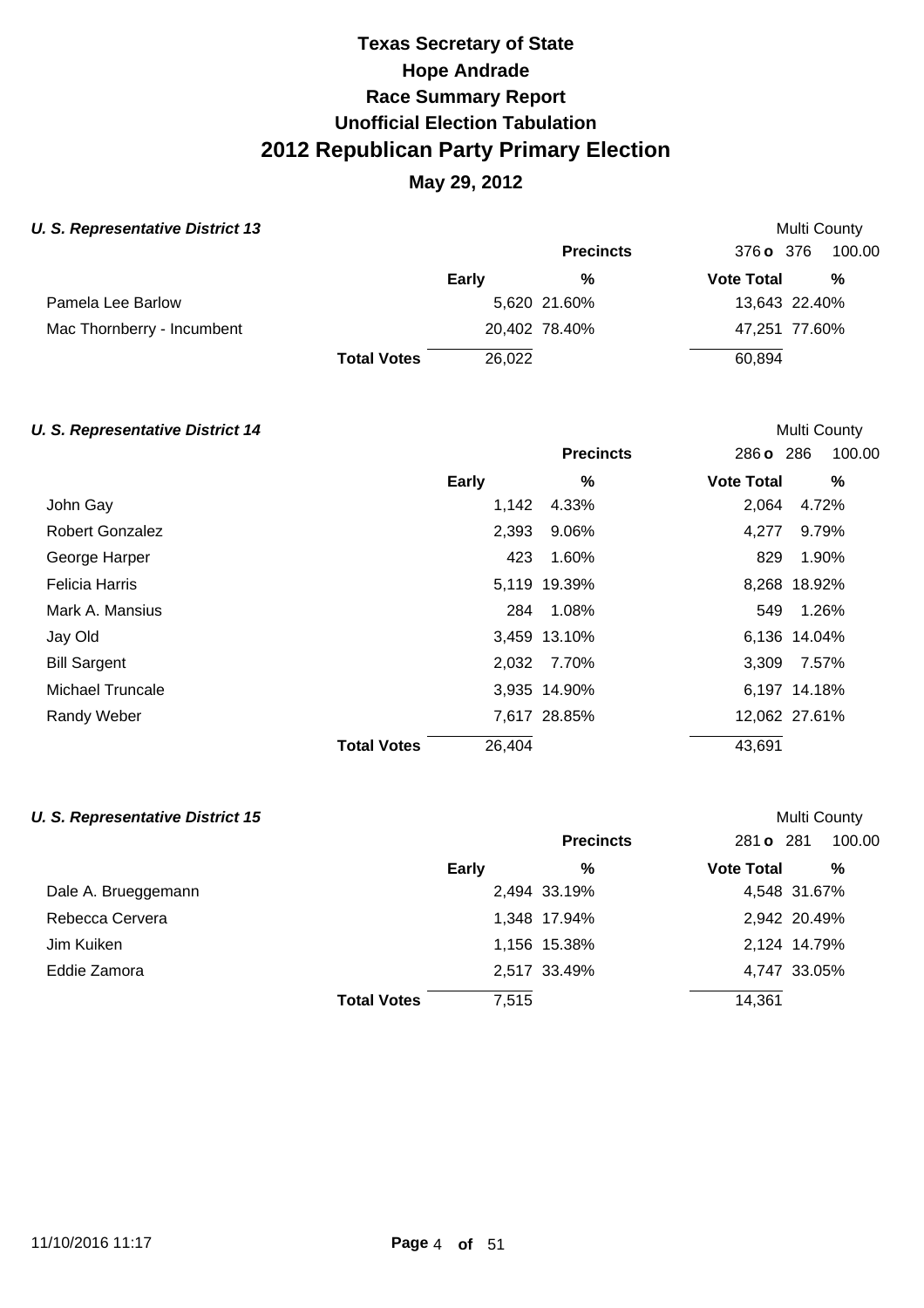### **May 29, 2012**

| <b>U. S. Representative District 16</b> |                    |              |                  |                   | <b>Single County</b> |
|-----------------------------------------|--------------------|--------------|------------------|-------------------|----------------------|
|                                         |                    |              | <b>Precincts</b> | 173 o 173         | 100.00               |
|                                         |                    | <b>Early</b> | $\frac{0}{0}$    | <b>Vote Total</b> | $\frac{0}{0}$        |
| <b>Barbara Carrasco</b>                 |                    |              | 2,679 59.28%     | 5,264 58.89%      |                      |
| Corey Dean Roen                         |                    |              | 1,840 40.72%     | 3,675 41.11%      |                      |
|                                         | <b>Total Votes</b> | 4,519        |                  | 8,939             |                      |
| <b>U. S. Representative District 17</b> |                    |              |                  | Multi County      |                      |
|                                         |                    |              | <b>Precincts</b> | 306 o 306         | 100.00               |
|                                         |                    | Early        | $\frac{0}{0}$    | <b>Vote Total</b> | $\frac{0}{0}$        |
| <b>Bill Flores - Incumbent</b>          |                    |              | 16,956 84.62%    | 40,913 82.58%     |                      |
| George W. Hindman                       |                    |              | 3,082 15.38%     | 8,628 17.42%      |                      |
|                                         | <b>Total Votes</b> | 20,038       |                  | 49,541            |                      |
| <b>U. S. Representative District 19</b> |                    |              |                  | Multi County      |                      |
|                                         |                    |              | <b>Precincts</b> | 356 o 356         | 100.00               |
|                                         |                    | Early        | %                | <b>Vote Total</b> | $\frac{0}{0}$        |
| Randy Neugebauer - Incumbent            |                    |              | 25,190 73.99%    | 45,372 74.32%     |                      |
| Chris Winn                              |                    |              | 8,854 26.01%     | 15,675 25.68%     |                      |
|                                         | <b>Total Votes</b> | 34,044       |                  | 61,047            |                      |
| <b>U. S. Representative District 21</b> |                    |              |                  | Multi County      |                      |
|                                         |                    |              | <b>Precincts</b> | 279 o 279         | 100.00               |
|                                         |                    | <b>Early</b> | $\frac{0}{0}$    | <b>Vote Total</b> | $\frac{0}{0}$        |
| <b>Richard Mack</b>                     |                    |              | 4,864 13.48%     | 10,104 14.78%     |                      |
| <b>Richard Morgan</b>                   |                    | 2,819        | 7.81%            | 8.58%<br>5,866    |                      |

Lamar Smith - Incumbent

2,819 7.81% 28,393 78.70%

52,383 76.64%

68,353

36,076

**Total Votes**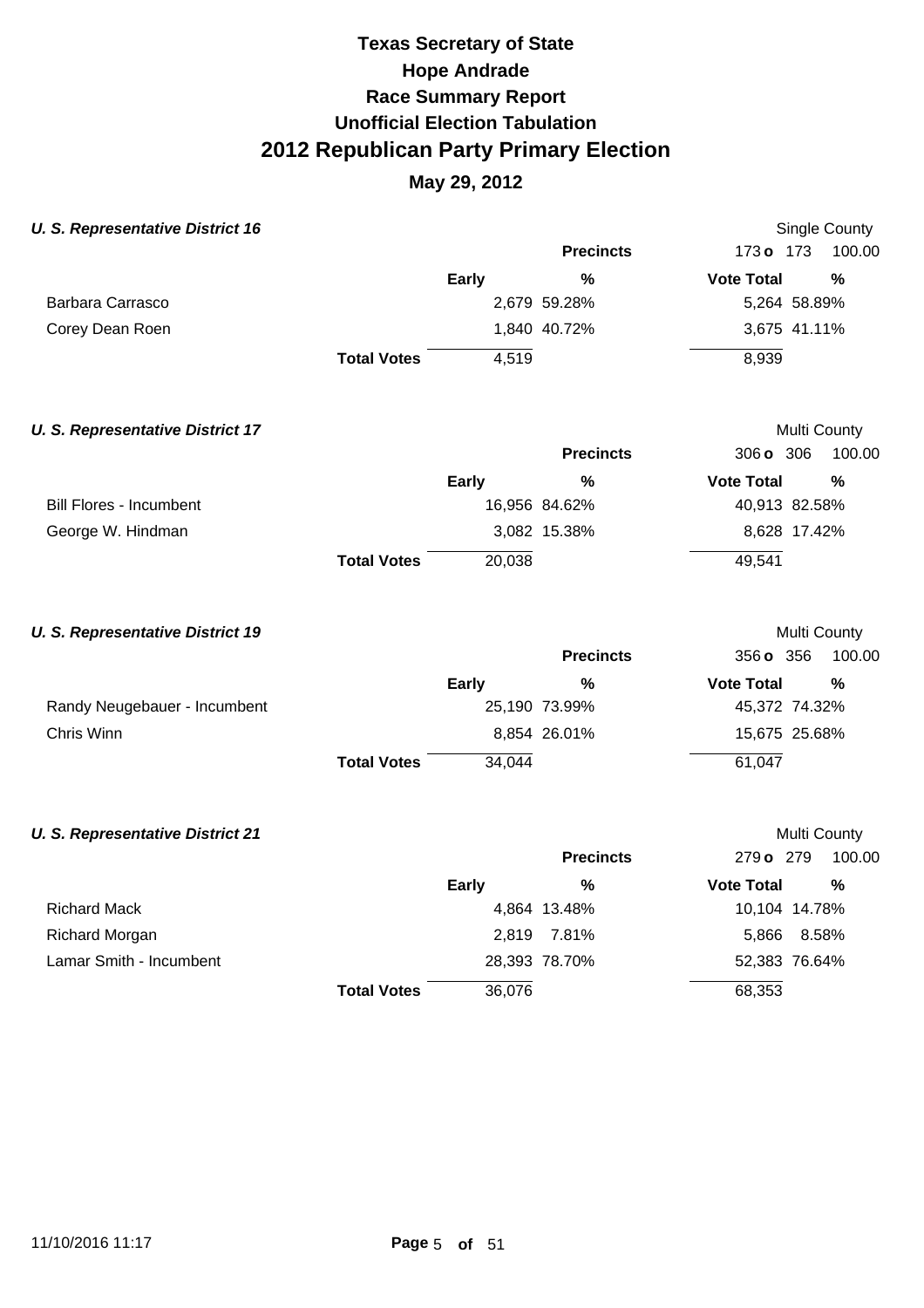### **May 29, 2012**

#### **U. S. Representative District 22 Multi County Multi County Multi County**

|                        |                    |        | <b>Precincts</b> | 162 <b>o</b> 162  | 100.00        |
|------------------------|--------------------|--------|------------------|-------------------|---------------|
|                        |                    | Early  | %                | <b>Vote Total</b> | %             |
| Barbara J. Carlson     |                    |        | 6,223 23.74%     |                   | 11,008 23.52% |
| Pete Olson - Incumbent |                    |        | 19,986 76.26%    |                   | 35,798 76.48% |
|                        | <b>Total Votes</b> | 26.209 |                  | 46,806            |               |

### **U. S. Representative District 24 Multi County Multi County Multi County Precincts** 239 **o** 239 100.00 **Early % Vote Total %**<br>11.110, 69, 99% 97, 995, 67, 996 97, 996 97, 996 97, 996 97, 996 97, 996 97, 996 97, 996 97, 996 97, 996 97, 996 9 Kenny E. Marchant - Incumbent 14,410 68.92% 27,925 67.96%

|                               | <b>Total Votes</b> | 20.908        | 41.093        |
|-------------------------------|--------------------|---------------|---------------|
| <b>Grant Stinchfield</b>      |                    | 6.498 31.08%  | 13.168 32.04% |
| Kenny E. Marchant - Incumbent |                    | 14.410 68.92% | 27,925 67.96% |

#### **U. S. Representative District 25 Multi County Multi County Multi County**

|                         |                    |              | <b>Precincts</b> | 224 o 224         | 100.00        |
|-------------------------|--------------------|--------------|------------------|-------------------|---------------|
|                         |                    | <b>Early</b> | %                | <b>Vote Total</b> | %             |
| Ernie Beltz, Jr.        |                    | 250          | 1.05%            | 596               | 1.16%         |
| <b>Bill Burch</b>       |                    | 667          | 2.80%            | 1,575             | 3.07%         |
| Dianne Costa            |                    | 2,225        | 9.33%            | 4,806             | 9.36%         |
| James "Patriot" Dillon  |                    | 437          | 1.83%            | 1,175             | 2.29%         |
| Dave Garrison           |                    |              | 3,049 12.78%     |                   | 6,160 12.00%  |
| <b>Justin Hewlett</b>   |                    |              | 2,688 11.27%     |                   | 6,177 12.03%  |
| Charlie Holcomb         |                    | 650          | 2.72%            | 1,689             | 3.29%         |
| <b>Brian Matthews</b>   |                    |              | 754 3.16%        |                   | 1,822 3.55%   |
| Wes Riddle              |                    |              | 3,642 15.27%     |                   | 7,477 14.56%  |
| <b>Chad Wilbanks</b>    |                    | 666          | 2.79%            |                   | 1,594 3.10%   |
| <b>Michael Williams</b> |                    | 2,340        | 9.81%            |                   | 5,387 10.49%  |
| Roger Williams          |                    |              | 6,487 27.19%     |                   | 12,888 25.10% |
|                         | <b>Total Votes</b> | 23,855       |                  | 51,346            |               |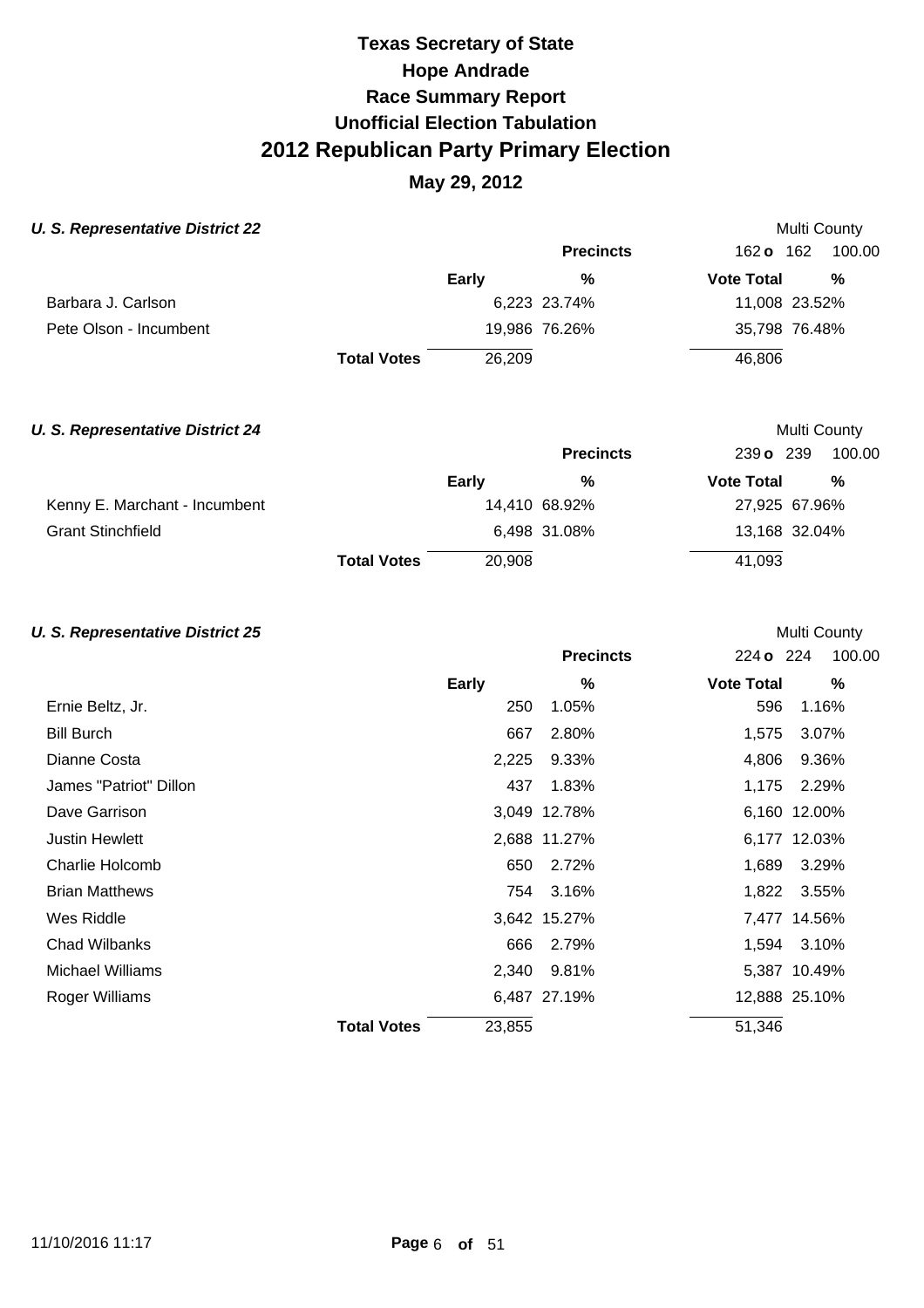## **May 29, 2012**

Multi County

Multi County

Multi County

### **U. S. Representative District 27**

|                                     |                    |        | <b>Precincts</b> | 324 <b>o</b> 324  | 100.00        |
|-------------------------------------|--------------------|--------|------------------|-------------------|---------------|
|                                     |                    | Early  | %                | <b>Vote Total</b> | %             |
| <b>Blake Farenthold - Incumbent</b> |                    |        | 12,792 71.11%    |                   | 27,733 71.39% |
| John Grunwald                       |                    |        | 1.338 7.44%      | 3.049             | 7.85%         |
| Don Al Middlebrook                  |                    |        | 1,810 10.06%     |                   | 3,589 9.24%   |
| <b>Trey Roberts</b>                 |                    |        | 2,050 11.40%     |                   | 4,477 11.52%  |
|                                     | <b>Total Votes</b> | 17,990 |                  | 38,848            |               |

| <b>U. S. Representative District 31</b> |                    |              |                  |                   | Multi County  |
|-----------------------------------------|--------------------|--------------|------------------|-------------------|---------------|
|                                         |                    |              | <b>Precincts</b> | 135 o 135         | 100.00        |
|                                         |                    | <b>Early</b> | %                | <b>Vote Total</b> | %             |
| John R. Carter - Incumbent              |                    |              | 16,275 76.90%    |                   | 32,891 76.00% |
| Eric Klingemann                         |                    |              | 4,888 23.10%     |                   | 10,389 24.00% |
|                                         | <b>Total Votes</b> | 21,163       |                  | 43,280            |               |

#### **U. S. Representative District 33**

|                      |                    |       | <b>Precincts</b> | 261 o 261         | 100.00       |
|----------------------|--------------------|-------|------------------|-------------------|--------------|
|                      |                    | Early | %                | <b>Vote Total</b> | %            |
| <b>Chuck Bradley</b> |                    |       | 1,761 63.94%     |                   | 3,705 63.78% |
| <b>Charles King</b>  |                    |       | 993 36.06%       |                   | 2,104 36.22% |
|                      | <b>Total Votes</b> | 2,754 |                  | 5,809             |              |

#### **U. S. Representative District 34**

|                         |                    |       | <b>Precincts</b> | 222 <b>o</b> 222  | 100.00       |
|-------------------------|--------------------|-------|------------------|-------------------|--------------|
|                         |                    | Early | %                | <b>Vote Total</b> | %            |
| Jessica Puente Bradshaw |                    |       | 1,892 31.31%     |                   | 4,364 34.62% |
| Adela Garza             |                    |       | 2,498 41.34%     |                   | 4,566 36.22% |
| Paul B. Haring          |                    |       | 1,652 27.34%     |                   | 3,675 29.16% |
|                         | <b>Total Votes</b> | 6,042 |                  | 12,605            |              |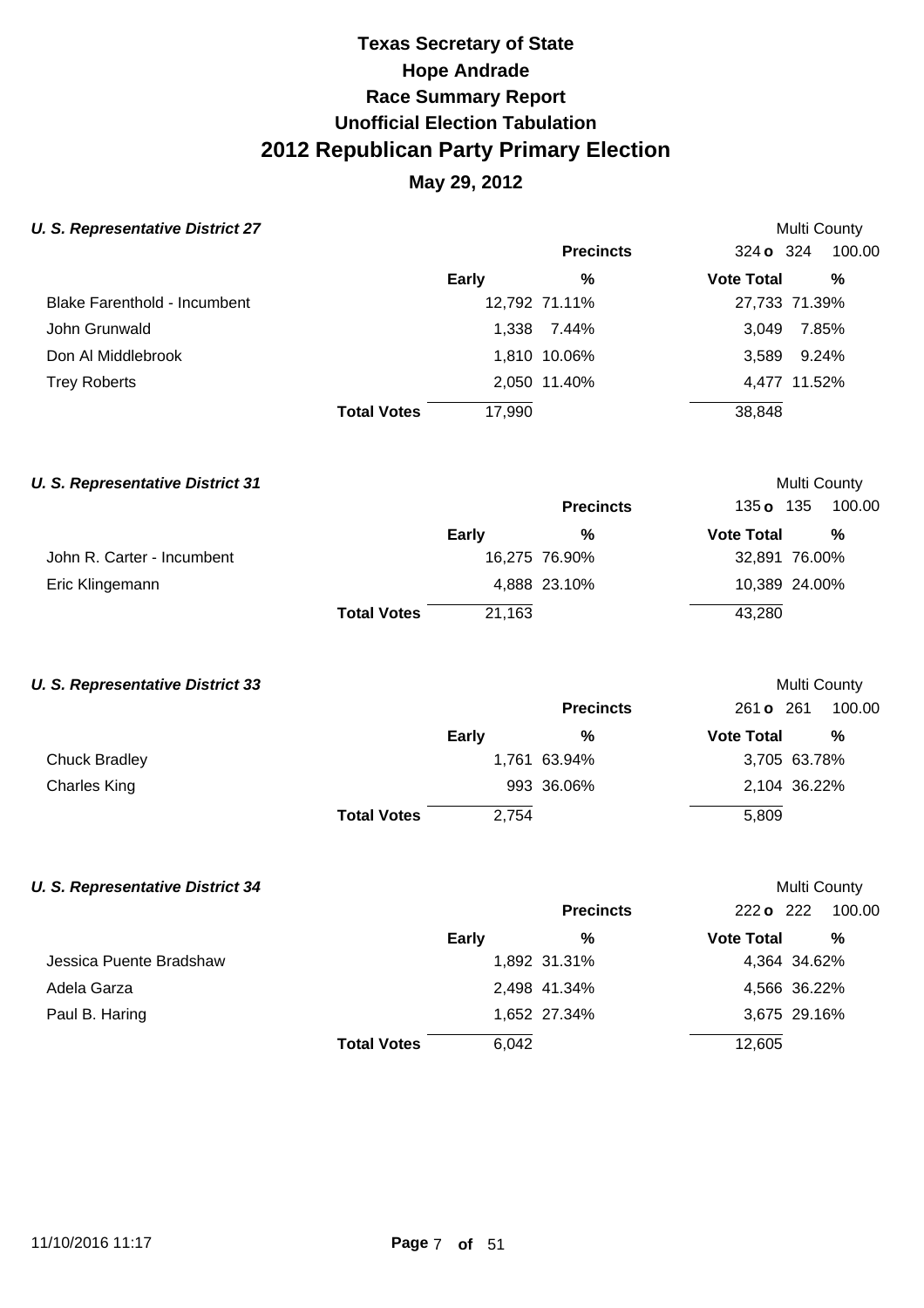## **May 29, 2012**

#### **U. S. Representative District 35 Multi County Accounty Accounty Accounty Multi County Accounty Multi County**

|                    |       | <b>Precincts</b> |                                              | 100.00                         |
|--------------------|-------|------------------|----------------------------------------------|--------------------------------|
|                    | Early | %                |                                              | %                              |
|                    |       |                  |                                              | 6,034 51.79%                   |
|                    |       |                  |                                              | 3,450 29.61%                   |
|                    |       |                  |                                              | 2,168 18.61%                   |
| <b>Total Votes</b> | 5,875 |                  | 11,652                                       |                                |
|                    |       |                  | 3,057 52.03%<br>1,726 29.38%<br>1,092 18.59% | 235 o 235<br><b>Vote Total</b> |

#### **U. S. Representative District 36 Multi County Multi County Multi County**

|                         |                    |              | <b>Precincts</b> | 276 o 276         | 100.00        |
|-------------------------|--------------------|--------------|------------------|-------------------|---------------|
|                         |                    | <b>Early</b> | $\%$             | <b>Vote Total</b> | $\%$          |
| Keith Casey             |                    | 565          | 2.12%            | 1,221             | 2.25%         |
| Jerry L. Doyle          |                    | 731          | 2.74%            | 1,476             | 2.71%         |
| Jim Engstrand           |                    | 2,491        | 9.33%            | 5,114             | 9.40%         |
| Ky D. Griffin           |                    | 2,024        | 7.58%            | 4,031             | 7.41%         |
| Mike Jackson            |                    |              | 5,801 21.72%     |                   | 10,768 19.80% |
| Charles B "Chuck" Meyer |                    | 979          | 3.67%            | 2,151             | 3.96%         |
| Kim Morrell             |                    | 827          | 3.10%            | 1,930             | 3.55%         |
| Lois Dickson Myers      |                    | 746          | 2.79%            | 1,554             | 2.86%         |
| Steve Stockman          |                    |              | 5,125 19.19%     |                   | 11,842 21.77% |
| Stephen Takach          |                    |              | 6,617 24.77%     |                   | 12,195 22.42% |
| Daniel Whitton          |                    | 392          | 1.47%            | 1,110             | 2.04%         |
| Tim Wintill             |                    | 411          | 1.54%            | 992               | 1.82%         |
|                         | <b>Total Votes</b> | 26,709       |                  | 54,384            |               |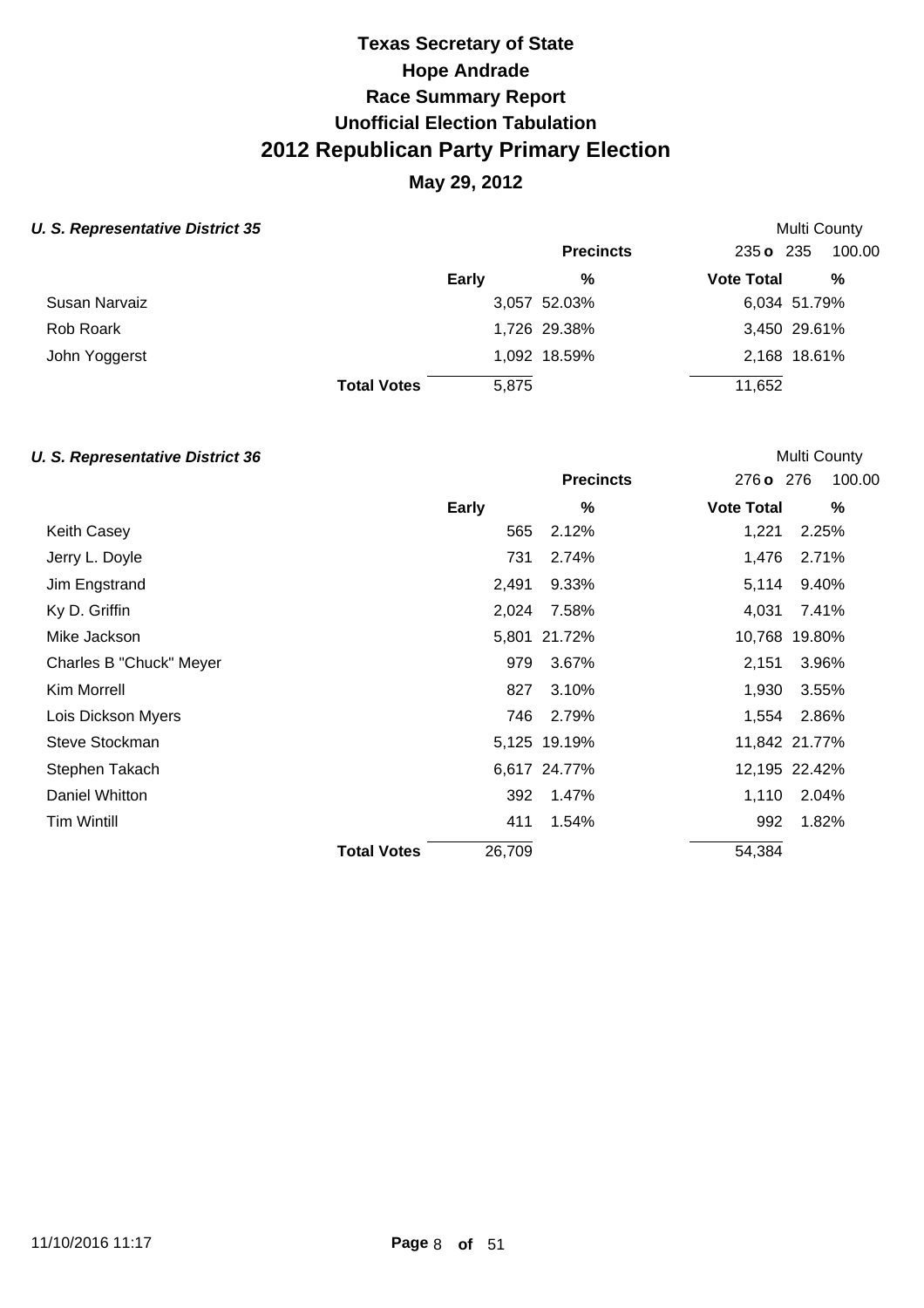## **May 29, 2012**

#### **Railroad Commissioner**

| <b>Early Provisional</b> | 345       | <b>Total Provisional</b> | 1,796        | <b>Precincts</b>              |        |                   | 8,779 o 8,779 100.00 |
|--------------------------|-----------|--------------------------|--------------|-------------------------------|--------|-------------------|----------------------|
|                          |           |                          | <b>Early</b> | %                             |        | <b>Vote Total</b> | %                    |
| <b>Becky Berger</b>      |           |                          |              | 68,092 12.01%                 |        |                   | 140,200 12.00%       |
| <b>Beryl Burgess</b>     |           |                          |              | 21,115 3.73%                  |        | 52.947            | 4.53%                |
| Warren Chisum            |           |                          |              | 161,330 28.46%                |        |                   | 318,533 27.26%       |
| Joe Cotten               |           |                          |              | 56,890 10.04%                 |        |                   | 122,181 10.46%       |
| Christi Craddick         |           |                          |              | 209.641 36.99%                |        |                   | 419,184 35.87%       |
| <b>Roland Sledge</b>     |           |                          | 49,756       | 8.78%                         |        | 115,508           | 9.88%                |
| <b>Registered</b>        | 13,065,42 | <b>Total Votes</b>       | 566,824      | 4.34%                         | Voting | 1,168,553         | 8.94% Voting         |
|                          |           |                          |              | <b>Total Number of Voters</b> |        | 1,594,941         |                      |

### **Railroad Commissioner - Unexpired Term**

| <b>Early Provisional</b>     | 345       | <b>Total Provisional</b> | 1.796        | <b>Precincts</b>              |        | 8,779 o 8,779 100.00 |                |  |
|------------------------------|-----------|--------------------------|--------------|-------------------------------|--------|----------------------|----------------|--|
|                              |           |                          | <b>Early</b> | %                             |        | <b>Vote Total</b>    | %              |  |
| Al Lee                       |           |                          | 33.567       | 6.15%                         |        | 72.505               | 6.48%          |  |
| Elizabeth Murray-Kolb        |           |                          |              | 113,401 20.77%                |        |                      | 241,041 21.55% |  |
| <b>Greg Parker</b>           |           |                          |              | 144,789 26.52%                |        |                      | 310,357 27.75% |  |
| Barry Smitherman - Incumbent |           |                          |              | 254,178 46.56%                |        | 494,607 44.22%       |                |  |
| <b>Registered</b>            | 13,065,42 | <b>Total Votes</b>       | 545,935      | 4.18%                         | Voting | 1,118,510            | 8.56% Voting   |  |
|                              |           |                          |              | <b>Total Number of Voters</b> |        | 1,594,941            |                |  |

### **Justice, Supreme Court, Place 2**

| <b>Early Provisional</b> | 345       | <b>Total Provisional</b> | 1.796          | <b>Precincts</b>              |        |                   | 8,779 o 8,779 100.00 |
|--------------------------|-----------|--------------------------|----------------|-------------------------------|--------|-------------------|----------------------|
|                          |           |                          | Early          | %                             |        | <b>Vote Total</b> | %                    |
| Steve Smith              |           |                          | 232,775 42.30% |                               |        | 487,557 43.19%    |                      |
| Don Willett - Incumbent  |           |                          | 317,532 57.70% |                               |        | 641,316 56.81%    |                      |
| Registered               | 13,065,42 | <b>Total Votes</b>       | 550,307        | 4.21%                         | Voting | 1,128,873         | 8.64% Voting         |
|                          |           |                          |                | <b>Total Number of Voters</b> |        | 1,594,941         |                      |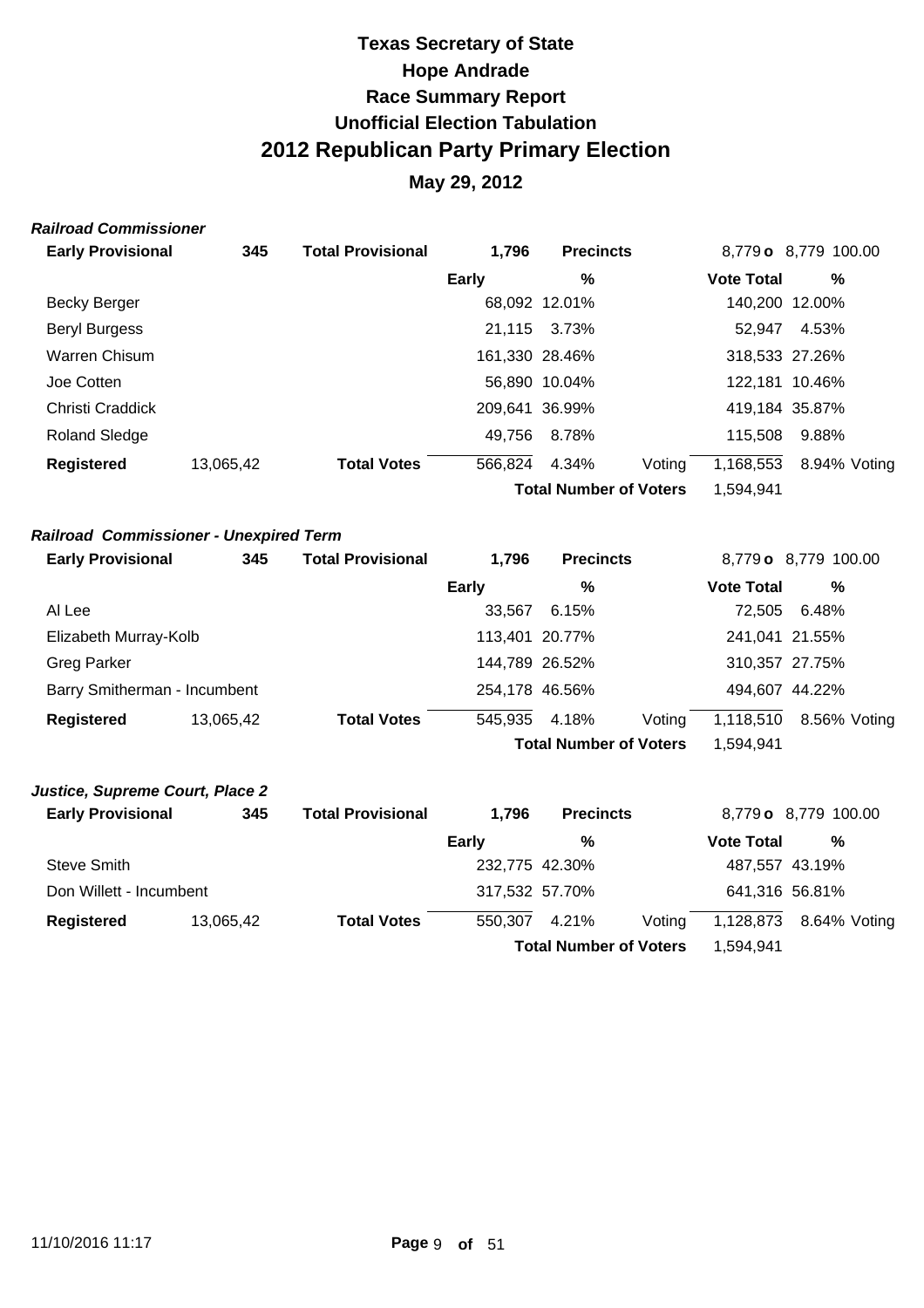| Justice, Supreme Court, Place 4                   |           |                          |                |                               |        |                   |                      |
|---------------------------------------------------|-----------|--------------------------|----------------|-------------------------------|--------|-------------------|----------------------|
| <b>Early Provisional</b>                          | 345       | <b>Total Provisional</b> | 1,796          | <b>Precincts</b>              |        |                   | 8,779 o 8,779 100.00 |
|                                                   |           |                          | <b>Early</b>   | %                             |        | <b>Vote Total</b> | %                    |
| John Devine                                       |           |                          | 184,514 34.17% |                               |        | 356,234 32.22%    |                      |
| David Medina                                      |           |                          | 203,789 37.74% |                               |        | 431,492 39.02%    |                      |
| Joe Pool, Jr.                                     |           |                          | 151,655 28.09% |                               |        | 318,052 28.76%    |                      |
| <b>Registered</b>                                 | 13,065,42 | <b>Total Votes</b>       | 539,958        | 4.13%                         | Voting | 1,105,778         | 8.46% Voting         |
|                                                   |           |                          |                | <b>Total Number of Voters</b> |        | 1,594,941         |                      |
| Justice, Supreme Court, Place 6                   |           |                          |                |                               |        |                   |                      |
| <b>Early Provisional</b>                          | 345       | <b>Total Provisional</b> | 1,796          | <b>Precincts</b>              |        |                   | 8,779 o 8,779 100.00 |
|                                                   |           |                          | <b>Early</b>   | %                             |        | <b>Vote Total</b> | $\frac{0}{0}$        |
| Nathan Hecht - Incumbent                          |           |                          | 479,070        | 100.00                        |        | 989,626           | 100.00               |
| <b>Registered</b>                                 | 13,065,42 | <b>Total Votes</b>       | 479,070        | 3.67%                         | Voting | 989,626           | 7.57% Voting         |
|                                                   |           |                          |                | <b>Total Number of Voters</b> |        | 1,594,941         |                      |
| <b>Presiding Judge, Court of Criminal Appeals</b> |           |                          |                |                               |        |                   |                      |
| <b>Early Provisional</b>                          | 345       | <b>Total Provisional</b> | 1,796          | <b>Precincts</b>              |        |                   | 8,779 o 8,779 100.00 |
|                                                   |           |                          | <b>Early</b>   | $\%$                          |        | <b>Vote Total</b> | $\frac{0}{0}$        |
| Sharon Keller - Incumbent                         |           |                          | 487,319        | 100.00                        |        | 997,076           | 100.00               |
| <b>Registered</b>                                 | 13,065,42 | <b>Total Votes</b>       | 487,319        | 3.73%                         | Voting | 997,076           | 7.63% Voting         |
|                                                   |           |                          |                | <b>Total Number of Voters</b> |        | 1,594,941         |                      |
| Judge, Court of Criminal Appeals Place 7          |           |                          |                |                               |        |                   |                      |
| <b>Early Provisional</b>                          | 345       | <b>Total Provisional</b> | 1,796          | <b>Precincts</b>              |        |                   | 8,779 o 8,779 100.00 |
|                                                   |           |                          | <b>Early</b>   | %                             |        | <b>Vote Total</b> | %                    |
| Barbara Parker Hervey - Incumbent                 |           |                          | 477,491        | 100.00                        |        | 976,571           | 100.00               |
| <b>Registered</b>                                 | 13,065,42 | <b>Total Votes</b>       | 477,491 3.65%  |                               | Voting | 976,571           | 7.47% Voting         |
|                                                   |           |                          |                | <b>Total Number of Voters</b> |        | 1,594,941         |                      |
| Judge, Court of Criminal Appeals Place 8          |           |                          |                |                               |        |                   |                      |
| <b>Early Provisional</b>                          | 345       | <b>Total Provisional</b> | 1,796          | <b>Precincts</b>              |        |                   | 8,779 o 8,779 100.00 |
|                                                   |           |                          | <b>Early</b>   | %                             |        | <b>Vote Total</b> | %                    |
| Elsa Alcala - Incumbent                           |           |                          | 467,312        | 100.00                        |        | 957,405           | 100.00               |
| <b>Registered</b>                                 | 13,065,42 | <b>Total Votes</b>       | 467,312        | 3.58%                         | Voting | 957,405           | 7.33% Voting         |
|                                                   |           |                          |                | <b>Total Number of Voters</b> |        | 1,594,941         |                      |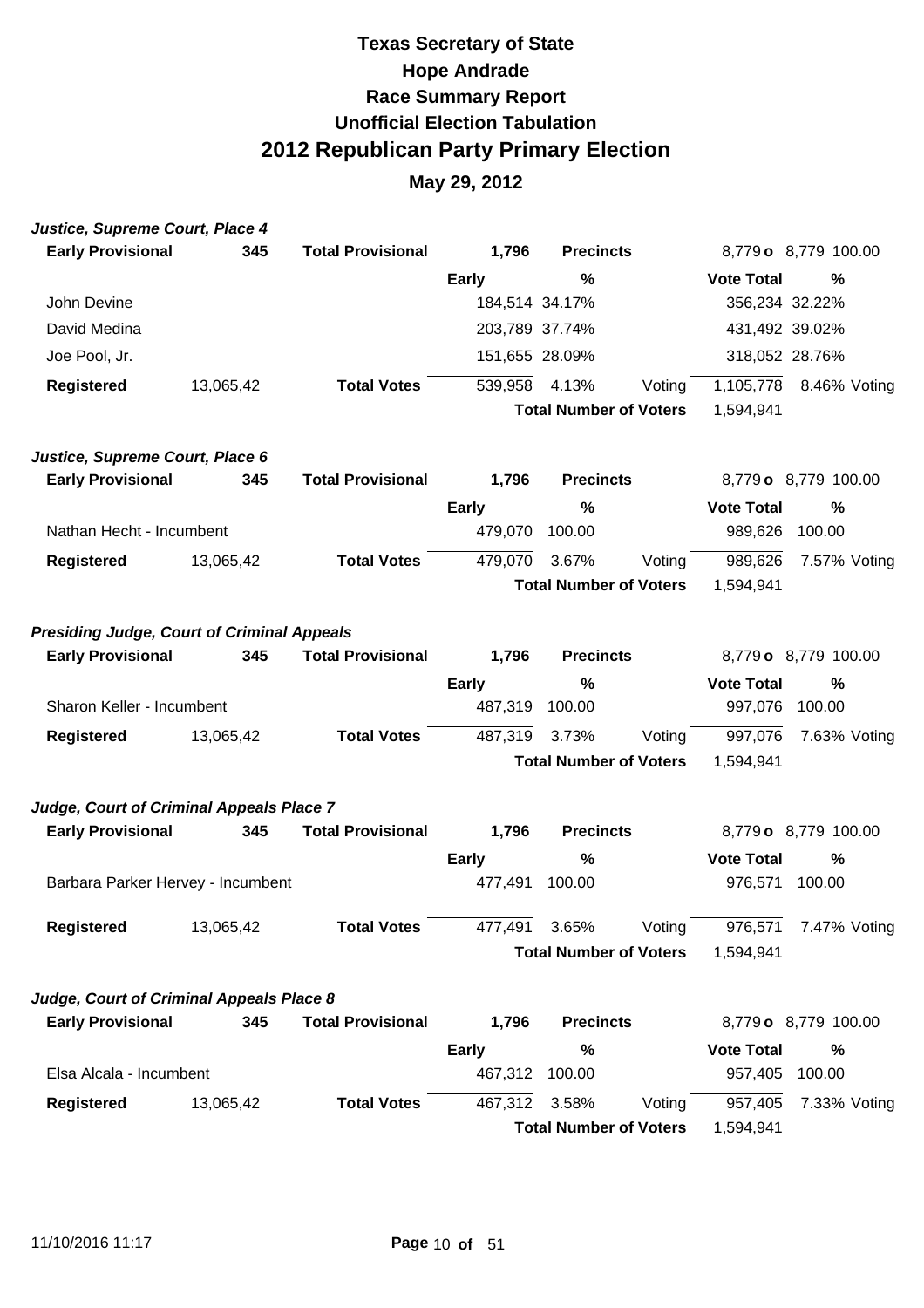| <b>Member, State Board of Education, District 2</b> |              |                  |                   | Multi County  |
|-----------------------------------------------------|--------------|------------------|-------------------|---------------|
|                                                     |              | <b>Precincts</b> | 605 o 605         | 100.00        |
|                                                     | Early        | $\frac{0}{0}$    | <b>Vote Total</b> | $\frac{0}{0}$ |
| Veronica Anzaldua                                   |              | 4,956 24.53%     | 9,765 23.22%      |               |
| Laurie J. Turner                                    |              | 15,247 75.47%    | 32,298 76.78%     |               |
| <b>Total Votes</b>                                  | 20,203       |                  | 42,063            |               |
| <b>Member, State Board of Education, District 5</b> |              |                  |                   | Multi County  |
|                                                     |              | <b>Precincts</b> | 646 o 646         | 100.00        |
|                                                     | <b>Early</b> | %                | <b>Vote Total</b> | $\frac{0}{0}$ |
| Ken Mercer                                          |              | 35,715 70.73%    | 67,558 70.79%     |               |
| <b>Steve Salyer</b>                                 |              | 14,780 29.27%    | 27,881 29.21%     |               |
| <b>Total Votes</b>                                  | 50,495       |                  | 95,439            |               |
| Member, State Board of Education, District 7        |              |                  |                   | Multi County  |
|                                                     |              | <b>Precincts</b> | 608 o 608         | 100.00        |
|                                                     | <b>Early</b> | $\%$             | <b>Vote Total</b> | $\frac{0}{0}$ |
| <b>Rita Ashley</b>                                  |              | 24,307 42.33%    | 43,417 42.12%     |               |
| David Bradley                                       |              | 33,121 57.67%    | 59,674 57.88%     |               |
| <b>Total Votes</b>                                  | 57,428       |                  | 103,091           |               |
| Member, State Board of Education, District 8        |              |                  |                   | Multi County  |
|                                                     |              | <b>Precincts</b> | 469 o 469         | 100.00        |
|                                                     | <b>Early</b> | $\frac{0}{0}$    | <b>Vote Total</b> | $\frac{0}{0}$ |
| <b>Barbara Cargill</b>                              |              | 35,501 71.72%    | 69,239 68.00%     |               |
| Linda Ellis                                         |              | 13,995 28.28%    | 32,579 32.00%     |               |
| <b>Total Votes</b>                                  | 49,496       |                  | 101,818           |               |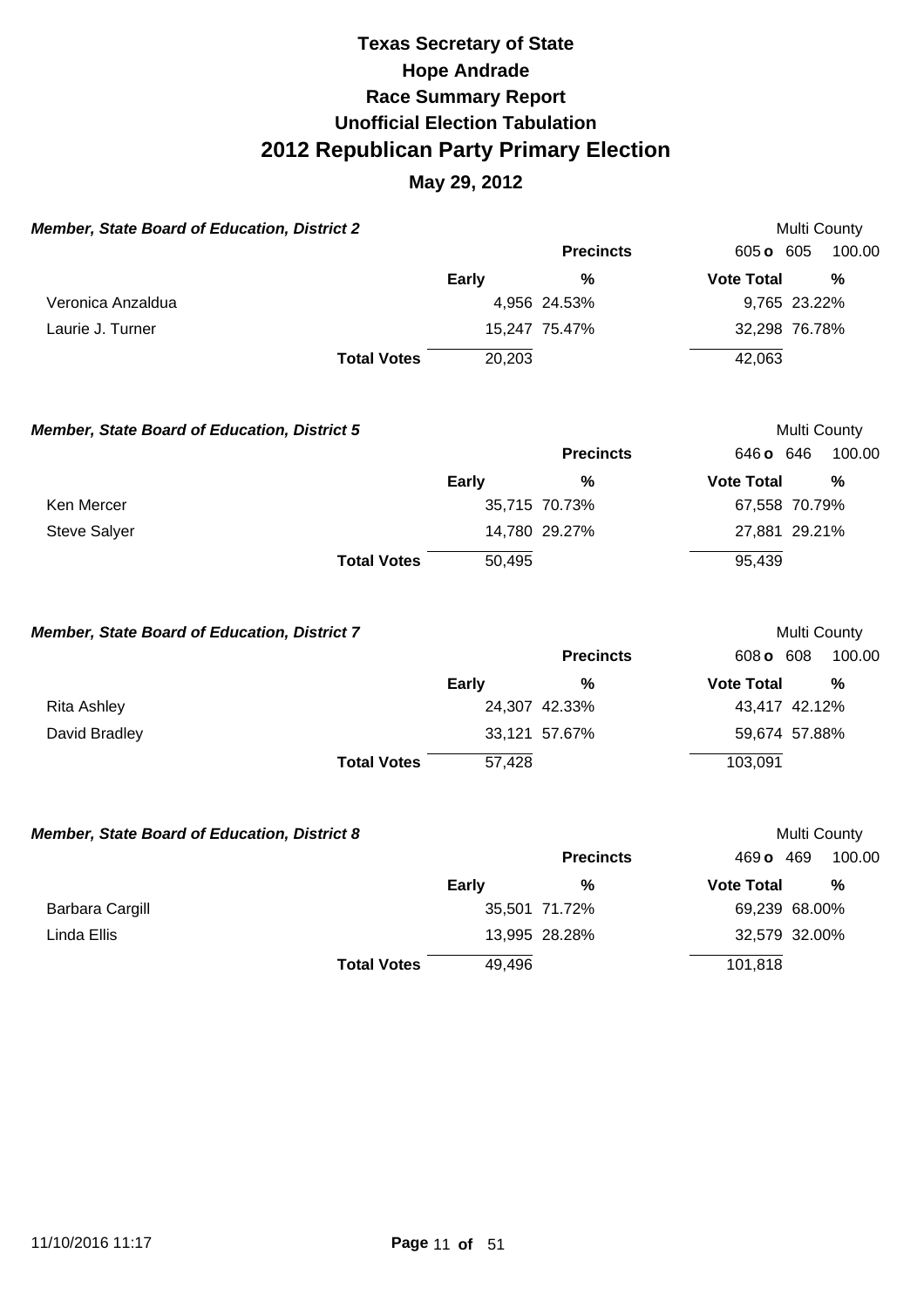### **May 29, 2012**

| <b>Member, State Board of Education, District 9</b> |              |                  |                   | Multi County  |
|-----------------------------------------------------|--------------|------------------|-------------------|---------------|
|                                                     |              | <b>Precincts</b> | 723 o 723         | 100.00        |
|                                                     | <b>Early</b> | %                | <b>Vote Total</b> | %             |
| <b>Thomas Ratliff</b>                               |              | 33,068 52.67%    |                   | 71,444 52.10% |
| Randy Stevenson                                     |              | 29,720 47.33%    |                   | 65,696 47.90% |
| <b>Total Votes</b>                                  | 62,788       |                  | 137,140           |               |

#### **Member, State Board of Education, District 10 Multi County Multi County**

|                 |                    |        | <b>Precincts</b> | 518 $\sigma$ 518  | 100.00        |
|-----------------|--------------------|--------|------------------|-------------------|---------------|
|                 |                    | Early  | %                | <b>Vote Total</b> | %             |
| Jeff Fleece     |                    |        | 6,281 15.28%     |                   | 13,645 15.26% |
| Tom Maynard     |                    |        | 17,253 41.97%    |                   | 38,342 42.87% |
| Rebecca Osborne |                    |        | 17,575 42.75%    |                   | 37,447 41.87% |
|                 | <b>Total Votes</b> | 41,109 |                  | 89,434            |               |

#### **Member, State Board of Education, District 12 Multi County Multi County**

|                          |                    |        | <b>Precincts</b> | 481 <b>o</b> 481  | 100.00        |
|--------------------------|--------------------|--------|------------------|-------------------|---------------|
|                          |                    | Early  | %                | <b>Vote Total</b> | %             |
| George M. Clayton        |                    |        | 7,641 22.50%     |                   | 16,289 23.37% |
| Pam Little               |                    |        | 6,570 19.34%     |                   | 12,448 17.86% |
| Geraldine "Tincy" Miller |                    |        | 11,458 33.73%    |                   | 24,064 34.53% |
| <b>Gail Spurlock</b>     |                    |        | 8,297 24.43%     |                   | 16,892 24.24% |
|                          | <b>Total Votes</b> | 33,966 |                  | 69,693            |               |

## **Member, State Board of Education, District 14 Multi County Multi County Precincts** 584 **o** 584 100.00 **Early % Vote Total %**  Gail Lowe **22,692 47.61%** 48,785 46.83% Sue Melton **24,966 52.39%** 55,385 53.17% **Total Votes** 47,658 104,170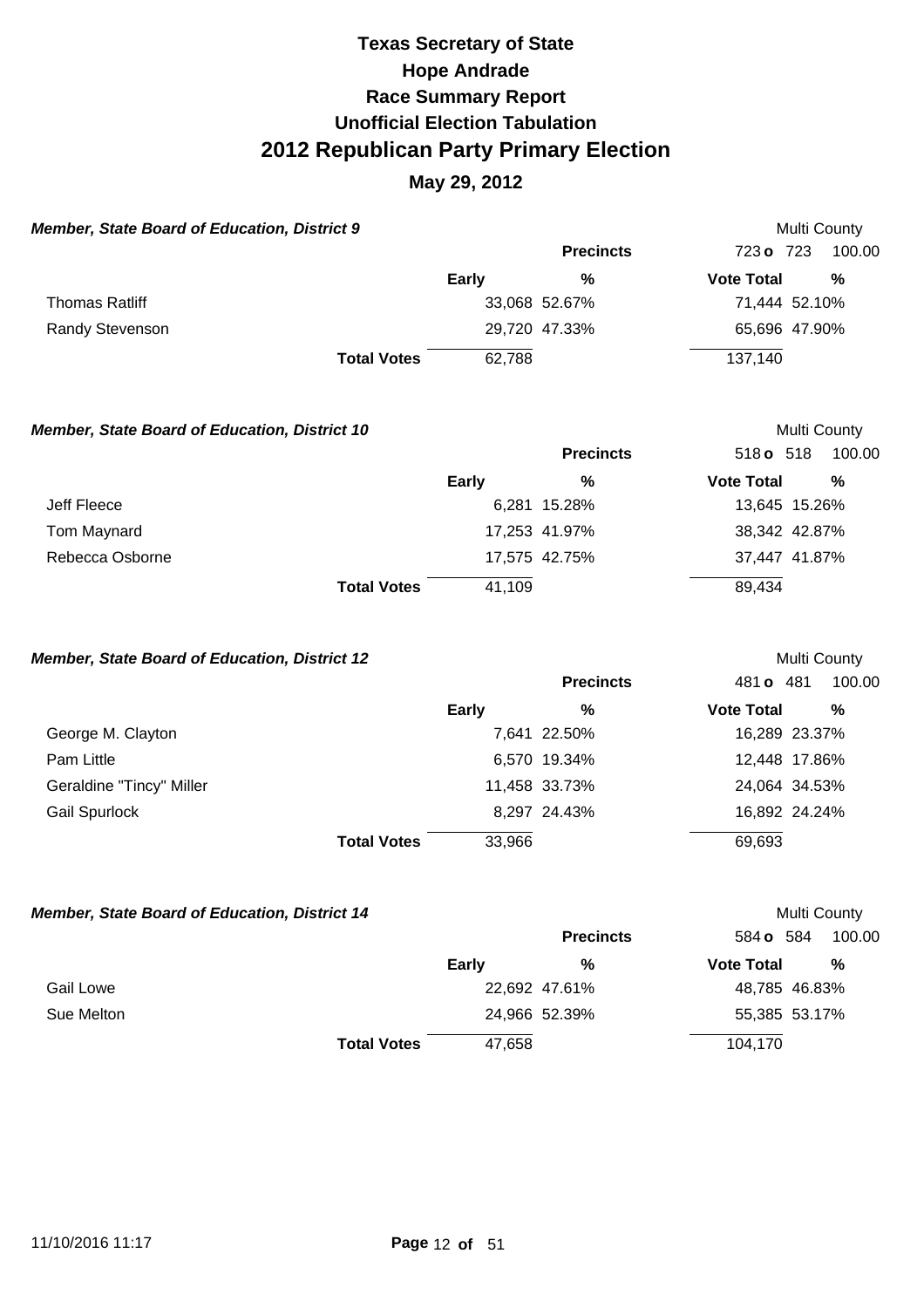| <b>Member, State Board of Education, District 15</b> |                    |              |                  | Multi County      |               |
|------------------------------------------------------|--------------------|--------------|------------------|-------------------|---------------|
|                                                      |                    |              | <b>Precincts</b> | 843 o 843         | 100.00        |
|                                                      |                    | Early        | $\%$             | <b>Vote Total</b> | $\frac{0}{0}$ |
| Anette Carlisle                                      |                    |              | 28,404 48.78%    | 58,228 49.48%     |               |
| <b>Marty Rowley</b>                                  |                    |              | 29,821 51.22%    | 59,450 50.52%     |               |
|                                                      | <b>Total Votes</b> | 58,225       |                  | 117,678           |               |
| <b>State Senator, District 3</b>                     |                    |              |                  | Multi County      |               |
|                                                      |                    |              | <b>Precincts</b> | 414 o 414         | 100.00        |
|                                                      |                    | Early        | %                | <b>Vote Total</b> | $\frac{0}{0}$ |
| <b>Tammy Blair</b>                                   |                    |              | 8,764 22.96%     | 19,486 25.36%     |               |
| <b>Robert Nichols</b>                                |                    |              | 29,408 77.04%    | 57,337 74.64%     |               |
|                                                      | <b>Total Votes</b> | 38,172       |                  | 76,823            |               |
| <b>State Senator, District 4</b>                     |                    |              |                  | Multi County      |               |
|                                                      |                    |              | <b>Precincts</b> | 234 o 234         | 100.00        |
|                                                      |                    | <b>Early</b> | %                | <b>Vote Total</b> | $\frac{0}{0}$ |
| Michael Galloway                                     |                    |              | 10,812 34.48%    | 21,944 37.49%     |               |
| Tommy Williams - Incumbent                           |                    |              | 20,548 65.52%    | 36,588 62.51%     |               |
|                                                      | <b>Total Votes</b> | 31,360       |                  | 58,532            |               |
| <b>State Senator, District 5</b>                     |                    |              |                  | Multi County      |               |
|                                                      |                    |              | <b>Precincts</b> | 293 o 293         | 100.00        |
|                                                      |                    | Early        | %                | <b>Vote Total</b> | $\frac{9}{6}$ |
| <b>Ben Bius</b>                                      |                    |              | 6,447 23.64%     | 14,767 25.28%     |               |
| <b>Charles Schwertner</b>                            |                    |              | 20,822 76.36%    | 43,643 74.72%     |               |
|                                                      | <b>Total Votes</b> | 27,269       |                  | 58,410            |               |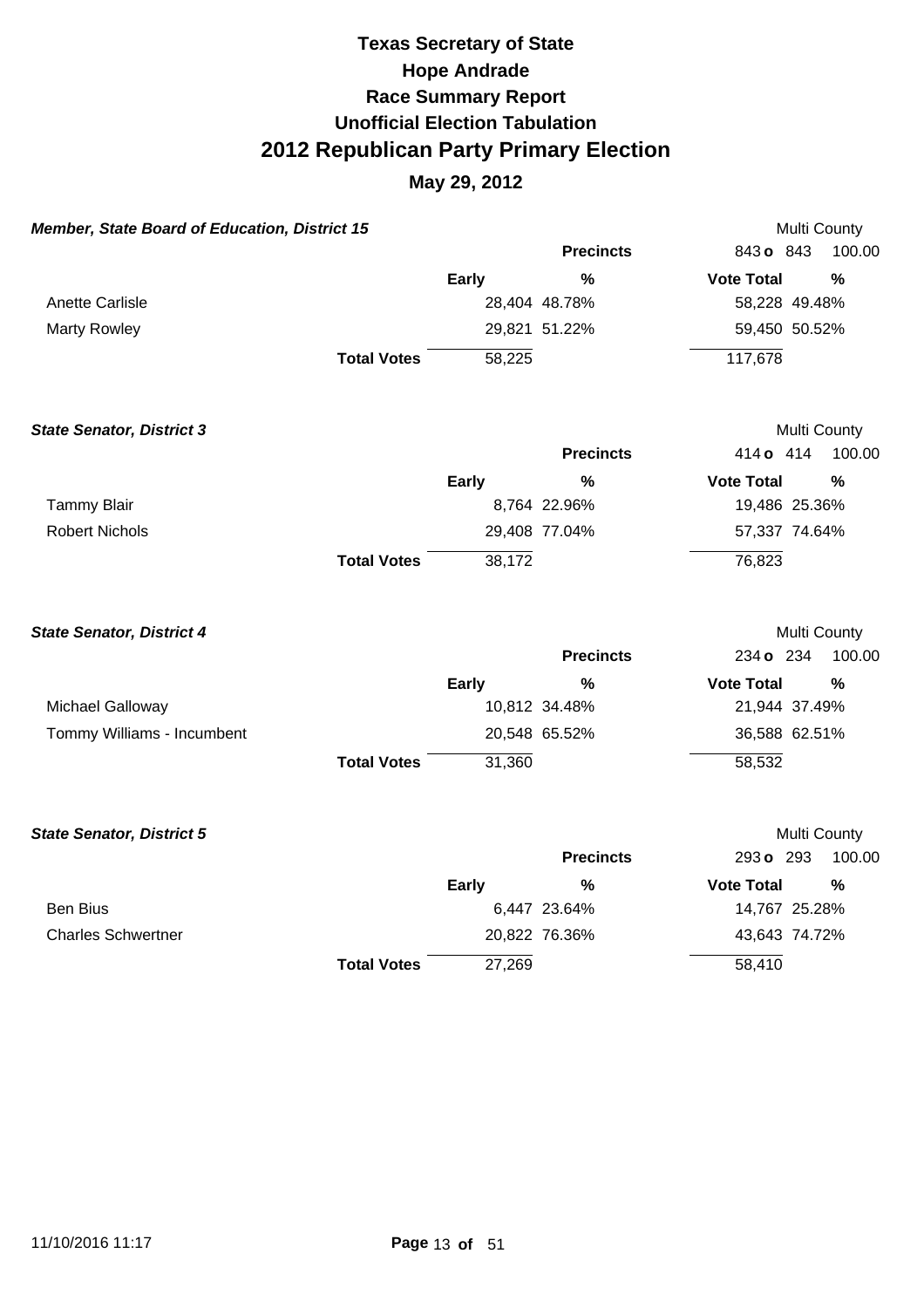| <b>State Senator, District 9</b>  |                    |              |                  |                   | Multi County  |
|-----------------------------------|--------------------|--------------|------------------|-------------------|---------------|
|                                   |                    |              | <b>Precincts</b> | 276 o 276         | 100.00        |
|                                   |                    | <b>Early</b> | $\frac{9}{6}$    | <b>Vote Total</b> | %             |
| Kelly Hancock                     |                    |              | 11,153 64.79%    | 22,407 64.97%     |               |
| <b>Todd Smith</b>                 |                    |              | 6,060 35.21%     | 12,083 35.03%     |               |
|                                   | <b>Total Votes</b> | 17,213       |                  | 34,490            |               |
| <b>State Senator, District 10</b> |                    |              |                  |                   | Single County |
|                                   |                    |              | <b>Precincts</b> | 349 o 349         | 100.00        |
|                                   |                    | <b>Early</b> | %                | <b>Vote Total</b> | %             |
| Derek Cooper                      |                    |              | 2,830 17.35%     | 6,709 19.19%      |               |
| Mark M Shelton                    |                    |              | 13,483 82.65%    | 28,246 80.81%     |               |
|                                   | <b>Total Votes</b> | 16,313       |                  | 34,955            |               |
| <b>State Senator, District 11</b> |                    |              |                  |                   | Multi County  |
|                                   |                    |              | <b>Precincts</b> | 260 o 260         | 100.00        |
|                                   |                    | <b>Early</b> | %                | <b>Vote Total</b> | %             |
| Daniel McCool                     |                    |              | 4,629 15.73%     | 8,439 16.54%      |               |
| Dave Norman                       |                    |              | 7,629 25.93%     | 12,883 25.24%     |               |
| Larry Taylor                      |                    |              | 17,164 58.34%    | 29,711 58.22%     |               |
|                                   | <b>Total Votes</b> | 29,422       |                  | 51,033            |               |
| <b>State Senator, District 25</b> |                    |              |                  |                   | Multi County  |
|                                   |                    |              | <b>Precincts</b> | 316 o 316         | 100.00        |
|                                   |                    | <b>Early</b> | $\frac{9}{6}$    | <b>Vote Total</b> | %             |
| Elizabeth Ames Jones              |                    |              | 12,731 32.36%    | 23,075 30.53%     |               |
| Donna Campbell                    |                    |              | 12,616 32.06%    | 25,458 33.69%     |               |
| Jeff Wentworth - Incumbent        |                    |              | 13,999 35.58%    | 27,040 35.78%     |               |
|                                   | <b>Total Votes</b> | 39,346       |                  | 75,573            |               |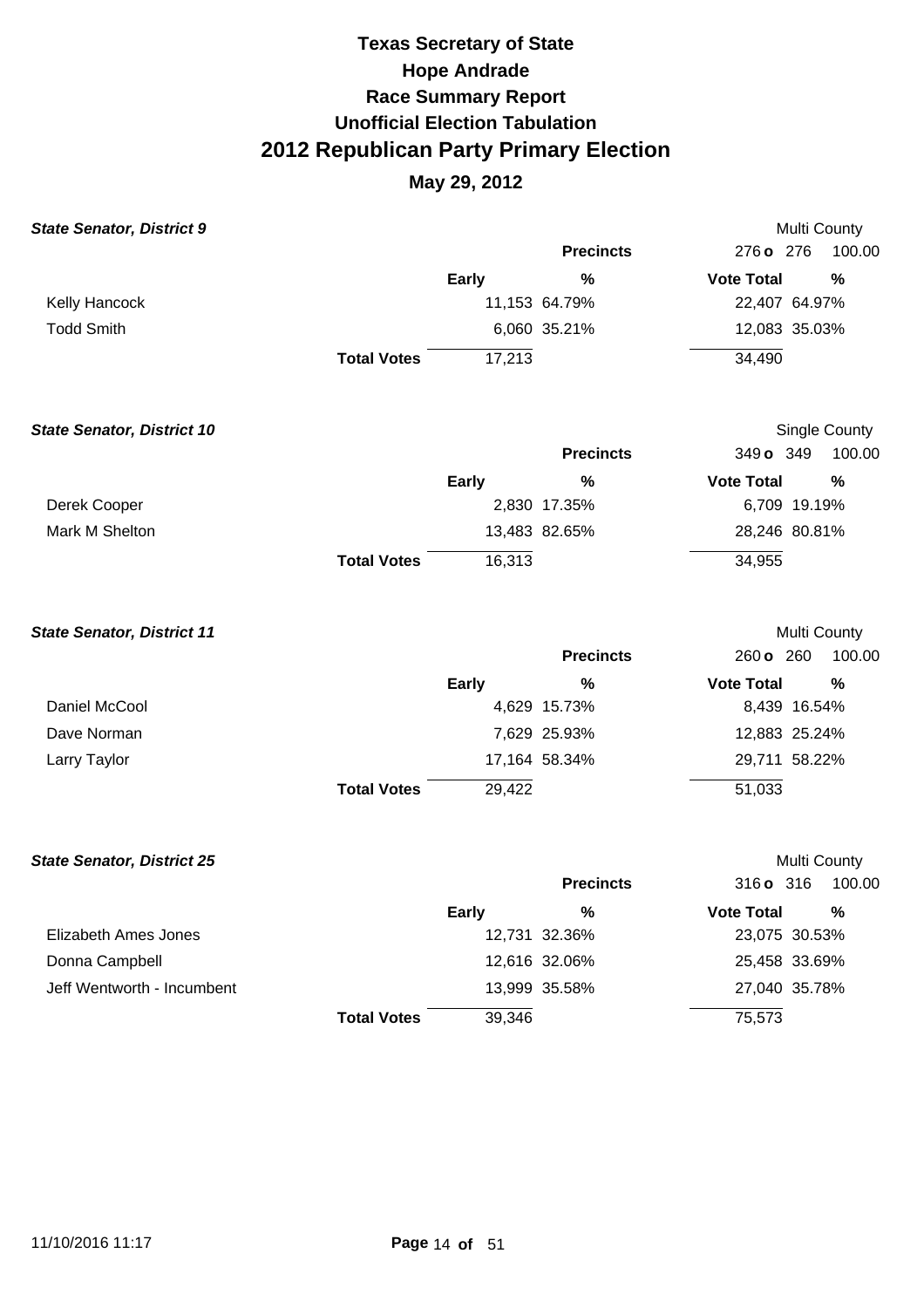| <b>State Senator, District 28</b>      |                    |              |                  | Multi County      |               |
|----------------------------------------|--------------------|--------------|------------------|-------------------|---------------|
|                                        |                    |              | <b>Precincts</b> | 487 o 487         | 100.00        |
|                                        |                    | <b>Early</b> | $\frac{0}{0}$    | <b>Vote Total</b> | $\frac{0}{0}$ |
| Robert Duncan - Incumbent              |                    |              | 28,321 85.47%    | 52,916 85.38%     |               |
| E.M. Garza                             |                    |              | 4,815 14.53%     | 9,062 14.62%      |               |
|                                        | <b>Total Votes</b> | 33,136       |                  | 61,978            |               |
| <b>State Senator, District 30</b>      |                    |              |                  | Multi County      |               |
|                                        |                    |              | <b>Precincts</b> | 357 o 357         | 100.00        |
|                                        |                    | <b>Early</b> | %                | <b>Vote Total</b> | %             |
| <b>Craig Estes</b>                     |                    |              | 18,957 64.65%    | 42,396 65.26%     |               |
| Jim Herblin                            |                    |              | 10,364 35.35%    | 22,566 34.74%     |               |
|                                        | <b>Total Votes</b> | 29,321       |                  | 64,962            |               |
| <b>State Senator, District 31</b>      |                    |              |                  | Multi County      |               |
|                                        |                    |              | <b>Precincts</b> | 347 o 347         | 100.00        |
|                                        |                    | <b>Early</b> | $\frac{0}{0}$    | <b>Vote Total</b> | $\frac{0}{0}$ |
| <b>Randy Rives</b>                     |                    |              | 7,768 24.29%     | 15,856 24.09%     |               |
| <b>Kel Seliger</b>                     |                    |              | 24,218 75.71%    | 49,954 75.91%     |               |
|                                        | <b>Total Votes</b> | 31,986       |                  | 65,810            |               |
| <b>State Representative District 2</b> |                    |              |                  | Multi County      |               |
|                                        |                    |              | <b>Precincts</b> | 76 o 76           | 100.00        |
|                                        |                    | <b>Early</b> | $\%$             | <b>Vote Total</b> | %             |
| George Alexander                       |                    |              | 3,282 44.49%     | 7,532 40.50%      |               |
| Dan Flynn                              |                    |              | 4,095 55.51%     | 11,067 59.50%     |               |
|                                        | <b>Total Votes</b> | 7,377        |                  | 18,599            |               |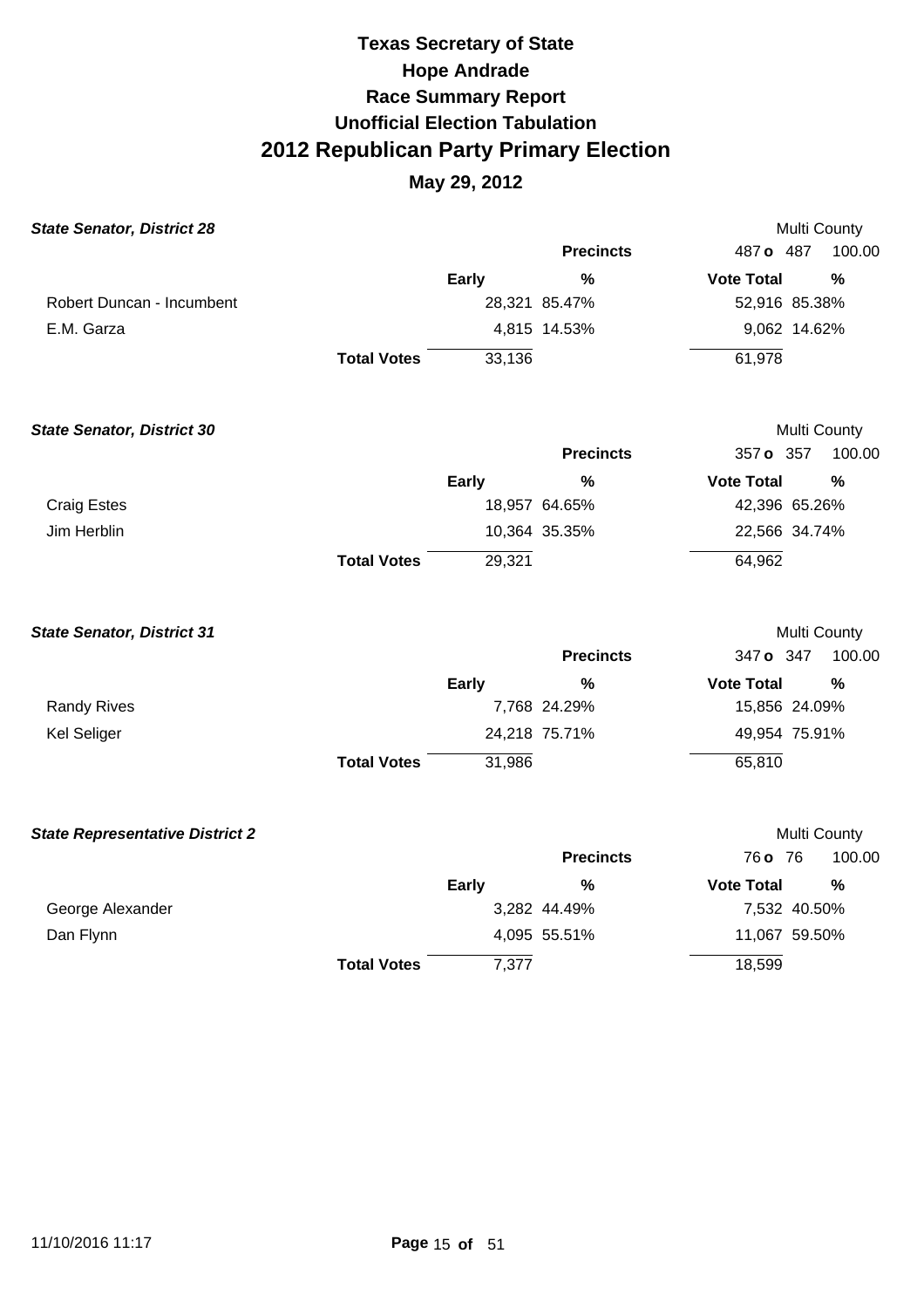## **May 29, 2012**

| <b>State Representative District 3</b> |                    |              |                  |                   | Multi County  |
|----------------------------------------|--------------------|--------------|------------------|-------------------|---------------|
|                                        |                    |              | <b>Precincts</b> | 39 o 39           | 100.00        |
|                                        |                    | <b>Early</b> | %                | <b>Vote Total</b> | $\frac{0}{0}$ |
| <b>Bob Bagley</b>                      |                    |              | 1,640 25.70%     |                   | 3,353 26.35%  |
| Cecil Bell, Jr                         |                    |              | 3,818 59.83%     |                   | 7,238 56.89%  |
| <b>Troy Bonin</b>                      |                    |              | 923 14.46%       |                   | 2,132 16.76%  |
|                                        | <b>Total Votes</b> | 6,381        |                  | 12,723            |               |
| <b>State Representative District 4</b> |                    |              |                  |                   | Multi County  |
|                                        |                    |              | <b>Precincts</b> | 47 o 47           | 100.00        |
|                                        |                    | Early        | %                | <b>Vote Total</b> | $\frac{0}{0}$ |
| Lance Gooden                           |                    |              | 3,887 55.02%     |                   | 6,395 53.52%  |
| <b>Stuart Spitzer</b>                  |                    |              | 3,178 44.98%     |                   | 5,553 46.48%  |
|                                        | <b>Total Votes</b> | 7,065        |                  | 11,948            |               |
| <b>State Representative District 5</b> |                    |              |                  |                   | Multi County  |
|                                        |                    |              | <b>Precincts</b> | 71 o 71           | 100.00        |
|                                        |                    | <b>Early</b> | %                | <b>Vote Total</b> | $\%$          |
| <b>Bryan Hughes</b>                    |                    |              | 5,587 80.10%     |                   | 13,015 77.66% |
| Mary Lookadoo                          |                    |              | 1,388 19.90%     |                   | 3,744 22.34%  |

| <b>State Representative District 6</b> |                    |              |                  |                   | Single County |
|----------------------------------------|--------------------|--------------|------------------|-------------------|---------------|
|                                        |                    |              | <b>Precincts</b> | 56 <b>o</b> 56    | 100.00        |
|                                        |                    | <b>Early</b> | %                | <b>Vote Total</b> | %             |
| Leo Berman                             |                    |              | 3,331 39.22%     | 8,172 42.32%      |               |
| Matt Schaefer                          |                    |              | 5,162 60.78%     | 11,138 57.68%     |               |
|                                        | <b>Total Votes</b> | 8,493        |                  | 19,310            |               |

**Total Votes**  6,975

16,759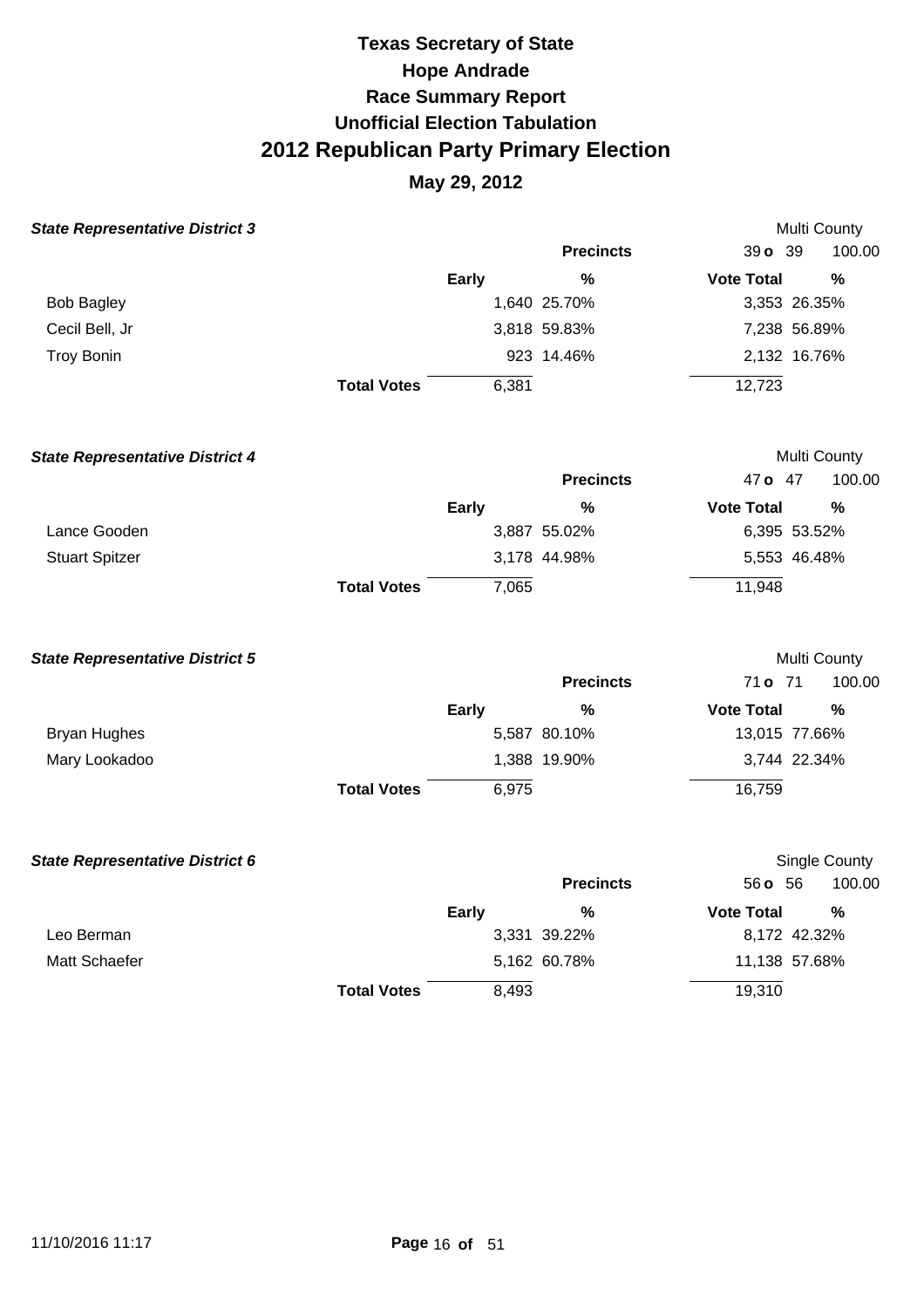| <b>State Representative District 7</b>  |                    |              |                  |                   | Multi County  |
|-----------------------------------------|--------------------|--------------|------------------|-------------------|---------------|
|                                         |                    |              | <b>Precincts</b> | 44 o 44           | 100.00        |
|                                         |                    | <b>Early</b> | $\frac{0}{0}$    | <b>Vote Total</b> | $\frac{0}{0}$ |
| <b>Tommy Merritt</b>                    |                    |              | 3,470 39.62%     |                   | 6,381 38.36%  |
| David Simpson - Incumbent               |                    |              | 5,288 60.38%     |                   | 10,255 61.64% |
|                                         | <b>Total Votes</b> | 8,758        |                  | 16,636            |               |
| <b>State Representative District 8</b>  |                    |              |                  |                   | Multi County  |
|                                         |                    |              | <b>Precincts</b> | 94 <b>o</b> 94    | 100.00        |
|                                         |                    | <b>Early</b> | $\frac{0}{0}$    | <b>Vote Total</b> | $\%$          |
| <b>Byron Cook</b>                       |                    |              | 3,802 63.12%     |                   | 9,130 61.94%  |
| <b>Bobby Vickery</b>                    |                    |              | 2,221 36.88%     |                   | 5,610 38.06%  |
|                                         | <b>Total Votes</b> | 6,023        |                  | 14,740            |               |
| <b>State Representative District 9</b>  |                    |              |                  |                   | Multi County  |
|                                         |                    |              | <b>Precincts</b> | 103 o 103         | 100.00        |
|                                         |                    | <b>Early</b> | %                | <b>Vote Total</b> | %             |
| Wayne Christian - Incumbent             |                    |              | 3,634 45.86%     |                   | 8,552 47.83%  |
| <b>Chris Paddie</b>                     |                    |              | 4,290 54.14%     |                   | 9,327 52.17%  |
|                                         | <b>Total Votes</b> | 7,924        |                  | 17,879            |               |
| <b>State Representative District 10</b> |                    |              |                  |                   | Multi County  |
|                                         |                    |              | <b>Precincts</b> | 62 o 62           | 100.00        |
|                                         |                    | <b>Early</b> | $\%$             | <b>Vote Total</b> | $\frac{0}{0}$ |
| Linda Bounds                            |                    |              | 848 12.32%       |                   | 1,685 12.06%  |
| T.J. Fabby                              |                    |              | 1,657 24.08%     |                   | 3,807 27.26%  |
| Matthew D. Melton                       |                    | 189          | 2.75%            |                   | 411 2.94%     |
| <b>Jim Pitts</b>                        |                    |              | 4,187 60.85%     |                   | 8,065 57.74%  |
|                                         | <b>Total Votes</b> | 6,881        |                  | 13,968            |               |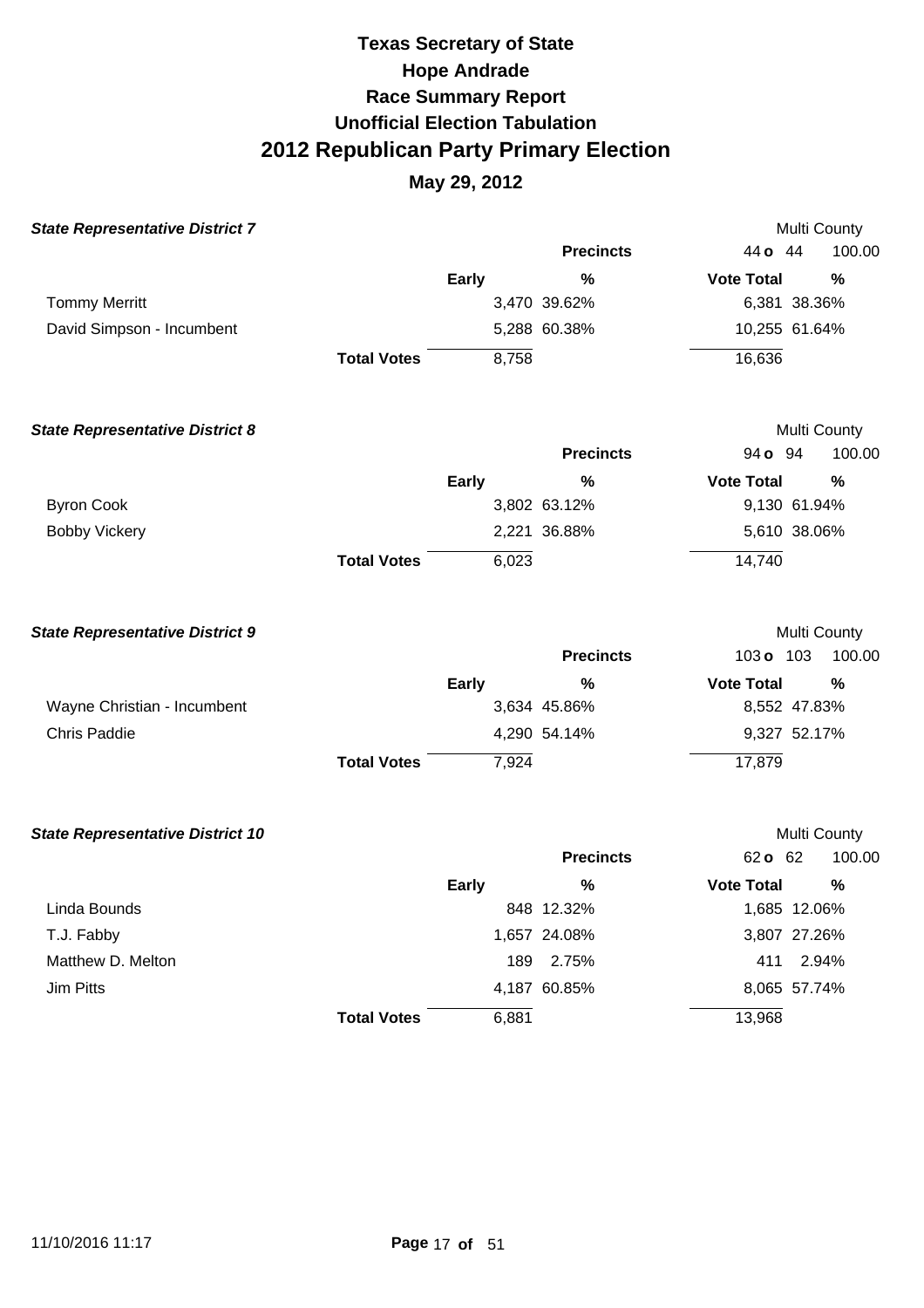## **May 29, 2012**

### **State Representative District 11 Multi County Multi County Multi County**

|                    |              | <b>Precincts</b> |                                     | 100.00                                                 |
|--------------------|--------------|------------------|-------------------------------------|--------------------------------------------------------|
|                    | <b>Early</b> | %                |                                     | %                                                      |
|                    |              |                  |                                     | 9,083 46.30%                                           |
|                    |              |                  |                                     | 9,249 47.15%                                           |
|                    |              | 4.86%            |                                     | 6.55%                                                  |
| <b>Total Votes</b> | 9,739        |                  |                                     |                                                        |
|                    |              |                  | 4,666 47.91%<br>4,600 47.23%<br>473 | 66 <b>c</b> 66<br><b>Vote Total</b><br>1.284<br>19,616 |

#### **State Representative District 12 Multi County Multi County Multi County**

|                           |                    |       | <b>Precincts</b> | 117 o 117         | 100.00       |
|---------------------------|--------------------|-------|------------------|-------------------|--------------|
|                           | <b>Early</b>       |       | %                | <b>Vote Total</b> | %            |
| Tucker Anderson           |                    |       | 1,246 28.74%     |                   | 3,524 29.55% |
| <b>Timothy Delasandro</b> |                    |       | 559 12.89%       |                   | 1,461 12.25% |
| Kyle J. Kacal             |                    |       | 982 22.65%       |                   | 2,834 23.76% |
| Chris Scotti              |                    |       | 1,111 25.62%     |                   | 2,773 23.25% |
| Josh Tetens               |                    |       | 438 10.10%       |                   | 1,334 11.19% |
|                           | <b>Total Votes</b> | 4,336 |                  | 11,926            |              |

#### **State Representative District 14 Single County Single County Single County Single County**

|                        |                    |       | <b>Precincts</b> | 47 o 47           | 100.00       |
|------------------------|--------------------|-------|------------------|-------------------|--------------|
|                        |                    | Early | %                | <b>Vote Total</b> | %            |
| Hal Hawkins            |                    |       | 596 18.97%       |                   | 1,519 18.51% |
| John Raney - Incumbent |                    |       | 2,545 81.03%     |                   | 6,687 81.49% |
|                        | <b>Total Votes</b> | 3,141 |                  | 8,206             |              |

#### **State Representative District 15**  Single County **State Representative District 15**

|                         |                    |       | <b>Precincts</b> | 31 o 31           | 100.00       |
|-------------------------|--------------------|-------|------------------|-------------------|--------------|
|                         |                    | Early | %                | <b>Vote Total</b> | $\%$         |
| Rob Eissler - Incumbent |                    |       | 3,995 46.80%     |                   | 7,413 43.51% |
| Steve Toth              |                    |       | 4,542 53.20%     |                   | 9,623 56.49% |
|                         | <b>Total Votes</b> | 8,537 |                  | 17,036            |              |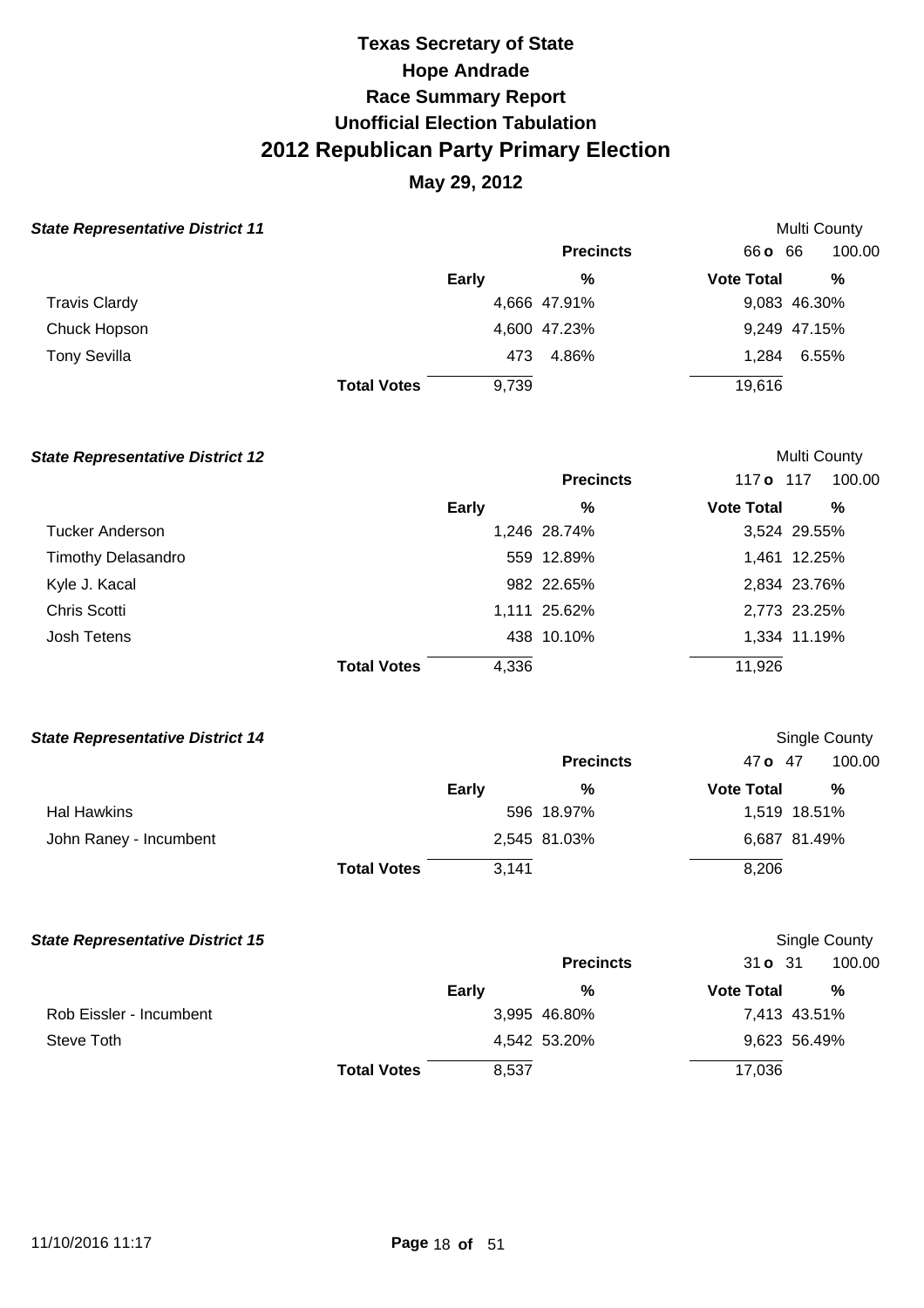| <b>State Representative District 18</b> |                    |              |                  |                   | Multi County  |
|-----------------------------------------|--------------------|--------------|------------------|-------------------|---------------|
|                                         |                    |              | <b>Precincts</b> | 62 o 62           | 100.00        |
|                                         |                    | Early        | $\frac{0}{0}$    | <b>Vote Total</b> | $\frac{0}{0}$ |
| John Otto                               |                    |              | 4,487 70.29%     | 9,296 66.54%      |               |
| Dwayne Stovall                          |                    |              | 1,897 29.71%     | 4,674 33.46%      |               |
|                                         | <b>Total Votes</b> | 6,384        |                  | 13,970            |               |
| <b>State Representative District 19</b> |                    |              |                  |                   | Multi County  |
|                                         |                    |              | <b>Precincts</b> | 104 o 104         | 100.00        |
|                                         |                    | Early        | %                | <b>Vote Total</b> | $\frac{0}{0}$ |
| Mike Hamilton                           |                    |              | 3,711 44.31%     | 8,502 45.49%      |               |
| James White                             |                    |              | 4,664 55.69%     | 10,189 54.51%     |               |
|                                         | <b>Total Votes</b> | 8,375        |                  | 18,691            |               |
| <b>State Representative District 21</b> |                    |              |                  |                   | Multi County  |
|                                         |                    |              | <b>Precincts</b> | 76 o 76           | 100.00        |
|                                         |                    | <b>Early</b> | %                | <b>Vote Total</b> | %             |
| <b>Daniel Miller</b>                    |                    |              | 1,889 27.15%     | 3,486 27.27%      |               |
| Allan B. Ritter                         |                    |              | 5,069 72.85%     | 9,296 72.73%      |               |
|                                         | <b>Total Votes</b> | 6,958        |                  | 12,782            |               |
| <b>State Representative District 23</b> |                    |              |                  |                   | Multi County  |
|                                         |                    |              | <b>Precincts</b> | 79 o 79           | 100.00        |
|                                         |                    | <b>Early</b> | %                | <b>Vote Total</b> | $\frac{0}{0}$ |
| Rachel Delgado                          |                    |              | 1,729 29.50%     | 3,054 29.75%      |               |
| Wayne Faircloth                         |                    |              | 2,352 40.13%     | 3,963 38.61%      |               |
| Wm. O. "Bill" Wallace                   |                    |              | 1,780 30.37%     | 3,248 31.64%      |               |
|                                         | <b>Total Votes</b> | 5,861        |                  | 10,265            |               |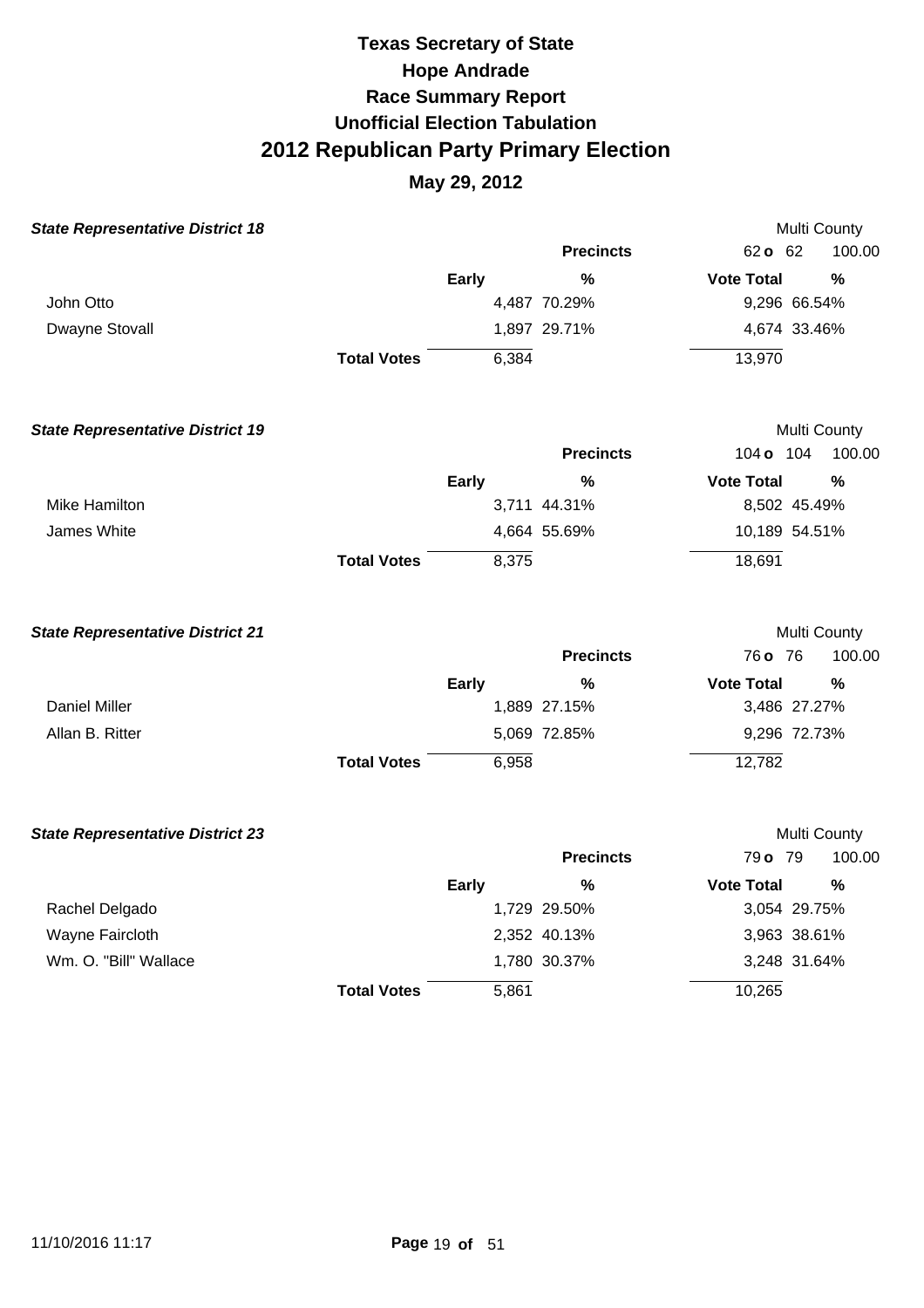## **May 29, 2012**

#### **State Representative District 24**

| <b>State Representative District 24</b> |                    |              |                  |                   | <b>Single County</b> |
|-----------------------------------------|--------------------|--------------|------------------|-------------------|----------------------|
|                                         |                    |              | <b>Precincts</b> | $65 \text{ o}$ 65 | 100.00               |
|                                         |                    | <b>Early</b> | %                | <b>Vote Total</b> | %                    |
| Greg Bonnen                             |                    |              | 4,538 45.49%     |                   | 6,923 45.10%         |
| <b>Ryan Sitton</b>                      |                    |              | 3,300 33.08%     |                   | 5,014 32.67%         |
| <b>Heidi Thiess</b>                     |                    |              | 2,137 21.42%     |                   | 3,412 22.23%         |
|                                         | <b>Total Votes</b> | 9,975        |                  | 15,349            |                      |

| <b>State Representative District 26</b> |                    |              |                  |                   | <b>Single County</b> |
|-----------------------------------------|--------------------|--------------|------------------|-------------------|----------------------|
|                                         |                    |              | <b>Precincts</b> | 41 <b>o</b> 41    | 100.00               |
|                                         |                    | <b>Early</b> | %                | <b>Vote Total</b> | %                    |
| Sonal Bhuchar                           |                    |              | 2,004 22.96%     |                   | 3,043 20.72%         |
| Jacquie Chaumette                       |                    |              | 2,360 27.03%     |                   | 3,949 26.89%         |
| Diana Miller                            |                    |              | 1,010 11.57%     |                   | 1,696 11.55%         |
| <b>Rick Miller</b>                      |                    |              | 3,356 38.44%     |                   | 5,997 40.84%         |
|                                         | <b>Total Votes</b> | 8,730        |                  | 14,685            |                      |

#### **State Representative District 29**

|                        |                    |       | <b>Precincts</b> | 43 $\sigma$ 43    | 100.00       |
|------------------------|--------------------|-------|------------------|-------------------|--------------|
|                        |                    | Early | %                | <b>Vote Total</b> | %            |
| Debra Rosenthal-Ritter |                    |       | 2,309 33.85%     |                   | 3,696 32.94% |
| Ed Thompson            |                    |       | 4,513 66.15%     |                   | 7,523 67.06% |
|                        | <b>Total Votes</b> | 6,822 |                  | 11,219            |              |

Single County

| <b>State Representative District 33</b> |                    |              |                  | Multi County      |              |
|-----------------------------------------|--------------------|--------------|------------------|-------------------|--------------|
|                                         |                    |              | <b>Precincts</b> | 47 o 47           | 100.00       |
|                                         |                    | <b>Early</b> | %                | <b>Vote Total</b> | %            |
| Jim Pruitt                              |                    |              | 2,365 39.70%     |                   | 4,873 41.65% |
| <b>Scott Turner</b>                     |                    |              | 3,592 60.30%     |                   | 6,828 58.35% |
|                                         | <b>Total Votes</b> | 5,957        |                  | 11,701            |              |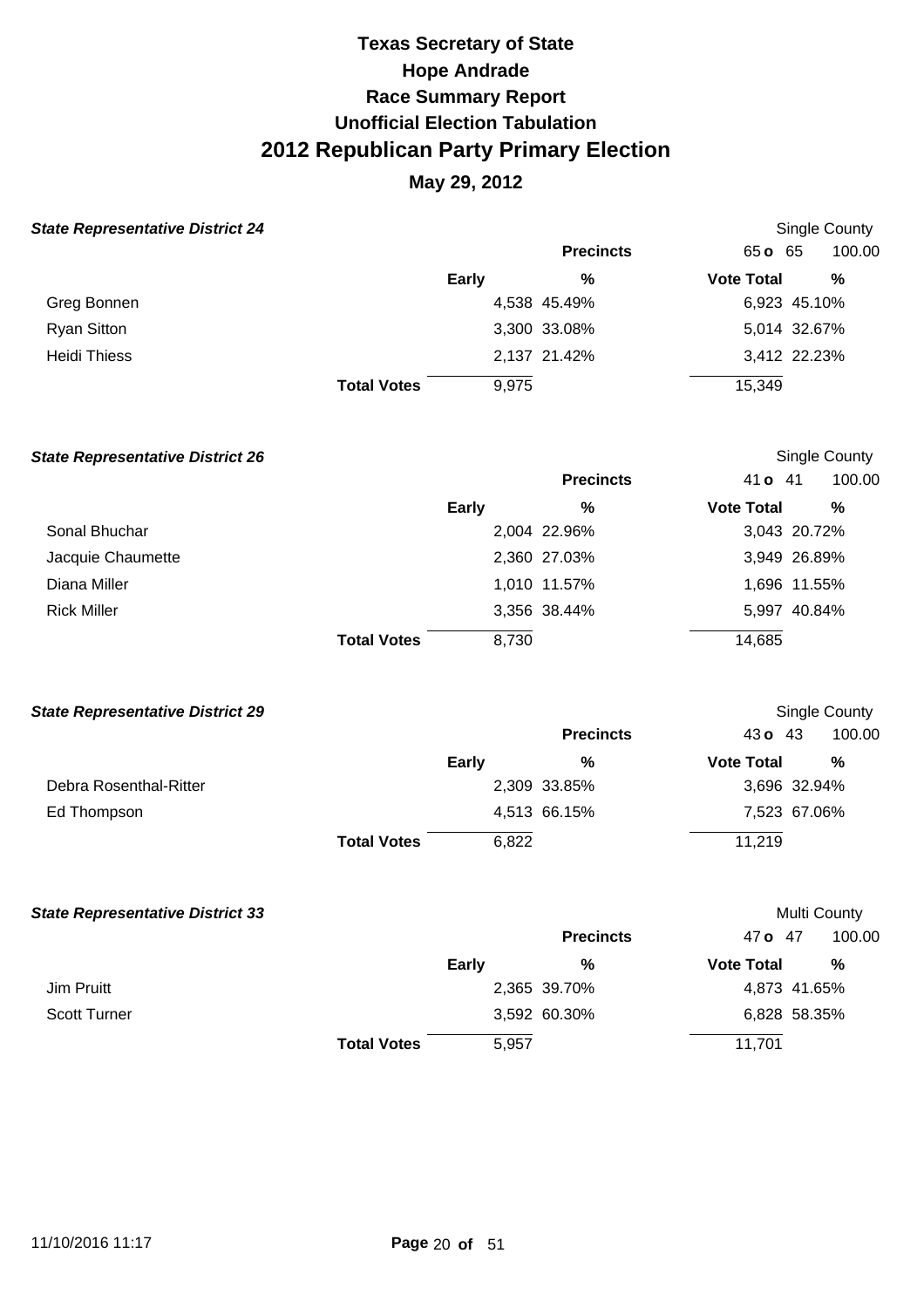| <b>State Representative District 41</b> |                    |              |                  |                   | Single County |
|-----------------------------------------|--------------------|--------------|------------------|-------------------|---------------|
|                                         |                    |              | <b>Precincts</b> | 61 <b>o</b> 61    | 100.00        |
|                                         |                    | <b>Early</b> | %                | <b>Vote Total</b> | $\frac{0}{0}$ |
| <b>Miriam Martinez</b>                  |                    |              | 771 54.84%       |                   | 1,210 54.11%  |
| Armando Vera                            |                    |              | 635 45.16%       |                   | 1,026 45.89%  |
|                                         | <b>Total Votes</b> | 1,406        |                  | 2,236             |               |
| <b>State Representative District 43</b> |                    |              |                  |                   | Multi County  |
|                                         |                    |              | <b>Precincts</b> | 69 o 69           | 100.00        |
|                                         |                    | <b>Early</b> | %                | <b>Vote Total</b> | %             |
| J.M. Lozano - Incumbent                 |                    |              | 1,204 41.68%     | 3,044 44.20%      |               |
| William Willie Vaden                    |                    |              | 320 11.08%       |                   | 829 12.04%    |
| Bill T. Wilson II                       |                    |              | 1,365 47.25%     | 3,014 43.76%      |               |
|                                         | <b>Total Votes</b> | 2,889        |                  | 6,887             |               |
| <b>State Representative District 47</b> |                    |              |                  |                   | Single County |
|                                         |                    |              | <b>Precincts</b> | 41 <b>o</b> 41    | 100.00        |
|                                         |                    | <b>Early</b> | %                | <b>Vote Total</b> | $\frac{0}{0}$ |
| Ryan Downton                            |                    |              | 2,286 33.80%     | 4,782 33.15%      |               |
| Paul Daniel Workman - Incumbent         |                    |              | 4,478 66.20%     | 9,644 66.85%      |               |
|                                         | <b>Total Votes</b> | 6,764        |                  | 14,426            |               |

| <b>State Representative District 53</b> |                    |              |                  | Multi County      |                |
|-----------------------------------------|--------------------|--------------|------------------|-------------------|----------------|
|                                         |                    |              | <b>Precincts</b> | 101 o             | 100.00<br>-101 |
|                                         |                    | <b>Early</b> | %                | <b>Vote Total</b> | %              |
| Harvey Hilderbran                       |                    |              | 9,295 72.36%     |                   | 16,185 72.22%  |
| Cary Wise                               |                    |              | 3,550 27.64%     |                   | 6,225 27.78%   |
|                                         | <b>Total Votes</b> | 12,845       |                  | 22,410            |                |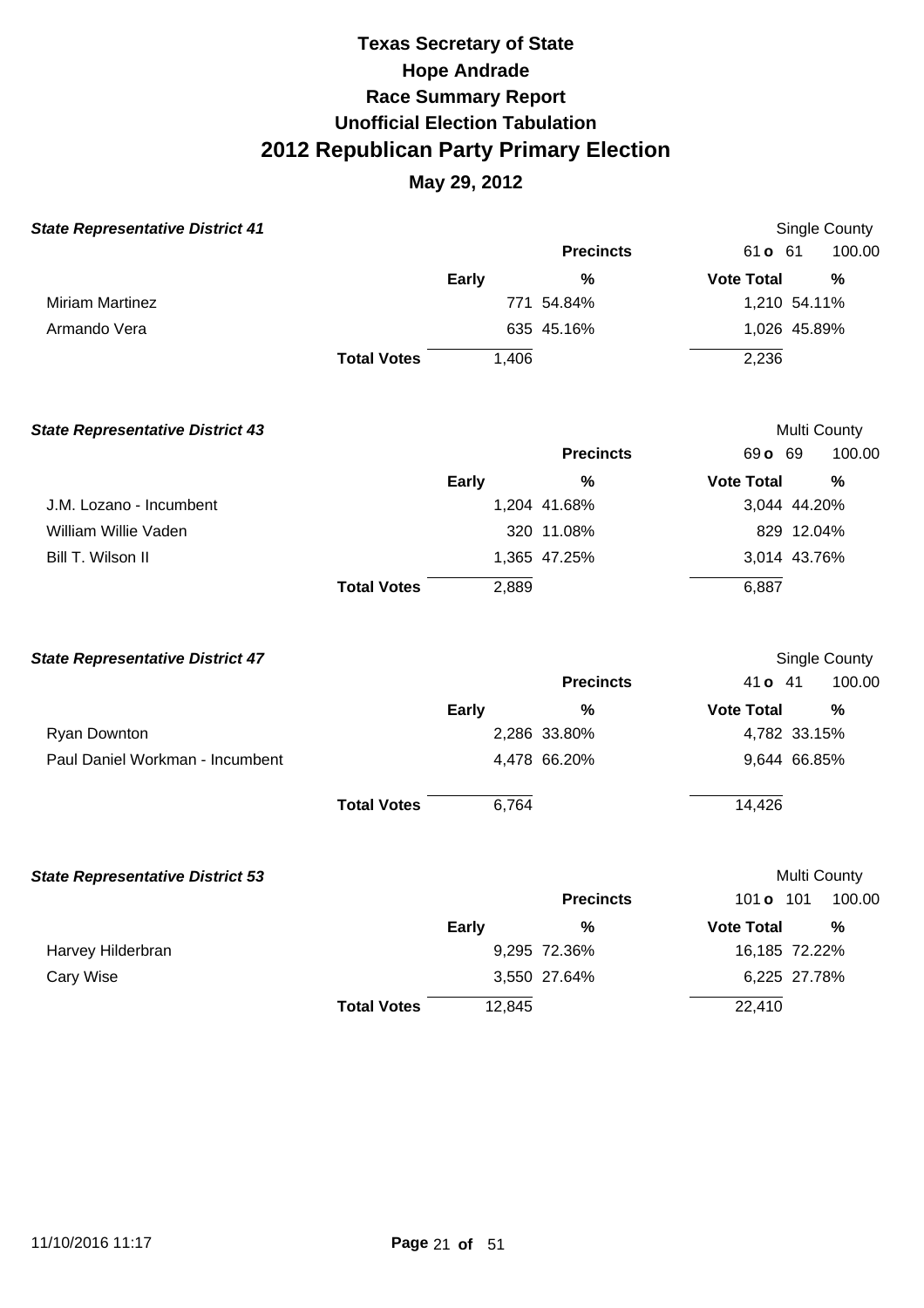| <b>State Representative District 55</b> |                    |              |                  |                   | Single County |  |  |
|-----------------------------------------|--------------------|--------------|------------------|-------------------|---------------|--|--|
|                                         |                    |              | <b>Precincts</b> | $28$ o $28$       | 100.00        |  |  |
|                                         |                    | <b>Early</b> | %                | <b>Vote Total</b> | %             |  |  |
| John Alaniz                             |                    |              | 2,363 42.03%     |                   | 4,744 42.61%  |  |  |
| Ralph Sheffield - Incumbent             |                    |              | 3,259 57.97%     |                   | 6,389 57.39%  |  |  |
|                                         | <b>Total Votes</b> | 5,622        |                  | 11,133            |               |  |  |

| <b>State Representative District 56</b> |                    |       |                  |                   | Single County |
|-----------------------------------------|--------------------|-------|------------------|-------------------|---------------|
|                                         |                    |       | <b>Precincts</b> | 57 o 57           | 100.00        |
|                                         |                    | Early | %                | <b>Vote Total</b> | %             |
| Charles "Doc" Anderson -<br>Incumbent   |                    |       | 4,291 53.44%     |                   | 9,352 52.35%  |
| <b>Chris DeCluitt</b>                   |                    |       | 3,119 38.84%     |                   | 6,768 37.89%  |
| Raymond Hixson                          |                    | 620   | 7.72%            | 1.743             | 9.76%         |
|                                         | <b>Total Votes</b> | 8,030 |                  | 17,863            |               |

| <b>State Representative District 57</b> |                    |              |                  | Multi County      |               |
|-----------------------------------------|--------------------|--------------|------------------|-------------------|---------------|
|                                         |                    |              | <b>Precincts</b> | 122 <b>o</b> 122  | 100.00        |
|                                         |                    | <b>Early</b> | %                | <b>Vote Total</b> | $\frac{0}{0}$ |
| <b>Trent Ashby</b>                      |                    |              | 5,814 60.75%     |                   | 11,726 58.11% |
| Marva Beck - Incumbent                  |                    |              | 3,756 39.25%     |                   | 8,453 41.89%  |
|                                         | <b>Total Votes</b> | 9.570        |                  | 20,179            |               |

| <b>State Representative District 59</b> |                    |              |                  |                   | Multi County |
|-----------------------------------------|--------------------|--------------|------------------|-------------------|--------------|
|                                         |                    |              | <b>Precincts</b> | 91 <b>o</b> 91    | 100.00       |
|                                         |                    | <b>Early</b> | %                | <b>Vote Total</b> | %            |
| Mike Jones                              |                    |              | 1,486 15.76%     |                   | 2,930 16.01% |
| Sid Miller                              |                    |              | 3,776 40.05%     |                   | 7,776 42.49% |
| J.D. Sheffield                          |                    |              | 4,167 44.19%     |                   | 7,596 41.50% |
|                                         | <b>Total Votes</b> | 9,429        |                  | 18,302            |              |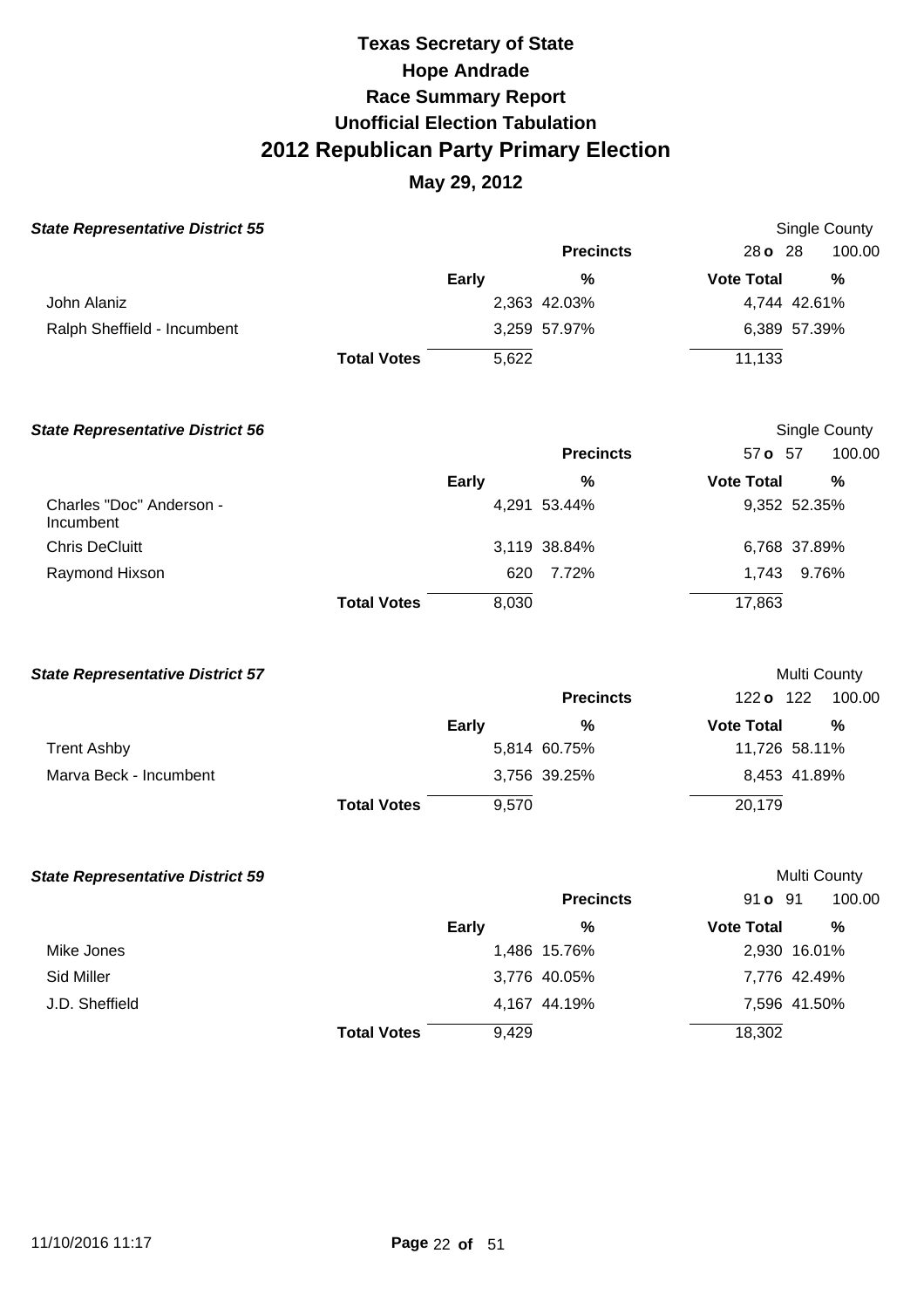## **May 29, 2012**

| <b>State Representative District 64</b> |                    |       |                  |                   | <b>Single County</b> |
|-----------------------------------------|--------------------|-------|------------------|-------------------|----------------------|
|                                         |                    |       | <b>Precincts</b> | 360, 36           | 100.00               |
|                                         |                    | Early | %                | <b>Vote Total</b> | %                    |
| Mike Brucia                             |                    |       | 1,406 28.46%     |                   | 2,847 30.65%         |
| Myra Crownover - Incumbent              |                    |       | 3,535 71.54%     |                   | 6,442 69.35%         |
|                                         | <b>Total Votes</b> | 4.941 |                  | 9,289             |                      |

| <b>State Representative District 65</b> |                    |              |                  |                   | Single County |
|-----------------------------------------|--------------------|--------------|------------------|-------------------|---------------|
|                                         |                    |              | <b>Precincts</b> | 32 o 32           | 100.00        |
|                                         |                    | <b>Early</b> | %                | <b>Vote Total</b> | %             |
| Michael Hennefer                        |                    |              | 658 15.23%       |                   | 1,251 15.99%  |
| David Loerwald                          |                    |              | 973 22.52%       |                   | 1,753 22.41%  |
| Ron Simmons                             |                    |              | 2,690 62.25%     |                   | 4,820 61.61%  |
|                                         | <b>Total Votes</b> | 4.321        |                  | 7,824             |               |

#### **State Representative District 67 Single County State Representative District 67 Single County**

|                |                    |       | <b>Precincts</b> | 41 o 41           | 100.00       |
|----------------|--------------------|-------|------------------|-------------------|--------------|
|                | Early              |       | %                | <b>Vote Total</b> | %            |
| Jeran Akers    |                    |       | 613 10.58%       |                   | 1,209 11.25% |
| Roger Burns    |                    |       | 1,240 21.40%     |                   | 2,344 21.81% |
| Jon Cole       |                    |       | 1,876 32.37%     |                   | 3,473 32.31% |
| Jeff Leach     |                    |       | 1,782 30.75%     |                   | 3,247 30.21% |
| John Pitchford |                    | 284   | 4.90%            | 476               | 4.43%        |
|                | <b>Total Votes</b> | 5,795 |                  | 10,749            |              |

#### **State Representative District 68 Multi County Multi County Multi County**

|                       |                    |              | <b>Precincts</b> | 166 <b>o</b>      | 100.00<br>166 |
|-----------------------|--------------------|--------------|------------------|-------------------|---------------|
|                       |                    | <b>Early</b> | %                | <b>Vote Total</b> | %             |
| Paul Braswell         |                    | 544          | 6.41%            | 1,265             | 6.71%         |
| David Isbell          |                    | 741          | 8.73%            |                   | 1,842 9.77%   |
| <b>Trent McKnight</b> |                    |              | 4,326 50.95%     |                   | 9,241 49.04%  |
| <b>Drew Springer</b>  |                    |              | 2,880 33.92%     |                   | 6,497 34.48%  |
|                       | <b>Total Votes</b> | 8,491        |                  | 18,845            |               |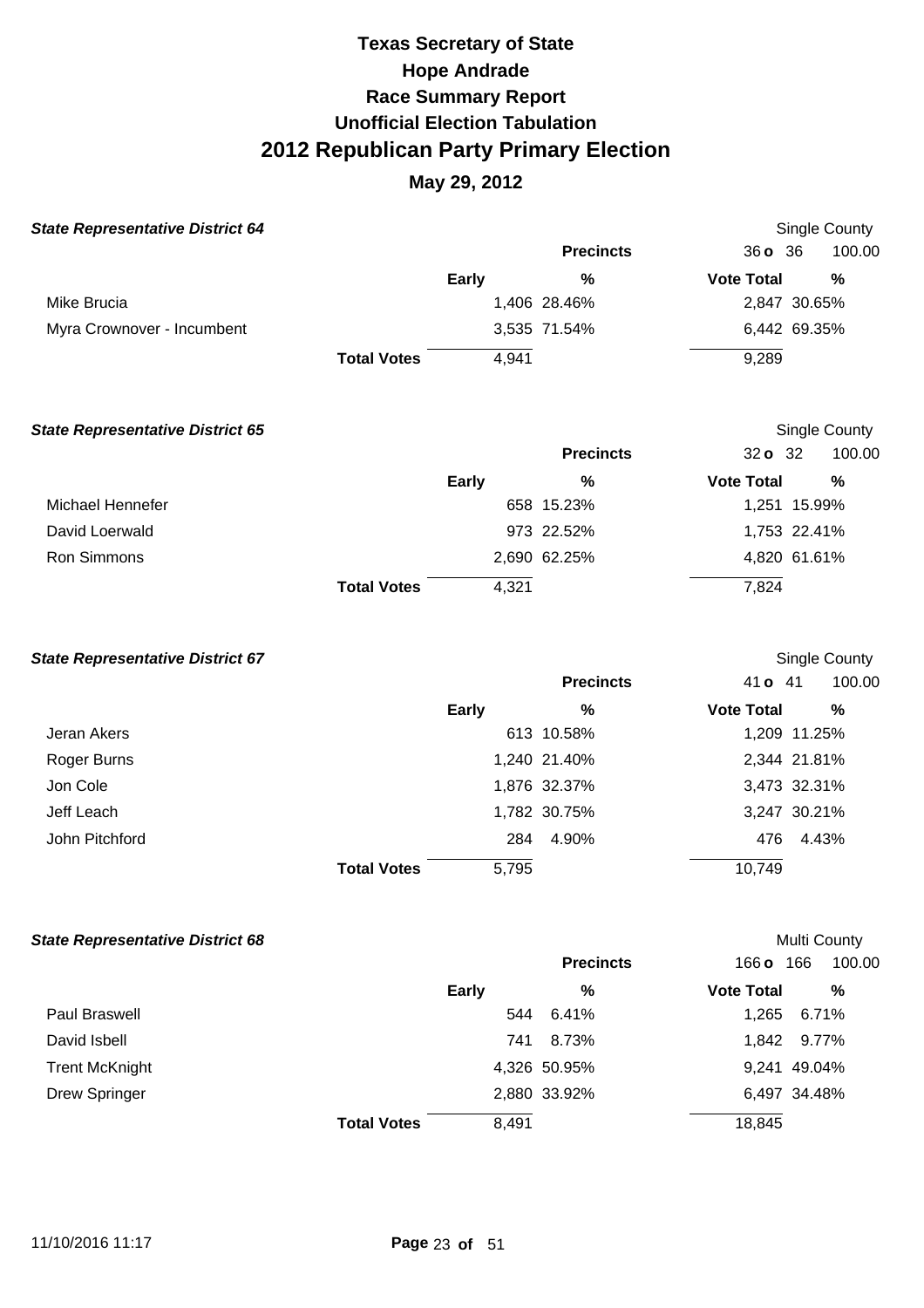| <b>State Representative District 70</b> |                    |              |                  |                   | Single County |
|-----------------------------------------|--------------------|--------------|------------------|-------------------|---------------|
|                                         |                    |              | <b>Precincts</b> | 44 <b>o</b> 44    | 100.00        |
|                                         |                    | <b>Early</b> | $\%$             | <b>Vote Total</b> | %             |
| Scott Sanford                           |                    |              | 3,585 60.29%     | 6,017 60.62%      |               |
| <b>Bracy Wilson</b>                     |                    |              | 2,361 39.71%     | 3,908 39.38%      |               |
|                                         | <b>Total Votes</b> | 5,946        |                  | 9,925             |               |
| <b>State Representative District 73</b> |                    |              |                  |                   | Multi County  |
|                                         |                    |              | <b>Precincts</b> | 67 o 67           | 100.00        |
|                                         |                    | <b>Early</b> | $\frac{0}{0}$    | <b>Vote Total</b> | $\frac{0}{0}$ |
| Doug Miller                             |                    |              | 8,179 76.11%     | 16,990 75.11%     |               |
| Rob Smith                               |                    |              | 2,567 23.89%     | 5,629 24.89%      |               |
|                                         | <b>Total Votes</b> | 10,746       |                  | 22,619            |               |
| <b>State Representative District 74</b> |                    |              |                  |                   | Multi County  |
|                                         |                    |              | <b>Precincts</b> | 81 o 81           | 100.00        |
|                                         |                    | <b>Early</b> | $\frac{0}{0}$    | <b>Vote Total</b> | %             |
| Dora Alcalá                             |                    |              | 435 33.83%       | 806 33.40%        |               |
| Thomas "T.C." Kincaid, Jr.              |                    |              | 851 66.17%       | 1,607 66.60%      |               |
|                                         | <b>Total Votes</b> | 1,286        |                  | 2,413             |               |
| <b>State Representative District 83</b> |                    |              |                  |                   | Multi County  |
|                                         |                    |              | <b>Precincts</b> | 94 <b>o</b> 94    | 100.00        |
|                                         |                    | <b>Early</b> | $\frac{0}{0}$    | <b>Vote Total</b> | $\frac{0}{0}$ |
| Delwin Jones                            |                    |              | 3,157 28.04%     | 5,323 28.90%      |               |
| Charles Perry - Incumbent               |                    |              | 8,100 71.96%     | 13,093 71.10%     |               |
|                                         | <b>Total Votes</b> | 11,257       |                  | 18,416            |               |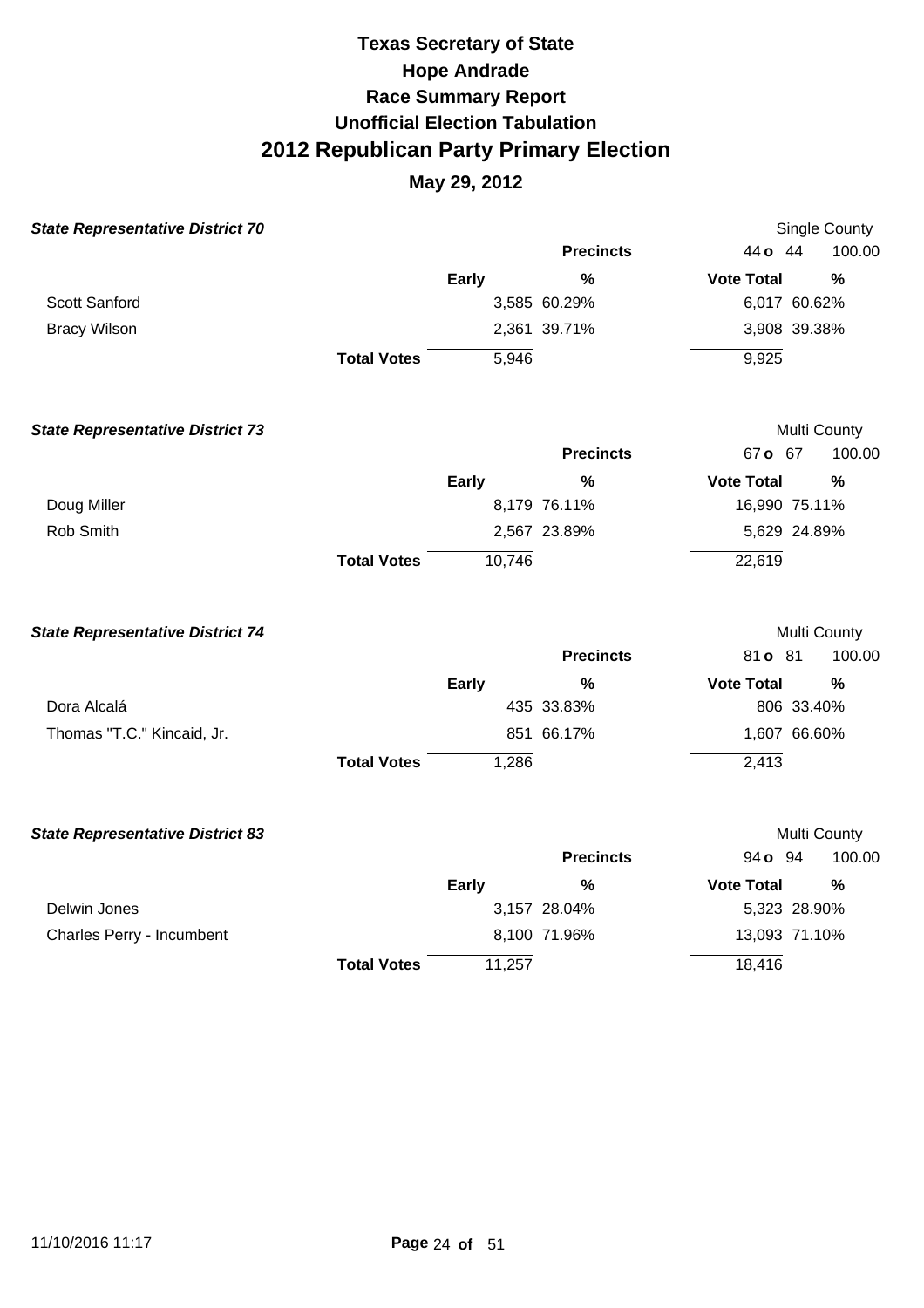### **May 29, 2012**

100.00

100.00

**%** 

 $M \cup C$ 

| <b>State Representative District 85</b> |                    |              |                  |                   | <b>Multi County</b> |
|-----------------------------------------|--------------------|--------------|------------------|-------------------|---------------------|
|                                         |                    |              | <b>Precincts</b> | 48 o 48           | 100.0               |
|                                         |                    | <b>Early</b> | %                | <b>Vote Total</b> | %                   |
| Lee Duggan                              |                    |              | 2,877 47.93%     |                   | 5,208 46.70%        |
| Phil Stephenson                         |                    |              | 3,125 52.07%     |                   | 5,944 53.30%        |
|                                         | <b>Total Votes</b> | 6,002        |                  | 11,152            |                     |
|                                         |                    |              |                  |                   |                     |

| <b>State Representative District 88</b> |                    |              |                  |                   | <b>Multi County</b> |
|-----------------------------------------|--------------------|--------------|------------------|-------------------|---------------------|
|                                         |                    |              | <b>Precincts</b> | 147 o             | 100.00<br>147       |
|                                         |                    | <b>Early</b> | %                | <b>Vote Total</b> | %                   |
| Ken King                                |                    |              | 2,354 27.29%     |                   | 5,569 30.17%        |
| Jim Landtroop - Incumbent               |                    |              | 2,991 34.68%     |                   | 6,358 34.45%        |
| Mac Smith                               |                    |              | 1,555 18.03%     |                   | 3,368 18.25%        |
| <b>Gary Walker</b>                      |                    |              | 1,725 20.00%     |                   | 3,162 17.13%        |
|                                         | <b>Total Votes</b> | 8,625        |                  | 18,457            |                     |

#### **State Representative District 91**  Stephanie Klick Kenneth M Ken Sapp Charles Scoma Lady Thombs **Total Votes Early**  1,455 31.02% 2,000 42.63% 668 14.24% 568 12.11% 4,691 **Precincts %**  55 **o** 55 **Vote Total**  Single County 3,025 31.93% 3,777 39.86% 1,387 14.64% 1,286 13.57% 9,475

#### **State Representative District 92**  Roger Fisher Jonathan Stickland **Total Votes Early**  2,327 40.86% 3,368 59.14% 5,695 **Precincts %**  56 **o** 56 **Vote Total**  100.00 Single County **%**  4,190 39.84% 6,328 60.16% 10,518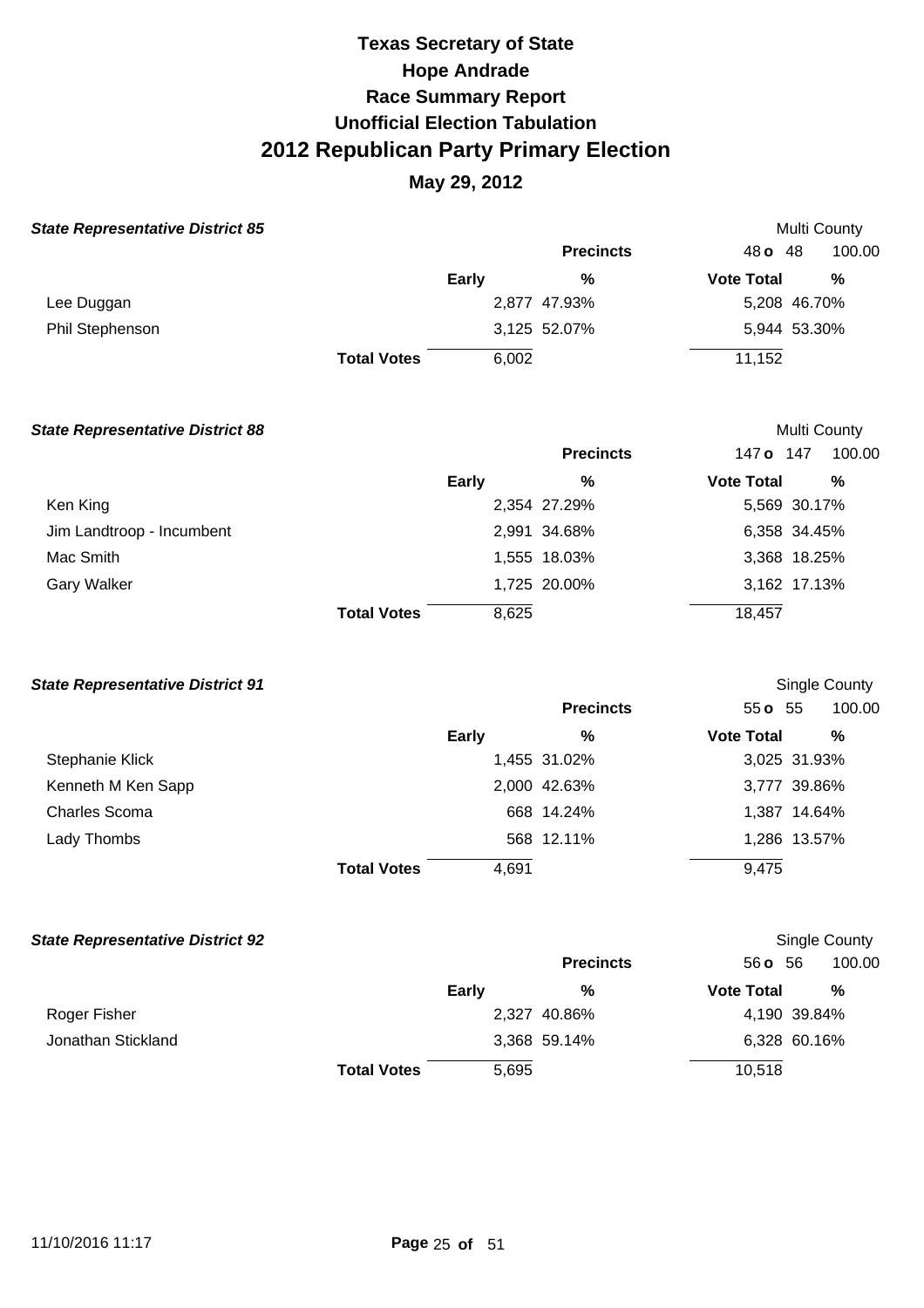| <b>State Representative District 93</b> |                    |              |                  |                   | <b>Single County</b> |
|-----------------------------------------|--------------------|--------------|------------------|-------------------|----------------------|
|                                         |                    |              | <b>Precincts</b> | 65 o 65           | 100.00               |
|                                         |                    | <b>Early</b> | %                | <b>Vote Total</b> | %                    |
| Patricia Pat Carlson                    |                    |              | 367 13.20%       |                   | 715 11.70%           |
| Matt Krause                             |                    |              | 1,387 49.89%     |                   | 3,098 50.70%         |
| Barbara Nash                            |                    |              | 1,026 36.91%     |                   | 2,298 37.60%         |
|                                         | <b>Total Votes</b> | 2,780        |                  | 6,111             |                      |

| <b>State Representative District 94</b> |                    |       |                  |                   | Single County |  |  |
|-----------------------------------------|--------------------|-------|------------------|-------------------|---------------|--|--|
|                                         |                    |       | <b>Precincts</b> | 58 <b>o</b> 58    | 100.00        |  |  |
|                                         |                    | Early | %                | <b>Vote Total</b> | %             |  |  |
| Trina Lanza                             |                    |       | 956 23.43%       |                   | 2,471 25.27%  |  |  |
| Diane Patrick - Incumbent               |                    |       | 3,125 76.57%     |                   | 7,309 74.73%  |  |  |
|                                         | <b>Total Votes</b> | 4.081 |                  | 9,780             |               |  |  |

| <b>State Representative District 96</b> |                    |              |                  |                   | Single County |
|-----------------------------------------|--------------------|--------------|------------------|-------------------|---------------|
|                                         |                    |              | <b>Precincts</b> | $46$ o $46$       | 100.00        |
|                                         |                    | <b>Early</b> | %                | <b>Vote Total</b> | %             |
| Mike Leyman                             |                    |              | 1,164 36.26%     |                   | 2,681 37.15%  |
| Bill Zedler - Incumbent                 |                    |              | 2,046 63.74%     |                   | 4,536 62.85%  |
|                                         | <b>Total Votes</b> | 3,210        |                  | 7,217             |               |

| <b>State Representative District 97</b> |                    |              |                  |                   | Single County |
|-----------------------------------------|--------------------|--------------|------------------|-------------------|---------------|
|                                         |                    |              | <b>Precincts</b> | 65 o 65           | 100.00        |
|                                         |                    | <b>Early</b> | %                | <b>Vote Total</b> | %             |
| Craig Goldman                           |                    |              | 2,941 55.21%     |                   | 6,332 54.68%  |
| Chris Hatch                             |                    | 484          | 9.09%            | 1.105             | 9.54%         |
| Susan Todd                              |                    |              | 1,902 35.70%     |                   | 4,143 35.78%  |
|                                         | <b>Total Votes</b> | 5,327        |                  | 11,580            |               |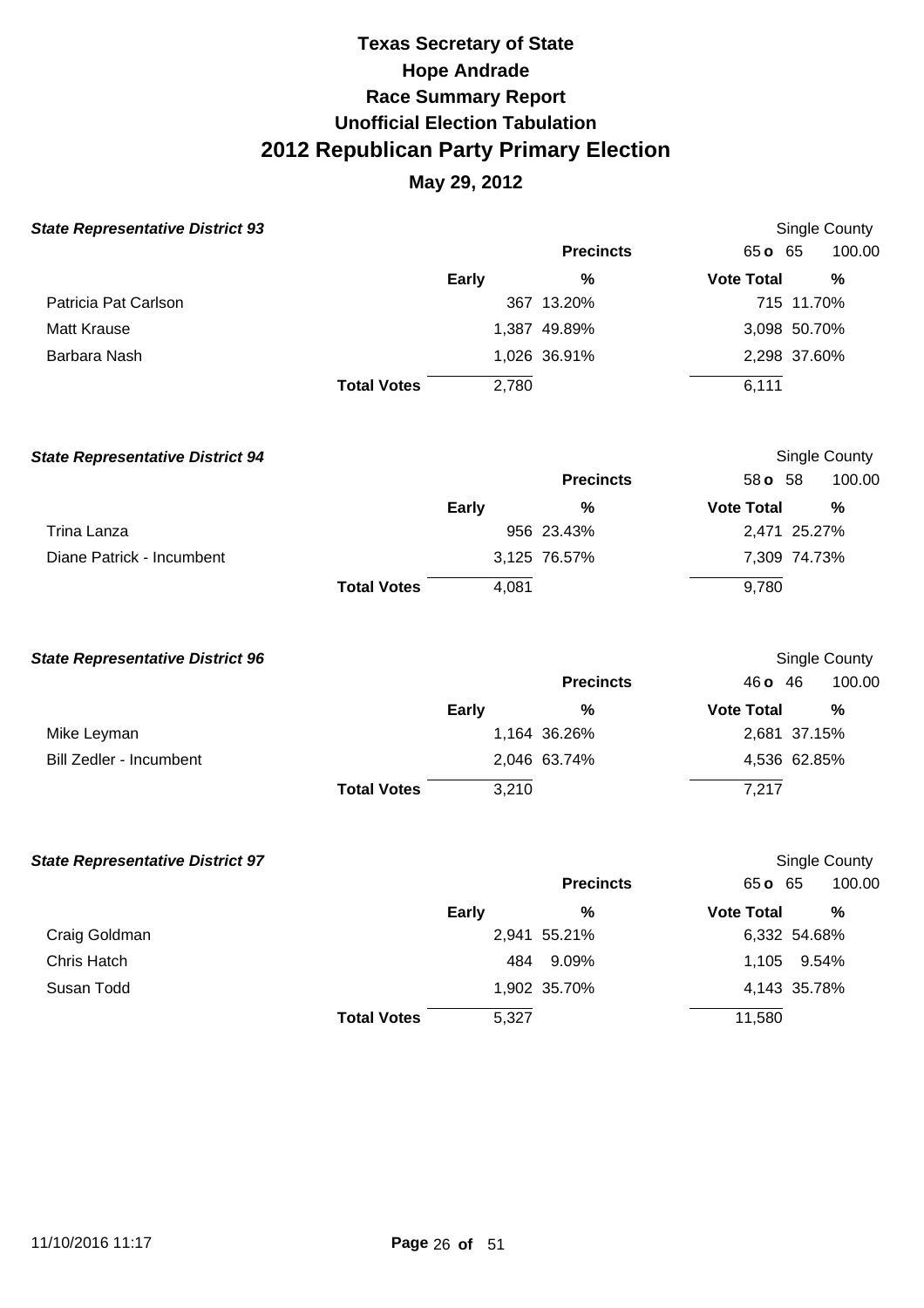| <b>State Representative District 98</b>  |                    |              |                  | Single County            |        |
|------------------------------------------|--------------------|--------------|------------------|--------------------------|--------|
|                                          |                    |              | <b>Precincts</b> | $53o$ 53                 | 100.00 |
|                                          |                    | Early        | %                | <b>Vote Total</b>        | %      |
| Giovanni Capriglione                     |                    |              | 4,167 57.22%     | 7,989 55.55%             |        |
| Vicki Truitt - Incumbent                 |                    |              | 3,115 42.78%     | 6,392 44.45%             |        |
|                                          | <b>Total Votes</b> | 7,282        |                  | 14,381                   |        |
| <b>State Representative District 106</b> |                    |              |                  | Single County            |        |
|                                          |                    |              | <b>Precincts</b> | 38 o 38                  | 100.00 |
|                                          |                    | <b>Early</b> | %                | <b>Vote Total</b>        | %      |
| Pat Fallon                               |                    |              | 3,217 75.52%     | 5,781 71.32%             |        |
| <b>Amber Fulton</b>                      |                    |              | 1,043 24.48%     | 2,325 28.68%             |        |
|                                          | <b>Total Votes</b> | 4,260        |                  | 8,106                    |        |
| <b>State Representative District 114</b> |                    |              | <b>Precincts</b> | Single County<br>68 o 68 | 100.00 |
|                                          |                    |              |                  | <b>Vote Total</b>        |        |
| David Boone                              |                    | <b>Early</b> | %<br>490 11.95%  | 1,138 11.39%             | %      |
| <b>Bill Keffer</b>                       |                    |              | 1,935 47.20%     | 4,744 47.47%             |        |
| Jason Villalba                           |                    |              | 1,675 40.85%     | 4,111 41.14%             |        |
|                                          | <b>Total Votes</b> | 4,100        |                  | 9,993                    |        |
| <b>State Representative District 115</b> |                    |              |                  | Single County            |        |
|                                          |                    |              | <b>Precincts</b> | 55 o 55                  | 100.00 |
|                                          |                    | <b>Early</b> | $\%$             | <b>Vote Total</b>        | $\%$   |
| Lib Grimmett                             |                    |              | 119 2.84%        | 278<br>3.16%             |        |
| Steve Nguyen                             |                    |              | 1,466 34.95%     | 3,081 35.05%             |        |
| Andy Olivo                               |                    |              | 222 5.29%        | 452 5.14%                |        |
| <b>Bennett Ratliff</b>                   |                    |              | 1,281 30.54%     | 2,642 30.05%             |        |
| Matt Rinaldi                             |                    |              | 1,107 26.39%     | 2,338 26.60%             |        |
|                                          | <b>Total Votes</b> | 4,195        |                  | 8,791                    |        |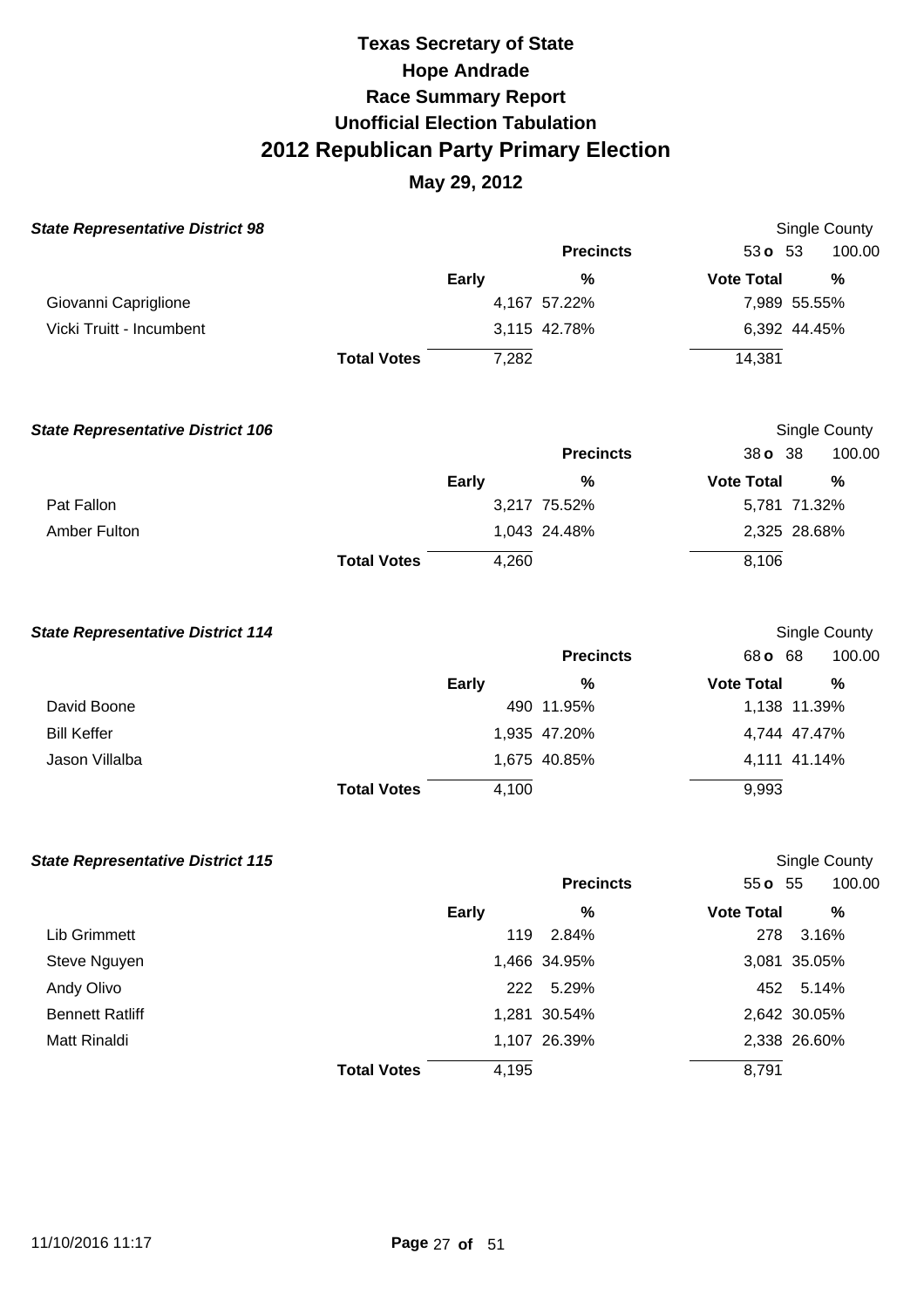| <b>State Representative District 121</b> |                    |              |                  |                   | Single County |
|------------------------------------------|--------------------|--------------|------------------|-------------------|---------------|
|                                          |                    |              | <b>Precincts</b> | 71 o 71           | 100.00        |
|                                          |                    | <b>Early</b> | $\%$             | <b>Vote Total</b> | %             |
| <b>Matt Beebe</b>                        |                    |              | 3,690 36.29%     | 6,108 37.09%      |               |
| Joe Straus - Incumbent                   |                    |              | 6,477 63.71%     | 10,362 62.91%     |               |
|                                          | <b>Total Votes</b> | 10,167       |                  | 16,470            |               |
| <b>State Representative District 127</b> |                    |              |                  |                   | Single County |
|                                          |                    |              | <b>Precincts</b> | 36 o 36           | 100.00        |
|                                          |                    | <b>Early</b> | $\%$             | <b>Vote Total</b> | $\frac{0}{0}$ |
| Dan Huberty - Incumbent                  |                    |              | 5,872 92.12%     | 11,100 90.25%     |               |
| Bobby Jordan                             |                    | 502          | 7.88%            | 1,199             | 9.75%         |
|                                          | <b>Total Votes</b> | 6,374        |                  | 12,299            |               |
| <b>State Representative District 129</b> |                    |              |                  |                   | Single County |
|                                          |                    |              | <b>Precincts</b> | 48 o 48           | 100.00        |
|                                          |                    | <b>Early</b> | %                | <b>Vote Total</b> | %             |
| John E. Davis - Incumbent                |                    |              | 4,084 79.69%     | 8,442 77.42%      |               |
| Mary Huls                                |                    |              | 1,041 20.31%     | 2,462 22.58%      |               |
|                                          | <b>Total Votes</b> | 5,125        |                  | 10,904            |               |
| <b>State Representative District 132</b> |                    |              |                  |                   | Single County |
|                                          |                    |              | <b>Precincts</b> | 28 o 28           | 100.00        |
|                                          |                    | <b>Early</b> | $\%$             | <b>Vote Total</b> | %             |
| Randy Brown                              |                    |              | 643 20.12%       | 1,325 20.51%      |               |
| Bill Callegari - Incumbent               |                    |              | 2,553 79.88%     | 5,134 79.49%      |               |
|                                          | <b>Total Votes</b> | 3,196        |                  | 6,459             |               |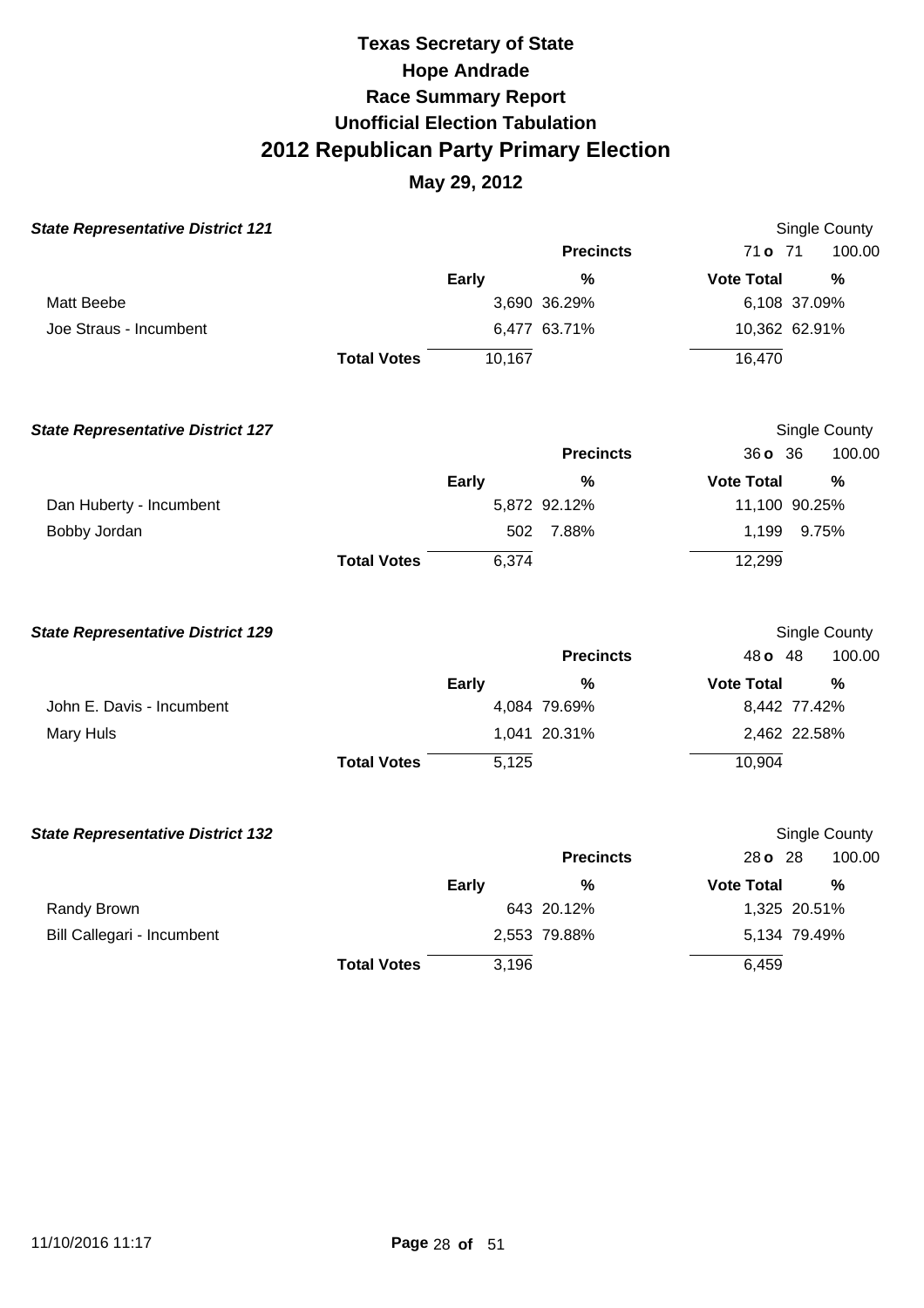| <b>State Representative District 133</b> |                    |              |                  |                   | <b>Single County</b> |
|------------------------------------------|--------------------|--------------|------------------|-------------------|----------------------|
|                                          |                    |              | <b>Precincts</b> | 42 o 42           | 100.00               |
|                                          |                    | Early        | $\frac{0}{0}$    | <b>Vote Total</b> | $\frac{0}{0}$        |
| Jim Murphy - Incumbent                   |                    |              | 5,329 63.40%     | 11,401 61.14%     |                      |
| Ann Witt                                 |                    |              | 3,076 36.60%     | 7,246 38.86%      |                      |
|                                          | <b>Total Votes</b> | 8,405        |                  | 18,647            |                      |
| <b>State Representative District 136</b> |                    |              |                  |                   | Single County        |
|                                          |                    |              | <b>Precincts</b> | 31 <b>o</b> 31    | 100.00               |
|                                          |                    | <b>Early</b> | $\frac{0}{0}$    | <b>Vote Total</b> | $\frac{0}{0}$        |
| Anthony Dale                             |                    |              | 2,572 68.70%     | 5,122 66.36%      |                      |
| <b>Paul Matthews</b>                     |                    |              | 1,172 31.30%     | 2,596 33.64%      |                      |
|                                          | <b>Total Votes</b> | 3,744        |                  | 7,718             |                      |
| <b>State Representative District 138</b> |                    |              |                  |                   | <b>Single County</b> |
|                                          |                    |              | <b>Precincts</b> | 38 o 38           | 100.00               |
|                                          |                    | <b>Early</b> | %                | <b>Vote Total</b> | $\frac{0}{0}$        |
| Dwayne Bohac - Incumbent                 |                    |              | 2,944 72.82%     | 5,833 72.47%      |                      |
| <b>Whet Smith</b>                        |                    |              | 1,099 27.18%     | 2,216 27.53%      |                      |
|                                          | <b>Total Votes</b> | 4,043        |                  | 8,049             |                      |
| <b>State Representative District 143</b> |                    |              |                  |                   | Single County        |
|                                          |                    |              | <b>Precincts</b> | 44 o 44           | 100.00               |
|                                          |                    | <b>Early</b> | %                | <b>Vote Total</b> | %                    |
| <b>Frank Salazar</b>                     |                    |              | 323 36.54%       | 600 38.89%        |                      |
| Doug Weiskopf                            |                    |              | 561 63.46%       | 943 61.11%        |                      |
|                                          | <b>Total Votes</b> | 884          |                  | 1,543             |                      |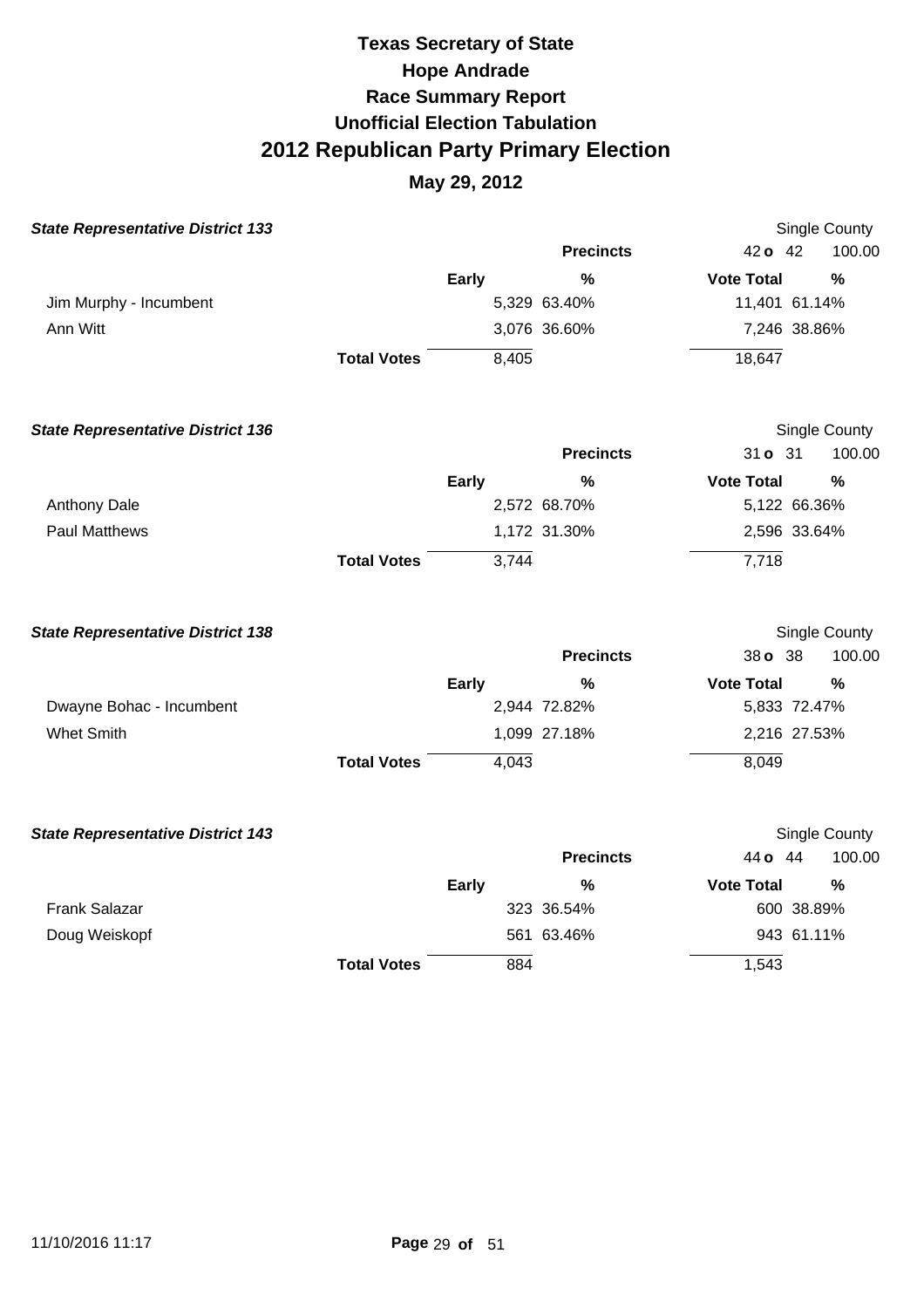| <b>State Representative District 144</b>             |                    |              |                  |                   | Single County |
|------------------------------------------------------|--------------------|--------------|------------------|-------------------|---------------|
|                                                      |                    |              | <b>Precincts</b> | $42o$ 42          | 100.00        |
|                                                      |                    | <b>Early</b> | %                | <b>Vote Total</b> | $\frac{0}{0}$ |
| <b>Gilbert Pena</b>                                  |                    |              | 634 51.34%       | 1,029 41.81%      |               |
| David Pineda                                         |                    |              | 601 48.66%       | 1,432 58.19%      |               |
|                                                      | <b>Total Votes</b> | 1,235        |                  | 2,461             |               |
| <b>State Representative District 149</b>             |                    |              |                  |                   | Single County |
|                                                      |                    |              | <b>Precincts</b> | 24 o 24           | 100.00        |
|                                                      |                    | <b>Early</b> | $\frac{0}{0}$    | <b>Vote Total</b> | $\%$          |
| Jack Lee                                             |                    |              | 690 32.61%       | 1,365 34.87%      |               |
| Don Mullins                                          |                    |              | 220 10.40%       | 481 12.29%        |               |
| <b>Dianne Williams</b>                               |                    |              | 1,206 56.99%     | 2,069 52.85%      |               |
|                                                      | <b>Total Votes</b> | 2,116        |                  | 3,915             |               |
| <b>State Representative District 150</b>             |                    |              |                  |                   | Single County |
|                                                      |                    |              | <b>Precincts</b> | 43 o 43           | 100.00        |
|                                                      |                    | <b>Early</b> | %                | <b>Vote Total</b> | %             |
| Debbie Riddle - Incumbent                            |                    |              | 4,155 85.53%     | 8,996 80.88%      |               |
| James Wilson                                         |                    |              | 703 14.47%       | 2,126 19.12%      |               |
|                                                      | <b>Total Votes</b> | 4,858        |                  | 11,122            |               |
| <b>Chief Justice, 10th Court of Appeals District</b> |                    |              |                  | Multi County      |               |
|                                                      |                    |              | <b>Precincts</b> | 471 o 471         | 100.00        |
|                                                      |                    | <b>Early</b> | %                | <b>Vote Total</b> | %             |
| Tom Gray - Incumbent                                 |                    |              | 18,520 53.10%    | 42,180 52.33%     |               |
| <b>Steve Smith</b>                                   |                    |              | 16,358 46.90%    | 38,424 47.67%     |               |
|                                                      | <b>Total Votes</b> | 34,878       |                  | 80,604            |               |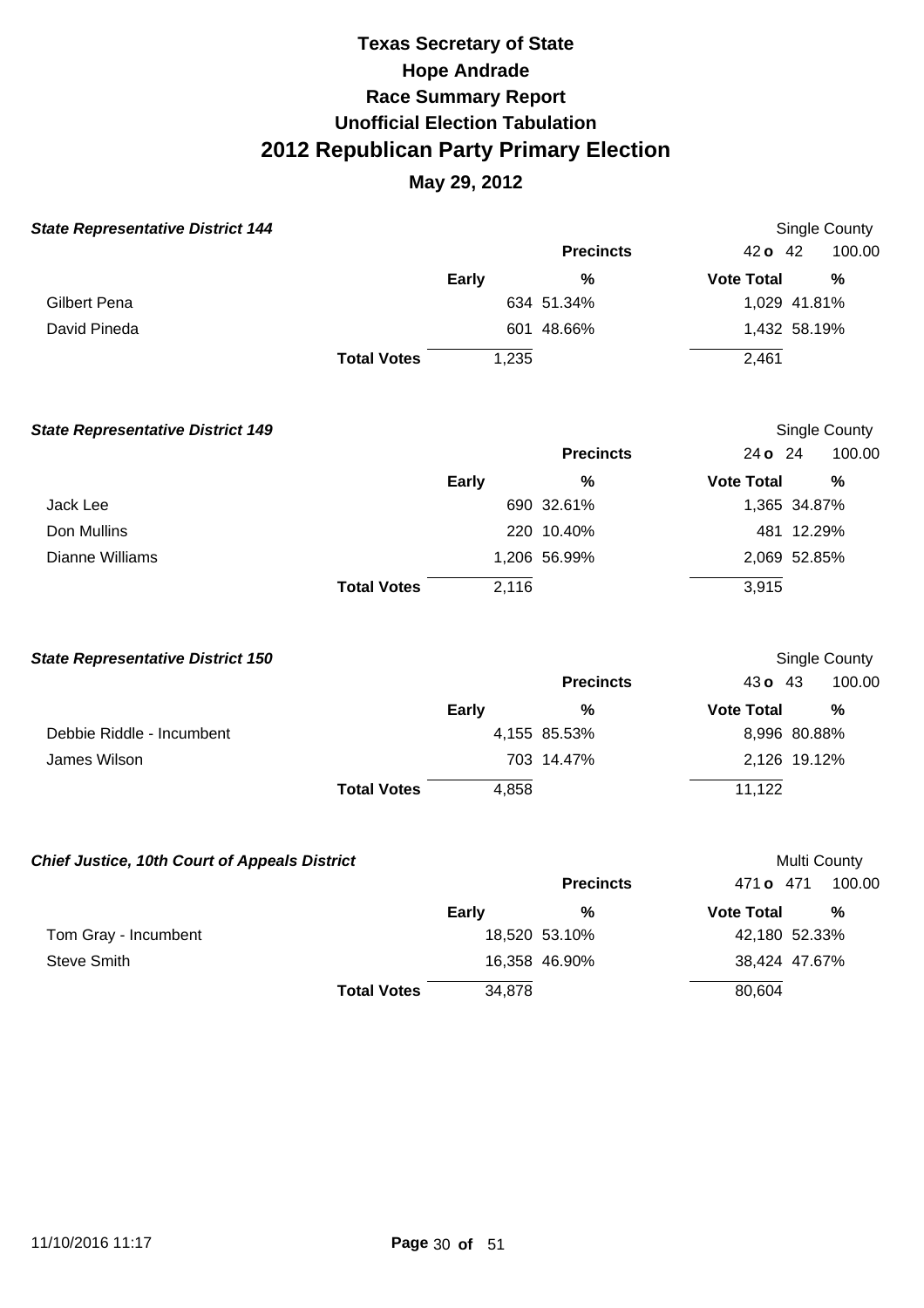### **May 29, 2012**

| Justice, 3rd Court of Appeals District, Place 3 |              |                  |                     | Multi County  |
|-------------------------------------------------|--------------|------------------|---------------------|---------------|
|                                                 |              | <b>Precincts</b> | $725 \text{ o}$ 725 | 100.00        |
|                                                 | <b>Early</b> | %                | <b>Vote Total</b>   | %             |
| Madeleine Connor                                |              | 18,279 33.53%    |                     | 39,303 34.36% |
| Scott Field                                     |              | 36,243 66.47%    |                     | 75,073 65.64% |
| <b>Total Votes</b>                              | 54.522       |                  | 114.376             |               |

#### **Justice, 5th Court of Appeals District, Place 2** and the set of the Multi County of Multi County

|                       |                              | <b>Precincts</b> |                   | 1,111 o 1,111 100.00 |
|-----------------------|------------------------------|------------------|-------------------|----------------------|
|                       | Early                        | %                | <b>Vote Total</b> | %                    |
| Jennifer Balido       |                              | 6,545 12.32%     |                   | 14,770 13.31%        |
| Jeff Coen             |                              | 7,216 13.58%     |                   | 15,517 13.98%        |
| David Evans           |                              | 17,237 32.44%    |                   | 35,422 31.92%        |
| Kevin Keith           |                              | 8,287 15.60%     |                   | 16,049 14.46%        |
| <b>Bill Whitehill</b> |                              | 13,853 26.07%    |                   | 29,211 26.32%        |
|                       | <b>Total Votes</b><br>53,138 |                  | 110,969           |                      |

#### **Justice, 5th Court of Appeals District, Place 9 <br>
Multi County**

|                               |                    |        | <b>Precincts</b> |                   | 1,111 o 1,111 100.00 |
|-------------------------------|--------------------|--------|------------------|-------------------|----------------------|
|                               |                    | Early  | %                | <b>Vote Total</b> | %                    |
| David Lewis                   |                    |        | 25,972 53.01%    |                   | 54,982 53.86%        |
| Martin E. Richter - Incumbent |                    |        | 23,018 46.99%    |                   | 47,100 46.14%        |
|                               | <b>Total Votes</b> | 48,990 |                  | 102,082           |                      |

#### **Justice, 6th Court of Appeals District, Place 2 Multi County Multi County**

|                   |                    |        | <b>Precincts</b> | 371 <b>o</b> 371  | 100.00        |
|-------------------|--------------------|--------|------------------|-------------------|---------------|
|                   |                    | Early  | %                | <b>Vote Total</b> | %             |
| H.D. Bailey       |                    |        | 9,659 37.07%     |                   | 24,865 41.74% |
| Bailey C. Moseley |                    |        | 16,395 62.93%    |                   | 34,701 58.26% |
|                   | <b>Total Votes</b> | 26,054 |                  | 59,566            |               |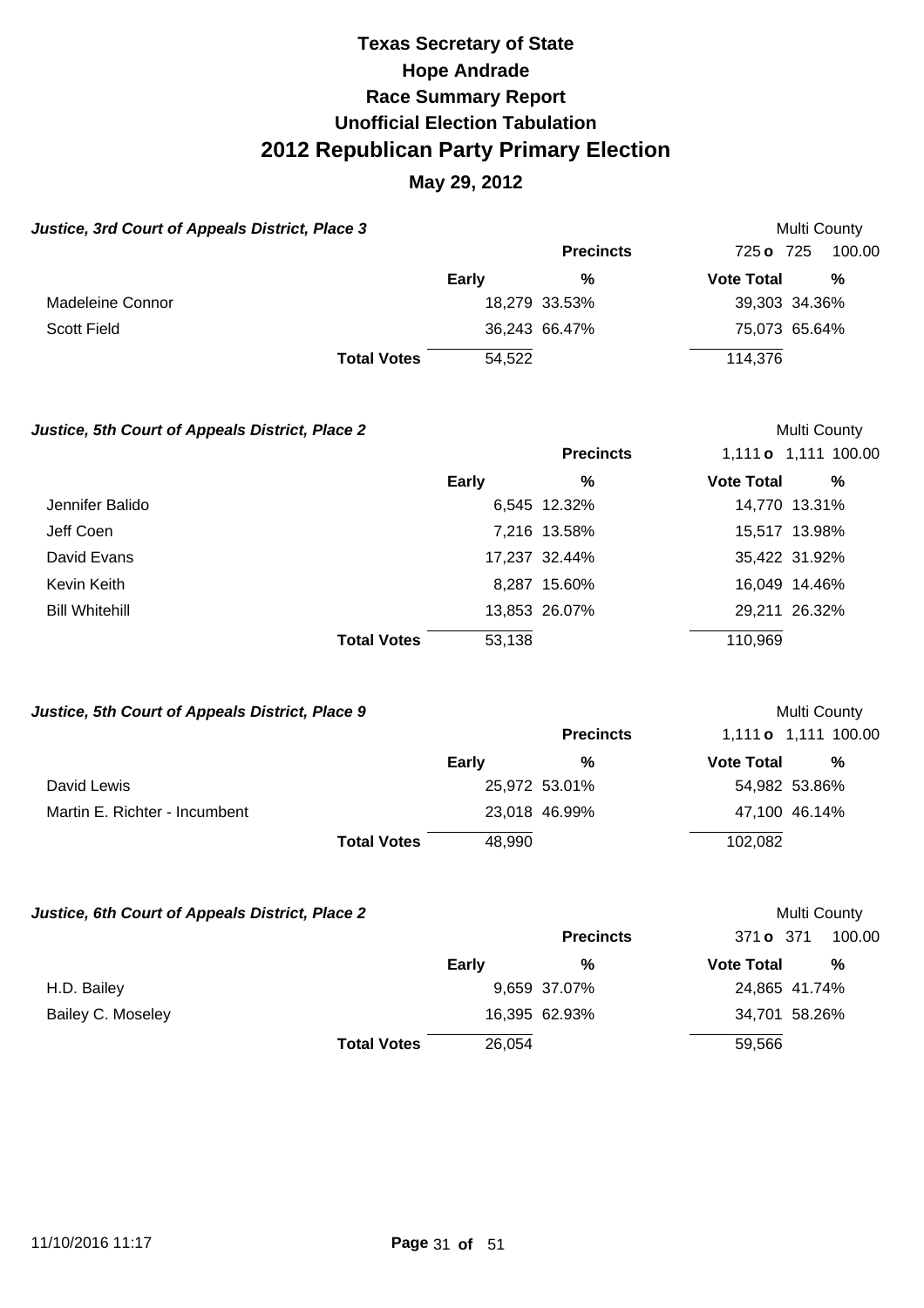### **May 29, 2012**

|                                                  | Justice, 11th Court of Appeals District, Place 2 - Unexpired Term |                                                                                              |                |                               |        | Multi County      |                         |
|--------------------------------------------------|-------------------------------------------------------------------|----------------------------------------------------------------------------------------------|----------------|-------------------------------|--------|-------------------|-------------------------|
|                                                  |                                                                   |                                                                                              |                | <b>Precincts</b>              |        | 337 o 337         | 100.00                  |
|                                                  |                                                                   |                                                                                              | <b>Early</b>   | %                             |        | <b>Vote Total</b> | $\frac{0}{0}$           |
| <b>Eric Kalenak</b>                              |                                                                   |                                                                                              |                | 8,332 33.11%                  |        |                   | 16,792 32.83%           |
| Mike Willson                                     |                                                                   |                                                                                              |                | 16,835 66.89%                 |        |                   | 34,362 67.17%           |
|                                                  |                                                                   | <b>Total Votes</b>                                                                           | 25,167         |                               |        | 51,154            |                         |
| Justice, 13th Court of Appeals District, Place 4 |                                                                   |                                                                                              |                |                               |        |                   | Multi County            |
|                                                  |                                                                   |                                                                                              |                | <b>Precincts</b>              |        | 745 o 745         | 100.00                  |
|                                                  |                                                                   |                                                                                              | <b>Early</b>   | %                             |        | <b>Vote Total</b> | $\frac{0}{0}$           |
| Bradford M. Condit                               |                                                                   |                                                                                              |                | 15,047 67.09%                 |        |                   | 30,920 66.65%           |
| Jaime Tijerina                                   |                                                                   |                                                                                              |                | 7,380 32.91%                  |        |                   | 15,470 33.35%           |
|                                                  |                                                                   | <b>Total Votes</b>                                                                           | 22,427         |                               |        | 46,390            |                         |
| <b>Early Provisional</b>                         | 345                                                               | Prop 1 Allows parents the freedom to choose their child's school<br><b>Total Provisional</b> | 1,796          | <b>Precincts</b>              |        |                   | 8,779 o 8,779 100.00    |
|                                                  |                                                                   |                                                                                              | <b>Early</b>   | %                             |        | <b>Vote Total</b> | %                       |
| <b>IN FAVOR</b>                                  |                                                                   |                                                                                              | 563,122 84.60% |                               |        | 1,177,526 84.57%  |                         |
| <b>AGAINST</b>                                   |                                                                   |                                                                                              |                | 102,520 15.40%                |        | 214,813 15.43%    |                         |
| <b>Registered</b>                                | 13,065,42                                                         | <b>Total Votes</b>                                                                           | 665,642        | 5.09%                         | Voting |                   | 1,392,339 10.66% Voting |
|                                                  |                                                                   |                                                                                              |                | <b>Total Number of Voters</b> |        | 1,594,941         |                         |
|                                                  |                                                                   | Prop 2 Repeal Patient Protection and Affordable Care Act                                     |                |                               |        |                   |                         |
| <b>Early Provisional</b>                         | 345                                                               | <b>Total Provisional</b>                                                                     | 1,796          | <b>Precincts</b>              |        |                   | 8,779 o 8,779 100.00    |
|                                                  |                                                                   |                                                                                              | <b>Early</b>   | %                             |        | <b>Vote Total</b> | $\frac{0}{0}$           |
| <b>IN FAVOR</b>                                  |                                                                   |                                                                                              | 632,767 93.11% |                               |        | 1,318,091 92.86%  |                         |
| <b>AGAINST</b>                                   |                                                                   |                                                                                              | 46,814         | 6.89%                         |        | 101,395           | 7.14%                   |
| <b>Registered</b>                                | 13,065,42                                                         | <b>Total Votes</b>                                                                           | 679,581        | 5.20%                         | Voting |                   | 1,419,486 10.86% Voting |

**Total Number of Voters** 1,594,941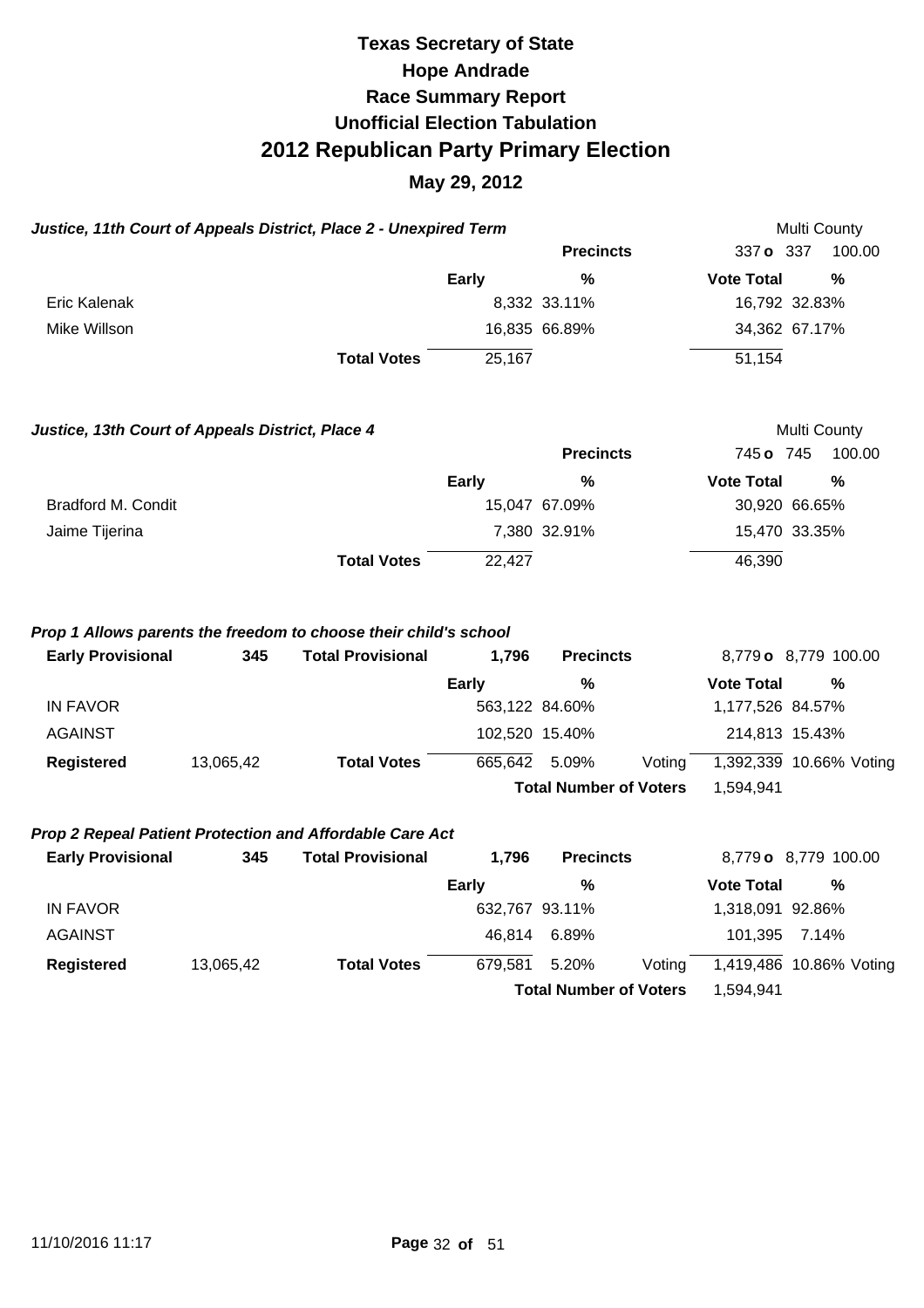### **May 29, 2012**

|  | <b>Prop 3 Prohibited from restricting public prayer</b> |  |  |
|--|---------------------------------------------------------|--|--|
|  |                                                         |  |  |

| <b>Early Provisional</b> | 345       | <b>Total Provisional</b> | 1.796 | <b>Precincts</b>              |        |                   | 8,779 o 8,779 100.00    |  |
|--------------------------|-----------|--------------------------|-------|-------------------------------|--------|-------------------|-------------------------|--|
|                          |           |                          | Early | %                             |        | <b>Vote Total</b> | %                       |  |
| IN FAVOR                 |           |                          |       | 627,547 91.52%                |        | 1,301,129 91.31%  |                         |  |
| <b>AGAINST</b>           |           |                          |       | 58,159 8.48%                  |        | 123.860           | 8.69%                   |  |
| Registered               | 13,065,42 | <b>Total Votes</b>       |       | 685.706 5.25%                 | Voting |                   | 1,424,989 10.91% Voting |  |
|                          |           |                          |       | <b>Total Number of Voters</b> |        | 1.594.941         |                         |  |
|                          |           |                          |       |                               |        |                   |                         |  |

### **Prop 4 Limiting any increase in government spending**

| <b>Early Provisional</b> | 345       | <b>Total Provisional</b> | 1.796         | <b>Precincts</b>              |        | 8,779 o 8,779 100.00    |       |  |
|--------------------------|-----------|--------------------------|---------------|-------------------------------|--------|-------------------------|-------|--|
|                          |           |                          | <b>Early</b>  | %                             |        | <b>Vote Total</b>       | %     |  |
| IN FAVOR                 |           |                          |               | 636,158 94.18%                |        | 1,320,770 94.01%        |       |  |
| <b>AGAINST</b>           |           |                          | 39.344        | 5.82%                         |        | 84.204                  | 5.99% |  |
| Registered               | 13,065,42 | <b>Total Votes</b>       | 675.502 5.17% |                               | Votina | 1,404,974 10.75% Voting |       |  |
|                          |           |                          |               | <b>Total Number of Voters</b> |        | 1.594.941               |       |  |

#### **Prop 5 Redraw Congress and State legislative districts in session**

| <b>Early Provisional</b> | 345       | <b>Total Provisional</b> | 1.796          | <b>Precincts</b>              |        |                   | 8,779 o 8,779 100.00    |
|--------------------------|-----------|--------------------------|----------------|-------------------------------|--------|-------------------|-------------------------|
|                          |           |                          | <b>Early</b>   | %                             |        | <b>Vote Total</b> | %                       |
| IN FAVOR                 |           |                          | 490,428 76.84% |                               |        | 995,636 75.58%    |                         |
| <b>AGAINST</b>           |           |                          |                | 147,790 23.16%                |        | 321,734 24.42%    |                         |
| <b>Registered</b>        | 13,065,42 | <b>Total Votes</b>       | 638,218        | 4.88%                         | Voting |                   | 1,317,370 10.08% Voting |
|                          |           |                          |                | <b>Total Number of Voters</b> |        | 1.594.941         |                         |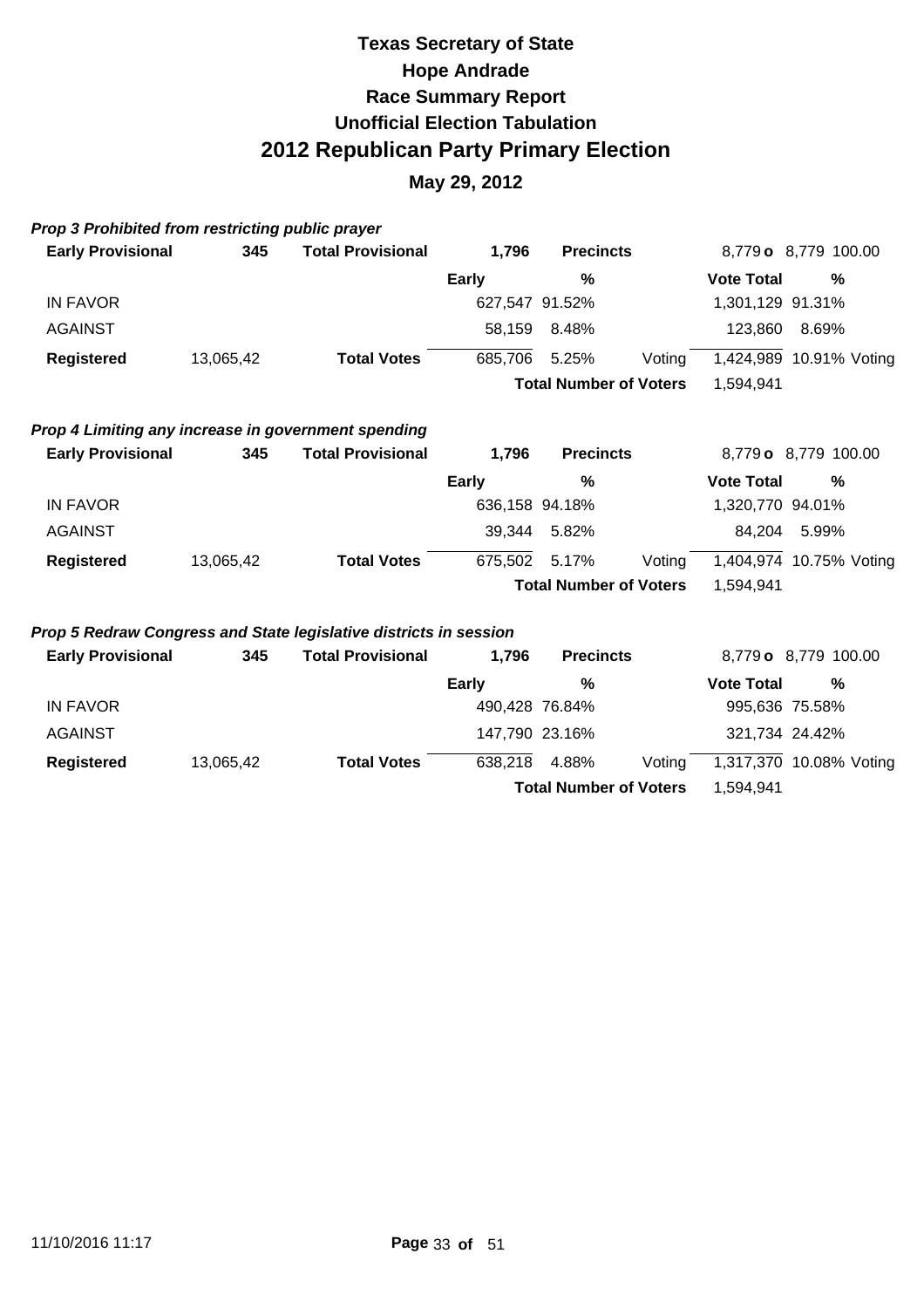### **May 29, 2012**

#### **President, Congressional District 1 President, Congressional District 1**

|                        |                              | <b>Precincts</b> | 273 o 273         | 100.00        |
|------------------------|------------------------------|------------------|-------------------|---------------|
|                        | <b>Delegate Early</b>        | %                | <b>Vote Total</b> | %             |
| Michele Bachmann       |                              | 0.74%<br>311     | 694               | 0.79%         |
| John Davis             |                              | 0.22%<br>94      | 233               | 0.26%         |
| Newt Gingrich          |                              | 1,804<br>4.28%   | 3,893             | 4.41%         |
| Jon Huntsman           |                              | 195<br>0.46%     | 396               | 0.45%         |
| Ron Paul               |                              | 3,857<br>9.15%   |                   | 8,981 10.17%  |
| Charles "Buddy" Roemer |                              | 360<br>0.85%     | 731               | 0.83%         |
| Mitt Romney            | 3                            | 29,865 70.85%    |                   | 60,806 68.89% |
| <b>Rick Santorum</b>   |                              | 3,181<br>7.55%   | 7,419             | 8.41%         |
| Uncommitted            |                              | 2,487<br>5.90%   | 5,114             | 5.79%         |
|                        | 42,154<br><b>Total Votes</b> |                  | 88,267            |               |

#### **President, Congressional District 2** and the state of the state of the Multi County of the Multi County

|                        |                       |        | <b>Precincts</b> | 174 o 174         | 100.00        |
|------------------------|-----------------------|--------|------------------|-------------------|---------------|
|                        | <b>Delegate Early</b> |        | %                | <b>Vote Total</b> | %             |
| Michele Bachmann       |                       | 177    | 0.81%            | 354               | 0.80%         |
| John Davis             |                       | 21     | 0.10%            | 45                | 0.10%         |
| Newt Gingrich          |                       | 1,146  | 5.27%            | 2,198             | 4.94%         |
| Jon Huntsman           |                       | 138    | 0.63%            | 325               | 0.73%         |
| Ron Paul               |                       |        | 2,295 10.56%     |                   | 5,653 12.71%  |
| Charles "Buddy" Roemer |                       | 42     | 0.19%            | 89                | 0.20%         |
| Mitt Romney            | 3                     |        | 15,538 71.49%    |                   | 30,913 69.51% |
| <b>Rick Santorum</b>   |                       | 1,615  | 7.43%            | 3,412             | 7.67%         |
| Uncommitted            |                       | 763    | $3.51\%$         | 1,485             | 3.34%         |
|                        | <b>Total Votes</b>    | 21,735 |                  | 44,474            |               |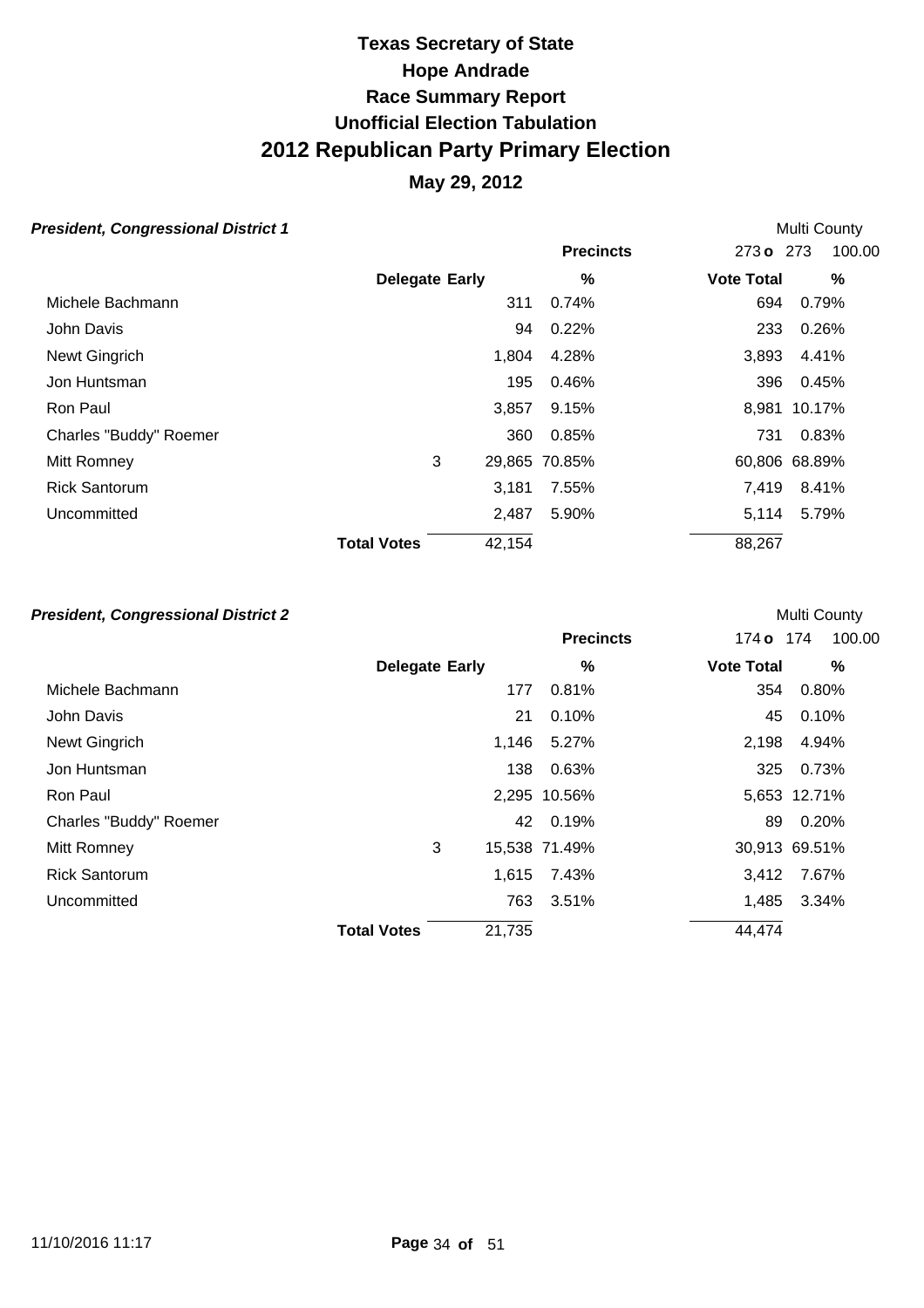### **May 29, 2012**

#### **President, Congressional District 3 President, Congressional District 3**

|                        |                       |        | <b>Precincts</b> | 171 <b>o</b> 171  | 100.00        |
|------------------------|-----------------------|--------|------------------|-------------------|---------------|
|                        | <b>Delegate Early</b> |        | %                | <b>Vote Total</b> | %             |
| Michele Bachmann       |                       | 165    | 0.68%            | 295               | 0.67%         |
| John Davis             |                       | 34     | 0.14%            | 62                | 0.14%         |
| Newt Gingrich          |                       | 898    | 3.71%            | 1,672             | 3.81%         |
| Jon Huntsman           |                       | 151    | 0.62%            | 288               | 0.66%         |
| Ron Paul               |                       | 2,082  | 8.59%            |                   | 4,393 10.00%  |
| Charles "Buddy" Roemer |                       | 98     | 0.40%            | 169               | 0.38%         |
| Mitt Romney            | 3                     |        | 17,662 72.87%    |                   | 31,254 71.15% |
| <b>Rick Santorum</b>   |                       | 2,266  | 9.35%            | 4,333             | 9.86%         |
| Uncommitted            |                       | 881    | 3.63%            | 1,463             | 3.33%         |
|                        | <b>Total Votes</b>    | 24,237 |                  | 43,929            |               |

#### **President, Congressional District 4 President, Congressional District 4 Multi County**

|                        |                       |        | <b>Precincts</b> | 343 o 343         | 100.00        |
|------------------------|-----------------------|--------|------------------|-------------------|---------------|
|                        | <b>Delegate Early</b> |        | %                | <b>Vote Total</b> | %             |
| Michele Bachmann       |                       | 2,242  | 7.62%            | 481               | 0.71%         |
| John Davis             |                       | 75     | 0.25%            | 783               | 1.15%         |
| Newt Gingrich          |                       | 1,287  | 4.37%            | 3,316             | 4.88%         |
| Jon Huntsman           |                       | 122    | 0.41%            | 1,128             | 1.66%         |
| Ron Paul               |                       | 2,410  | 8.19%            | 6,059             | 8.92%         |
| Charles "Buddy" Roemer |                       | 134    | 0.46%            |                   | 372 0.55%     |
| Mitt Romney            | 3                     |        | 19,524 66.37%    |                   | 46,146 67.90% |
| <b>Rick Santorum</b>   |                       | 2,194  | 7.46%            | 6,107             | 8.99%         |
| Uncommitted            |                       | 1,430  | 4.86%            | 3,572             | 5.26%         |
|                        | <b>Total Votes</b>    | 29,418 |                  | 67,964            |               |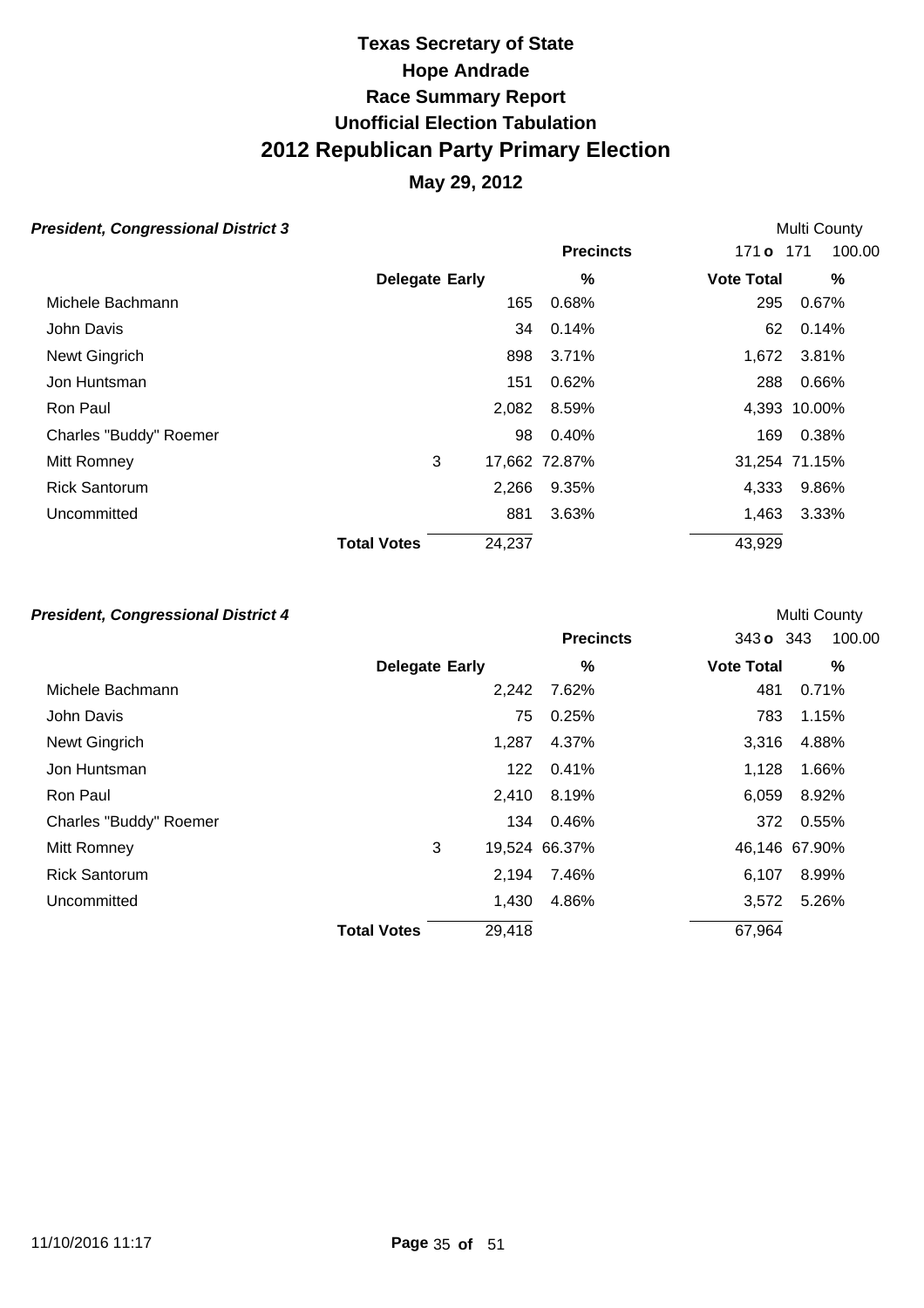### **May 29, 2012**

#### **President, Congressional District 5 President, Congressional District 5**

|                        |                       |        | <b>Precincts</b> | 245 o 245         | 100.00        |
|------------------------|-----------------------|--------|------------------|-------------------|---------------|
|                        | <b>Delegate Early</b> |        | %                | <b>Vote Total</b> | %             |
| Michele Bachmann       |                       | 154    | 0.69%            | 346               | 0.71%         |
| John Davis             |                       | 40     | 0.18%            | 114               | 0.23%         |
| Newt Gingrich          |                       | 1,096  | 4.92%            | 2,288             | 4.70%         |
| Jon Huntsman           |                       | 48     | 0.22%            |                   | 145 0.30%     |
| Ron Paul               |                       | 2,058  | 9.24%            |                   | 5,337 10.97%  |
| Charles "Buddy" Roemer |                       | 69     | 0.31%            | 145               | 0.30%         |
| Mitt Romney            | 3                     |        | 15,849 71.13%    |                   | 33,574 69.04% |
| <b>Rick Santorum</b>   |                       | 1,839  | 8.25%            | 4,328             | 8.90%         |
| Uncommitted            |                       | 1,128  | 5.06%            | 2,353             | 4.84%         |
|                        | <b>Total Votes</b>    | 22,281 |                  | 48,630            |               |

#### **President, Congressional District 6 President, Congressional District 6 Multi County**

|                        |                       |        | <b>Precincts</b> | 249 o 249         | 100.00        |
|------------------------|-----------------------|--------|------------------|-------------------|---------------|
|                        | <b>Delegate Early</b> |        | %                | <b>Vote Total</b> | %             |
| Michele Bachmann       |                       | 151    | 0.81%            | 382               | 0.89%         |
| John Davis             |                       | 358    | 1.92%            | 442               | 1.03%         |
| Newt Gingrich          |                       | 822    | 4.40%            | 1,921             | 4.50%         |
| Jon Huntsman           |                       | 108    | 0.58%            | 223               | 0.52%         |
| Ron Paul               |                       | 1,856  | 9.94%            |                   | 5,043 11.80%  |
| Charles "Buddy" Roemer |                       | 38     | 0.20%            |                   | 92 0.22%      |
| Mitt Romney            | 3                     |        | 13,000 69.62%    |                   | 28,792 67.39% |
| <b>Rick Santorum</b>   |                       | 1,645  | 8.81%            | 4,178             | 9.78%         |
| Uncommitted            |                       | 696    | 3.73%            | 1,649             | 3.86%         |
|                        | <b>Total Votes</b>    | 18,674 |                  | 42,722            |               |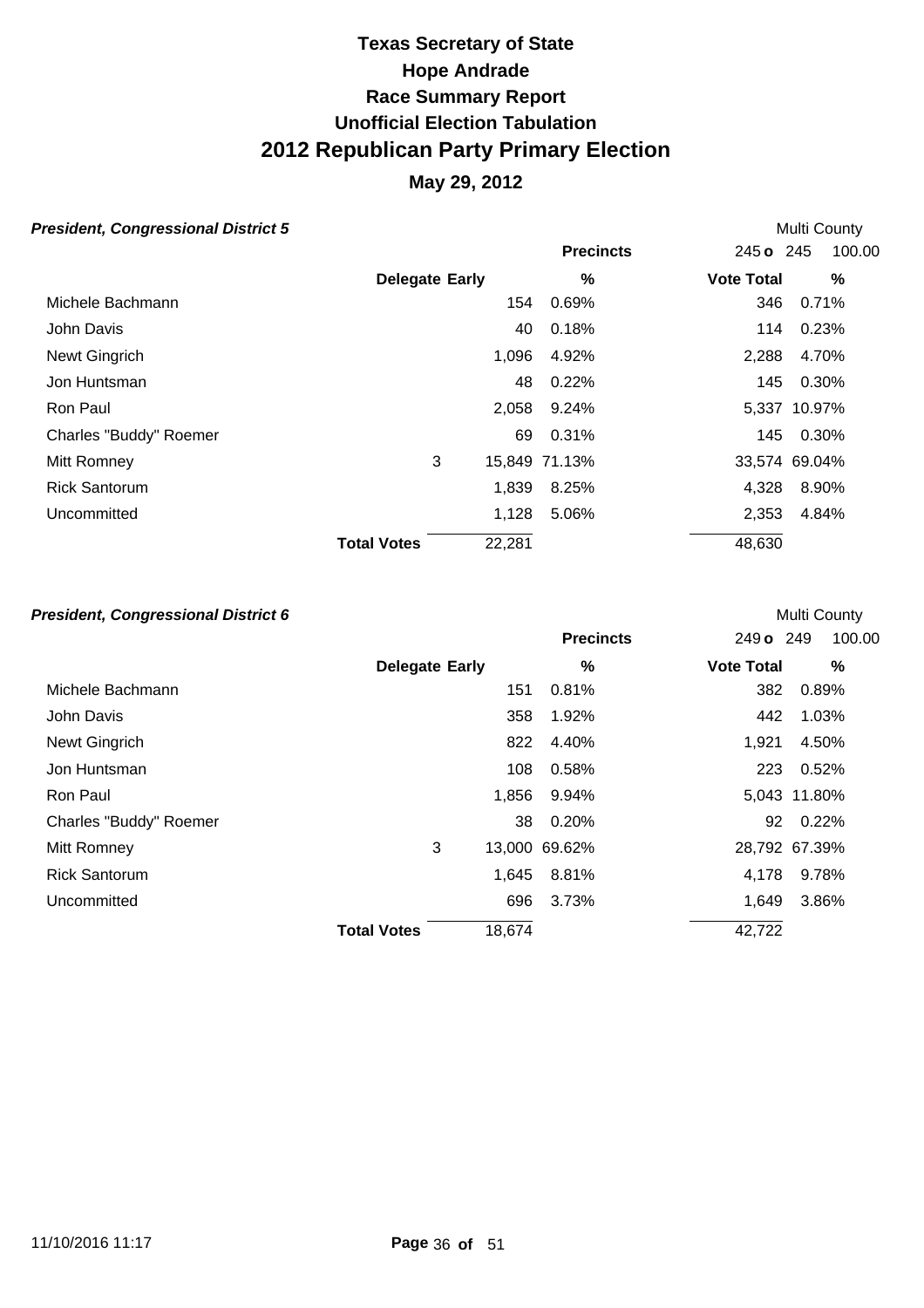### **May 29, 2012**

### **President, Congressional District 7 Conserversity Single County Single County**

|                        |                              | <b>Precincts</b> | 100.00<br>$165$ o<br>165 |
|------------------------|------------------------------|------------------|--------------------------|
|                        | <b>Delegate Early</b>        | %                | <b>Vote Total</b><br>%   |
| Michele Bachmann       | 164                          | 0.68%            | 0.68%<br>312             |
| John Davis             | 22                           | 0.09%            | 0.09%<br>41              |
| Newt Gingrich          | 1,110                        | 4.63%            | 1,997<br>4.38%           |
| Jon Huntsman           | 195                          | 0.81%            | 455<br>1.00%             |
| Ron Paul               |                              | 2,507 10.45%     | 5,425 11.90%             |
| Charles "Buddy" Roemer | 46                           | 0.19%            | 0.21%<br>98              |
| Mitt Romney            | 3                            | 17,853 74.45%    | 33,208 72.84%            |
| <b>Rick Santorum</b>   | 1,309                        | 5.46%            | 2,655<br>5.82%           |
| Uncommitted            | 774                          | 3.23%            | 1,397<br>3.06%           |
|                        | 23,980<br><b>Total Votes</b> |                  | 45,588                   |

#### **President, Congressional District 8 President, Congressional District 8**

|                        |                       |        | <b>Precincts</b> | $212o$ 212        | 100.00        |
|------------------------|-----------------------|--------|------------------|-------------------|---------------|
|                        | <b>Delegate Early</b> |        | %                | <b>Vote Total</b> | %             |
| Michele Bachmann       |                       | 217    | $0.70\%$         | 460               | 0.70%         |
| John Davis             |                       | 46     | 0.15%            | 113               | 0.17%         |
| Newt Gingrich          |                       | 1,785  | 5.73%            | 3,664             | 5.62%         |
| Jon Huntsman           |                       | 140    | 0.45%            |                   | 334 0.51%     |
| Ron Paul               |                       |        | 3,202 10.27%     |                   | 7,843 12.02%  |
| Charles "Buddy" Roemer |                       | 63     | 0.20%            | 129               | 0.20%         |
| Mitt Romney            | 3                     |        | 22,472 72.09%    |                   | 45,541 69.79% |
| <b>Rick Santorum</b>   |                       | 2,021  | 6.48%            | 4.672             | 7.16%         |
| Uncommitted            |                       | 1,228  | 3.94%            | 2,495             | 3.82%         |
|                        | <b>Total Votes</b>    | 31,174 |                  | 65,251            |               |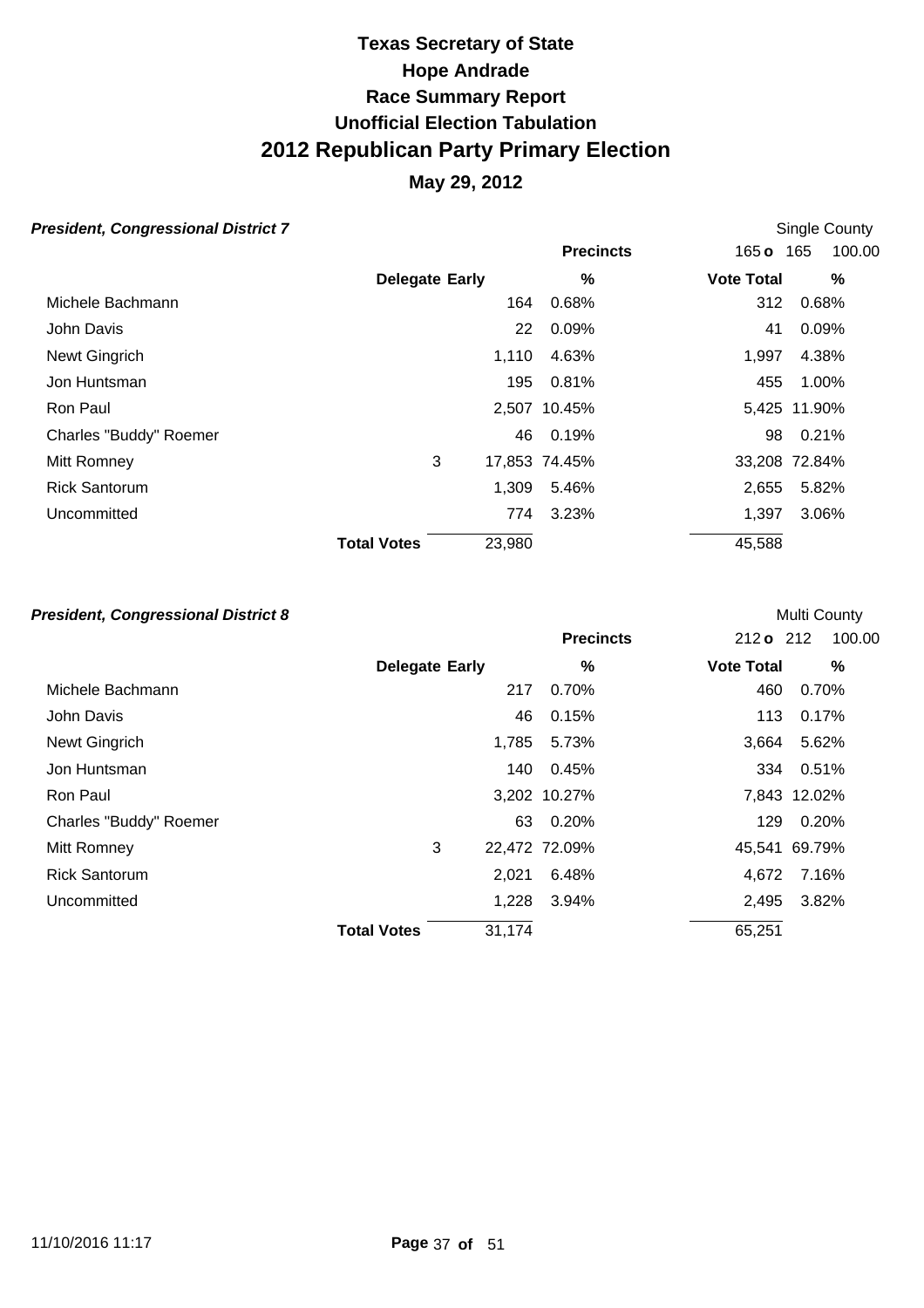### **May 29, 2012**

### **President, Congressional District 9 President, Congressional District 9**

|                        |                       |       | <b>Precincts</b> | 156 o 156         | 100.00       |
|------------------------|-----------------------|-------|------------------|-------------------|--------------|
|                        | <b>Delegate Early</b> |       | %                | <b>Vote Total</b> | %            |
| Michele Bachmann       |                       | 40    | 0.63%            | 71                | 0.69%        |
| John Davis             |                       | 37    | 0.58%            | 46                | 0.44%        |
| Newt Gingrich          |                       | 317   | 4.99%            | 519               | 5.02%        |
| Jon Huntsman           |                       | 41    | 0.65%            | 73.               | 0.71%        |
| Ron Paul               |                       |       | 766 12.06%       |                   | 1,399 13.52% |
| Charles "Buddy" Roemer |                       | 17    | 0.27%            | 25                | 0.24%        |
| Mitt Romney            | 3                     |       | 4,420 69.57%     |                   | 7,039 68.04% |
| <b>Rick Santorum</b>   |                       | 400   | 6.30%            | 710               | 6.86%        |
| Uncommitted            |                       | 315   | 4.96%            | 463               | 4.48%        |
|                        | <b>Total Votes</b>    | 6,353 |                  | 10,345            |              |

#### **President, Congressional District 10 County President, Congressional District 10**

|                        |                       |        | <b>Precincts</b> | 236 o 236         | 100.00        |
|------------------------|-----------------------|--------|------------------|-------------------|---------------|
|                        | <b>Delegate Early</b> |        | %                | <b>Vote Total</b> | %             |
| Michele Bachmann       |                       | 156    | 0.74%            | 379               | 0.73%         |
| John Davis             |                       | 30     | 0.14%            | 84                | 0.16%         |
| Newt Gingrich          |                       | 1,029  | 4.89%            | 2,405             | 4.63%         |
| Jon Huntsman           |                       | 113    | 0.54%            | 325               | 0.63%         |
| Ron Paul               |                       |        | 2,866 13.63%     |                   | 8,866 17.08%  |
| Charles "Buddy" Roemer |                       |        | 54 0.26%         | 128               | 0.25%         |
| Mitt Romney            | 3                     |        | 14,639 69.63%    |                   | 34,331 66.15% |
| <b>Rick Santorum</b>   |                       | 1,422  | 6.76%            | 3,692             | 7.11%         |
| Uncommitted            |                       | 715    | 3.40%            | 1,686             | 3.25%         |
|                        | <b>Total Votes</b>    | 21,024 |                  | 51,896            |               |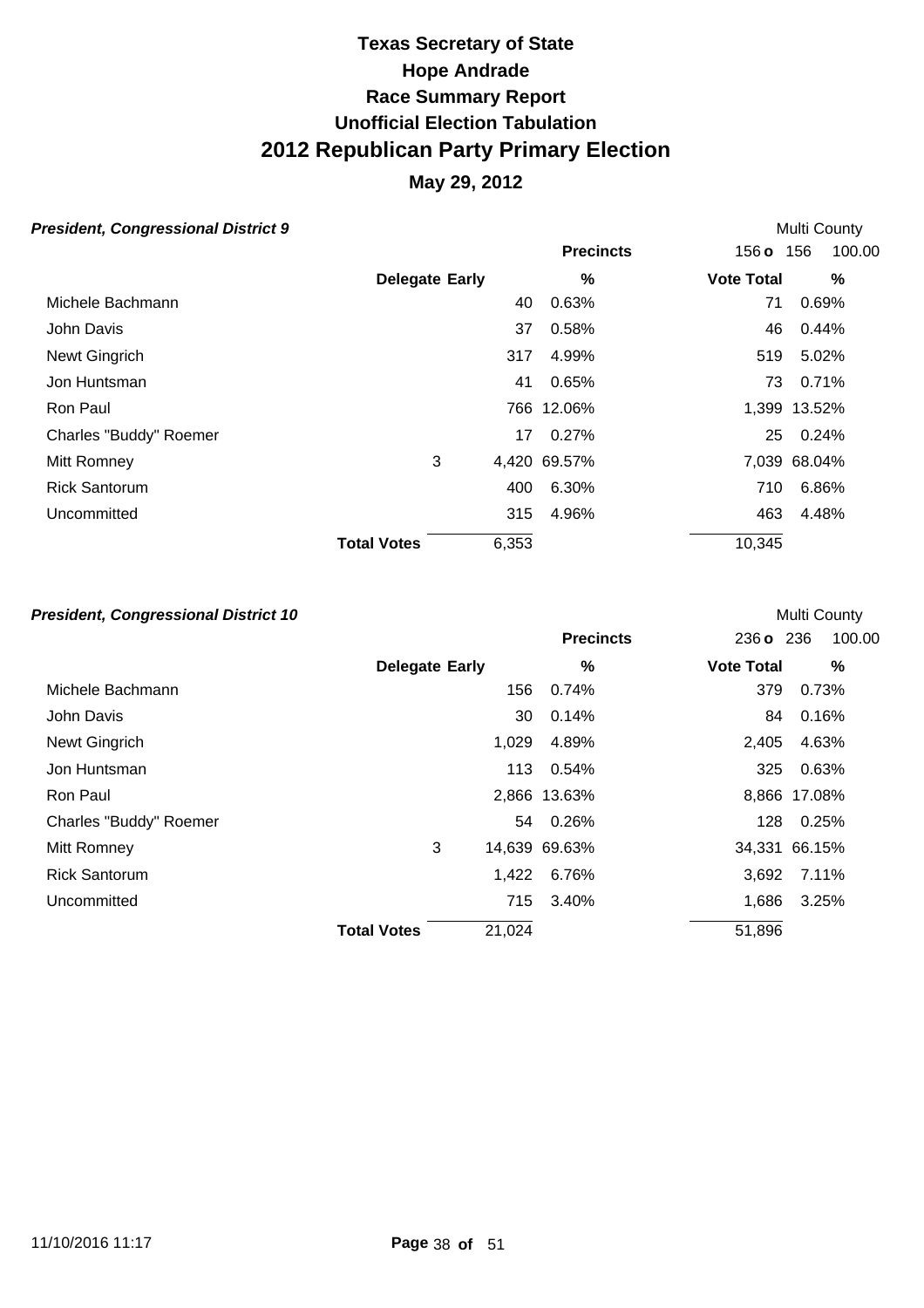### **May 29, 2012**

#### **President, Congressional District 11 County President, Congressional District 11**

|                        |                       |        | <b>Precincts</b> | 347 o 347         | 100.00        |
|------------------------|-----------------------|--------|------------------|-------------------|---------------|
|                        | <b>Delegate Early</b> |        | %                | <b>Vote Total</b> | %             |
| Michele Bachmann       |                       | 287    | 0.81%            | 660               | 0.89%         |
| John Davis             |                       | 120    | 0.34%            | 263               | 0.35%         |
| Newt Gingrich          |                       | 2,035  | 5.74%            | 4,292             | 5.79%         |
| Jon Huntsman           |                       | 167    | 0.47%            | 335               | 0.45%         |
| Ron Paul               |                       | 2,855  | 8.06%            | 6,691             | 9.03%         |
| Charles "Buddy" Roemer |                       | 109    | 0.31%            | 218               | 0.29%         |
| Mitt Romney            | 3                     |        | 25,611 72.26%    |                   | 52,086 70.26% |
| <b>Rick Santorum</b>   |                       | 2,335  | 6.59%            | 5,525             | 7.45%         |
| Uncommitted            |                       | 1,923  | 5.43%            | 4,063             | 5.48%         |
|                        | <b>Total Votes</b>    | 35,442 |                  | 74,133            |               |

#### **President, Congressional District 12 President, Congressional District 12**

|                        |                       |        | <b>Precincts</b> | 260 o 260         | 100.00        |
|------------------------|-----------------------|--------|------------------|-------------------|---------------|
|                        | <b>Delegate Early</b> |        | %                | <b>Vote Total</b> | %             |
| Michele Bachmann       |                       | 181    | 0.91%            | 386               | 0.87%         |
| John Davis             |                       | 87     | 0.44%            | 147               | 0.33%         |
| Newt Gingrich          |                       | 850    | 4.29%            | 2,025             | 4.55%         |
| Jon Huntsman           |                       | 121    | 0.61%            |                   | 272 0.61%     |
| Ron Paul               |                       |        | 2,002 10.09%     |                   | 5,337 12.00%  |
| Charles "Buddy" Roemer |                       | 46     | 0.23%            | 99                | 0.22%         |
| Mitt Romney            | 3                     |        | 13,897 70.06%    |                   | 29,906 67.22% |
| <b>Rick Santorum</b>   |                       | 1,851  | 9.33%            |                   | 4,598 10.33%  |
| Uncommitted            |                       | 801    | 4.04%            | 1,722             | 3.87%         |
|                        | <b>Total Votes</b>    | 19,836 |                  | 44,492            |               |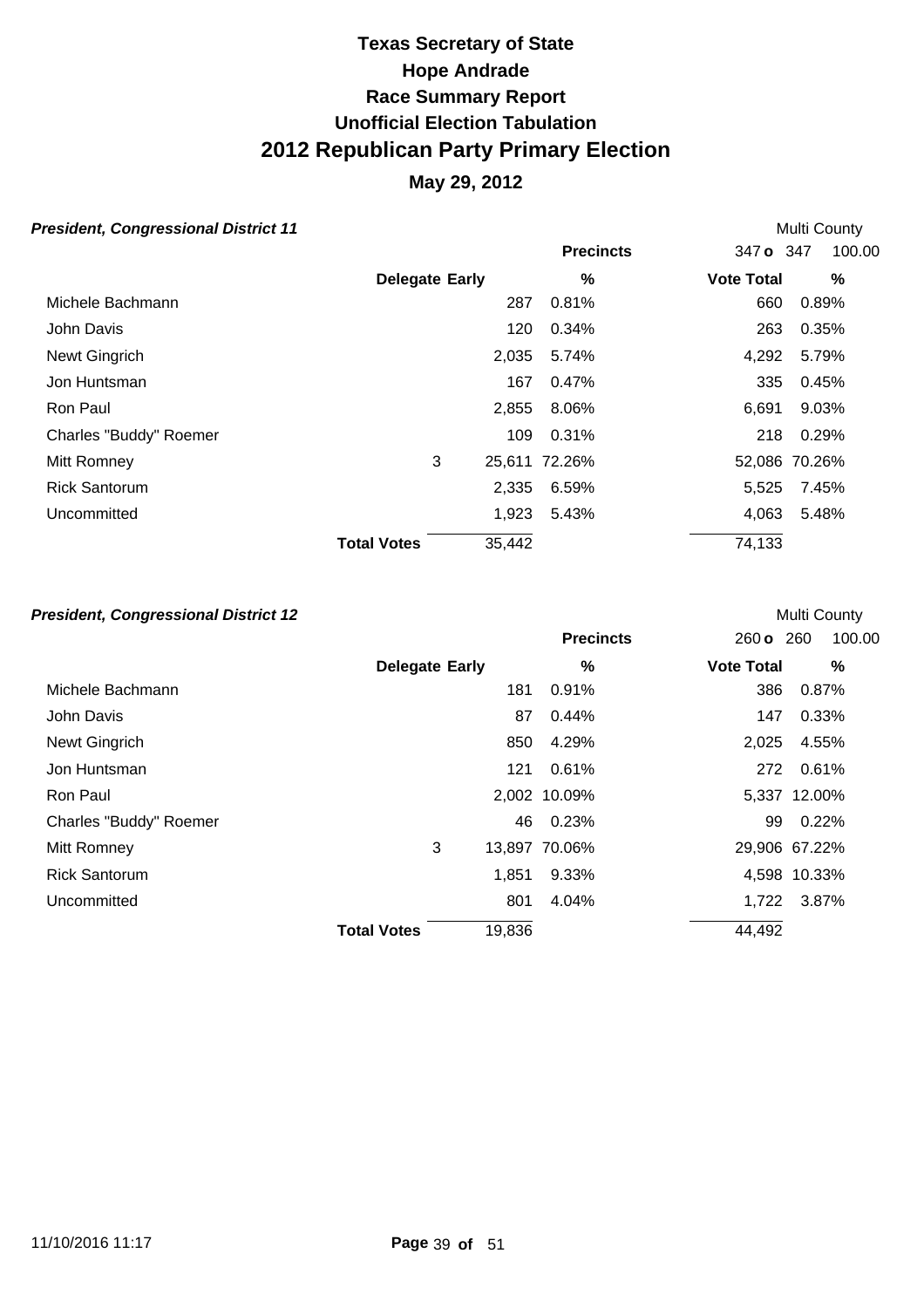### **May 29, 2012**

#### **President, Congressional District 13 President, Congressional District 13**

|                        |                       |        | <b>Precincts</b> | 376 o 376         | 100.00        |
|------------------------|-----------------------|--------|------------------|-------------------|---------------|
|                        | <b>Delegate Early</b> |        | %                | <b>Vote Total</b> | %             |
| Michele Bachmann       |                       | 261    | 0.97%            | 587               | 0.93%         |
| John Davis             |                       | 88     | 0.33%            | 212               | 0.33%         |
| Newt Gingrich          |                       | 1,295  | 4.79%            | 3,095             | 4.89%         |
| Jon Huntsman           |                       | 112    | 0.41%            | 279               | 0.44%         |
| Ron Paul               |                       | 1,992  | 7.37%            | 5,332             | 8.42%         |
| Charles "Buddy" Roemer |                       | 76     | 0.28%            | 172               | 0.27%         |
| Mitt Romney            | 3                     |        | 19,817 73.33%    |                   | 44,691 70.58% |
| <b>Rick Santorum</b>   |                       | 2,085  | 7.72%            | 5,836             | 9.22%         |
| Uncommitted            |                       | 1,298  | 4.80%            | 3,116             | 4.92%         |
|                        | <b>Total Votes</b>    | 27,024 |                  | 63,320            |               |

#### **President, Congressional District 14 President, Congressional District 14**

|                        |                       |        | <b>Precincts</b> | 286 o 286         | 100.00        |
|------------------------|-----------------------|--------|------------------|-------------------|---------------|
|                        | <b>Delegate Early</b> |        | %                | <b>Vote Total</b> | %             |
| Michele Bachmann       |                       | 273    | 0.98%            | 437               | 0.93%         |
| John Davis             |                       | 49     | 0.18%            | 67                | 0.14%         |
| Newt Gingrich          |                       | 1,207  | 4.31%            | 2,010             | 4.30%         |
| Jon Huntsman           |                       | 145    | 0.52%            | 250               | 0.53%         |
| Ron Paul               |                       |        | 4,577 16.35%     |                   | 8,700 18.59%  |
| Charles "Buddy" Roemer |                       | 51     | 0.18%            | 92                | 0.20%         |
| Mitt Romney            | 3                     |        | 18,826 67.25%    |                   | 30,257 64.66% |
| <b>Rick Santorum</b>   |                       | 1,780  | 6.36%            | 3,202             | 6.84%         |
| Uncommitted            |                       | 1,085  | 3.88%            | 1.778             | 3.80%         |
|                        | <b>Total Votes</b>    | 27,993 |                  | 46,793            |               |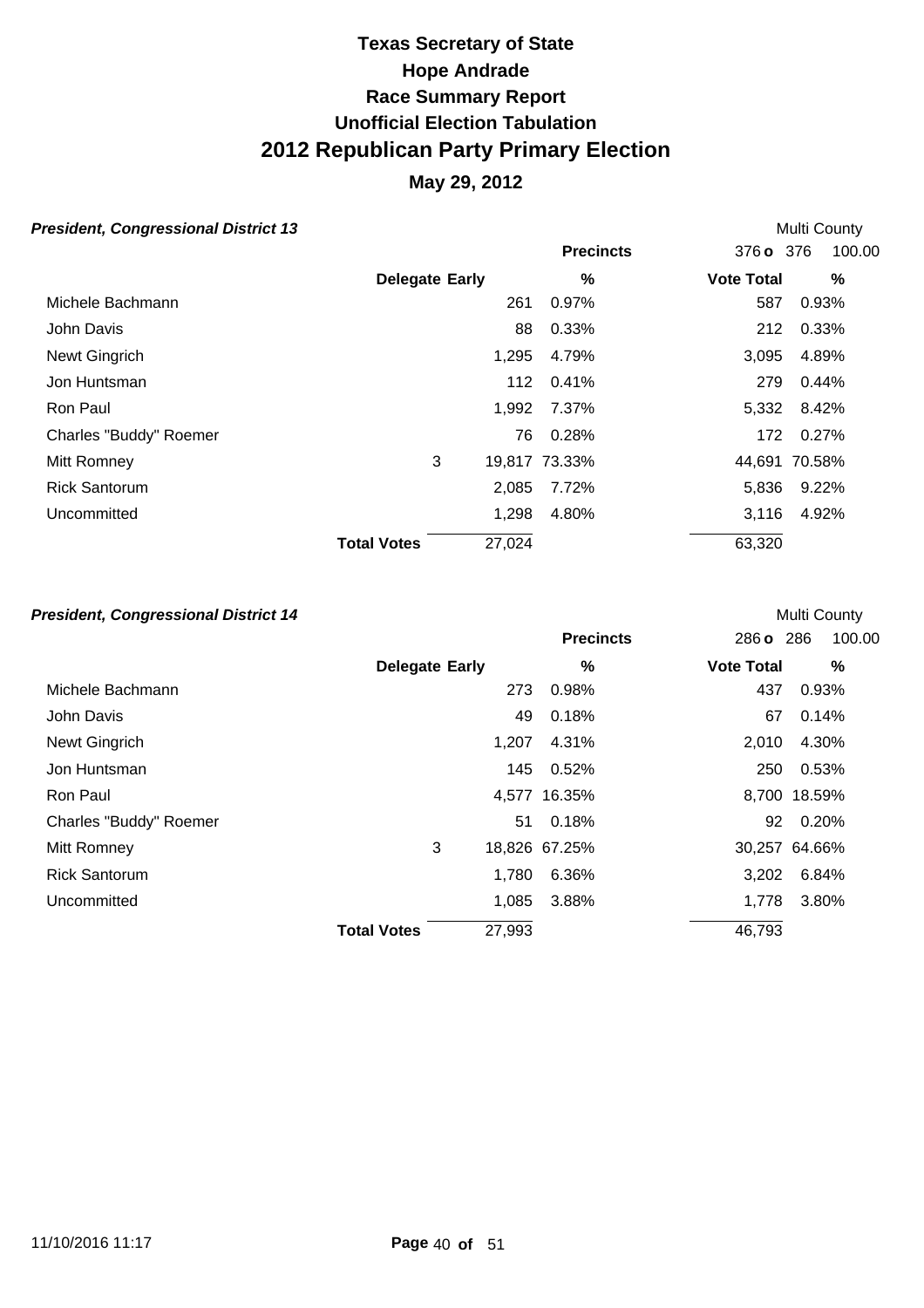### **May 29, 2012**

#### **President, Congressional District 15 President, Congressional District 15**

|                        |                       |          | <b>Precincts</b> | 281 <b>o</b> 281  | 100.00        |
|------------------------|-----------------------|----------|------------------|-------------------|---------------|
|                        | <b>Delegate Early</b> |          | %                | <b>Vote Total</b> | %             |
| Michele Bachmann       |                       | 46       | 0.86%            | 240               | 1.36%         |
| John Davis             |                       | 0        | $0.00\%$         | 134               | 0.76%         |
| Newt Gingrich          |                       | 188      | 3.53%            | 701               | 3.98%         |
| Jon Huntsman           |                       | 33       | 0.62%            | 83                | 0.47%         |
| Ron Paul               |                       | 499      | 9.37%            |                   | 1,888 10.72%  |
| Charles "Buddy" Roemer |                       | $\Omega$ | $0.00\%$         | 76.               | 0.43%         |
| Mitt Romney            | 3                     |          | 3,904 73.30%     |                   | 12,246 69.50% |
| <b>Rick Santorum</b>   |                       | 379      | 7.12%            | 1,481             | 8.41%         |
| Uncommitted            |                       | 277      | 5.20%            | 770               | 4.37%         |
|                        | <b>Total Votes</b>    | 5,326    |                  | 17,619            |               |

#### **President, Congressional District 16 Constant Constant Constant County Single County**

|                        |                       |       | <b>Precincts</b> | 173 <sub>o</sub>  | 100.00<br>173 |
|------------------------|-----------------------|-------|------------------|-------------------|---------------|
|                        | <b>Delegate Early</b> |       | %                | <b>Vote Total</b> | %             |
| Michele Bachmann       |                       | 85    | 1.50%            | 184               | 1.65%         |
| John Davis             |                       | 27    | 0.48%            | 48                | 0.43%         |
| Newt Gingrich          |                       | 258   | 4.57%            | 487               | 4.37%         |
| Jon Huntsman           |                       | 11    | 0.19%            | 29                | 0.26%         |
| Ron Paul               |                       | 516   | 9.13%            | 1,082             | 9.70%         |
| Charles "Buddy" Roemer |                       | 17    | 0.30%            | 48                | 0.43%         |
| Mitt Romney            | 3                     |       | 4,144 73.36%     |                   | 7,953 71.29%  |
| <b>Rick Santorum</b>   |                       | 383   | 6.78%            | 812               | 7.28%         |
| Uncommitted            |                       | 208   | 3.68%            | 513               | 4.60%         |
|                        | <b>Total Votes</b>    | 5,649 |                  | 11,156            |               |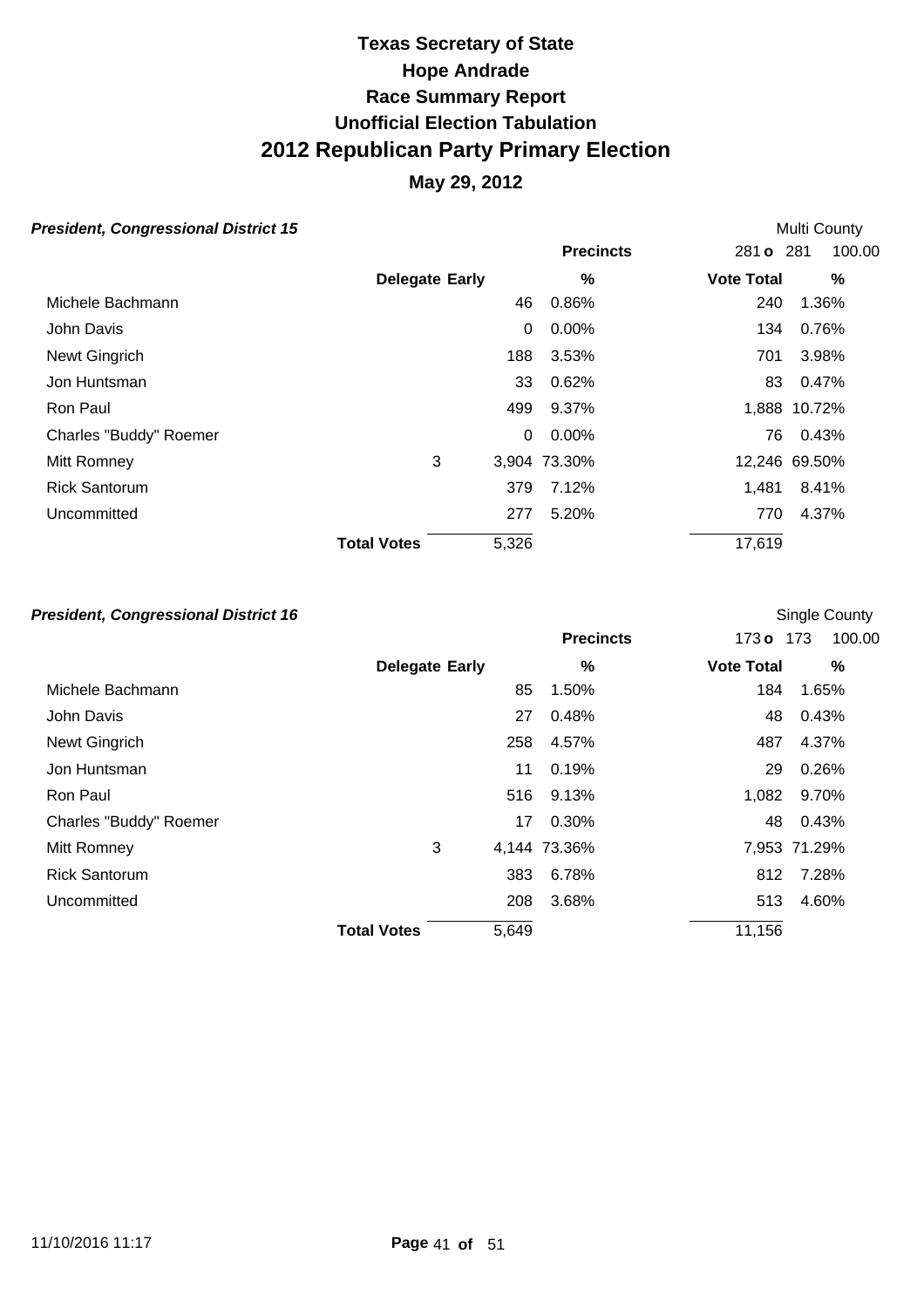### **May 29, 2012**

#### **President, Congressional District 17 Constant County County Multi County**

|                        |                              | <b>Precincts</b> | 306 <b>o</b> 306  | 100.00        |
|------------------------|------------------------------|------------------|-------------------|---------------|
|                        | <b>Delegate Early</b>        | %                | <b>Vote Total</b> | %             |
| Michele Bachmann       | 206                          | 0.99%            | 502               | 0.98%         |
| John Davis             | 44                           | 0.21%            | 136               | 0.26%         |
| Newt Gingrich          | 1,024                        | 4.92%            | 2,631             | 5.11%         |
| Jon Huntsman           | 137                          | 0.66%            | 393               | 0.76%         |
| Ron Paul               |                              | 2,138 10.28%     |                   | 6,306 12.26%  |
| Charles "Buddy" Roemer | 70                           | 0.34%            | 170               | 0.33%         |
| Mitt Romney            | 3                            | 14,564 70.03%    |                   | 34,460 66.99% |
| <b>Rick Santorum</b>   | 1,535                        | 7.38%            | 4,189             | 8.14%         |
| Uncommitted            | 1,078                        | 5.18%            | 2,656             | 5.16%         |
|                        | 20,796<br><b>Total Votes</b> |                  | 51,443            |               |

#### **President, Congressional District 18 Constant Constant Constant County Single County**

|                        |                       |       | <b>Precincts</b> | 225 o 225         | 100.00       |
|------------------------|-----------------------|-------|------------------|-------------------|--------------|
|                        | <b>Delegate Early</b> |       | $\frac{9}{6}$    | <b>Vote Total</b> | %            |
| Michele Bachmann       |                       | 50    | 0.95%            | 96                | 0.87%        |
| John Davis             |                       | 8     | 0.15%            | 17                | 0.15%        |
| Newt Gingrich          |                       | 250   | 4.75%            | 529               | 4.82%        |
| Jon Huntsman           |                       | 42    | 0.80%            | 108               | 0.98%        |
| Ron Paul               |                       |       | 735 13.97%       |                   | 1,785 16.25% |
| Charles "Buddy" Roemer |                       | 11    | 0.21%            | 29                | 0.26%        |
| Mitt Romney            | 3                     |       | 3,493 66.39%     |                   | 7,116 64.77% |
| <b>Rick Santorum</b>   |                       | 409   | 7.77%            | 833               | 7.58%        |
| Uncommitted            |                       | 263   | 5.00%            | 473               | 4.31%        |
|                        | <b>Total Votes</b>    | 5,261 |                  | 10,986            |              |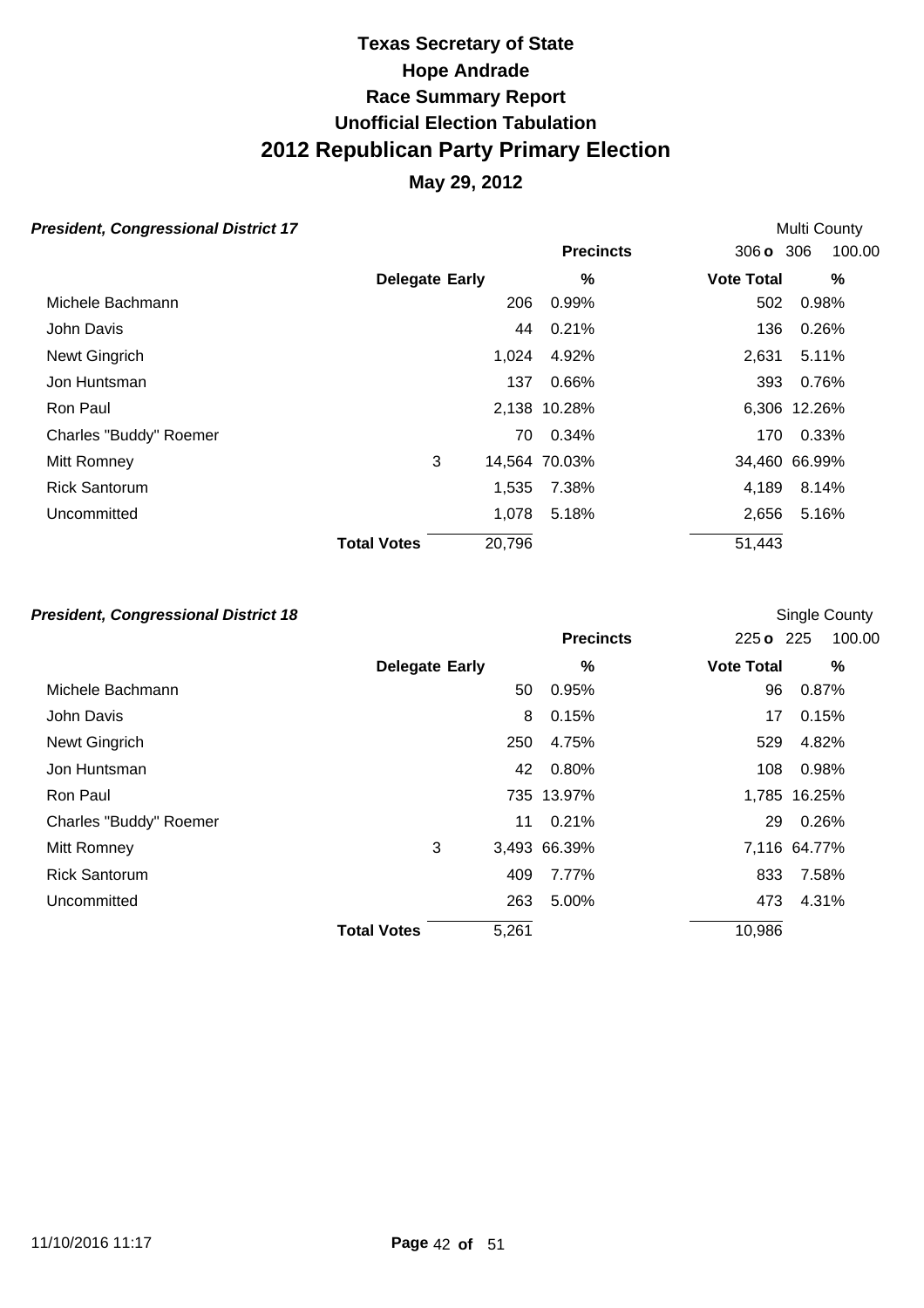### **May 29, 2012**

#### **President, Congressional District 19 Multi County Multi County Multi County**

|                        |                              | <b>Precincts</b> | 356 o 356         | 100.00        |
|------------------------|------------------------------|------------------|-------------------|---------------|
|                        | <b>Delegate Early</b>        | %                | <b>Vote Total</b> | %             |
| Michele Bachmann       | 431                          | 1.23%            | 791               | 1.26%         |
| John Davis             | 125                          | 0.36%            | 230               | 0.36%         |
| Newt Gingrich          | 1,808                        | 5.15%            | 3,367             | 5.34%         |
| Jon Huntsman           | 217                          | 0.62%            | 352               | 0.56%         |
| Ron Paul               | 2,656                        | 7.56%            | 5,256             | 8.34%         |
| Charles "Buddy" Roemer | 104                          | 0.30%            | 202               | 0.32%         |
| Mitt Romney            | 3                            | 25,134 71.56%    |                   | 43,926 69.71% |
| <b>Rick Santorum</b>   | 2,713                        | 7.72%            | 5,359             | 8.50%         |
| Uncommitted            | 1,936                        | 5.51%            | 3,531             | 5.60%         |
|                        | <b>Total Votes</b><br>35,124 |                  | 63,014            |               |

#### **President, Congressional District 20 Single County President, Congressional District 20**

|                        |                       |        | <b>Precincts</b> | 237 o 237         | 100.00        |
|------------------------|-----------------------|--------|------------------|-------------------|---------------|
|                        | <b>Delegate Early</b> |        | %                | <b>Vote Total</b> | %             |
| Michele Bachmann       |                       | 272    | 0.75%            | 520               | 0.80%         |
| John Davis             |                       | 56     | 0.15%            | 95                | 0.15%         |
| Newt Gingrich          |                       | 1,383  | 3.80%            | 2,597             | 4.01%         |
| Jon Huntsman           |                       | 339    | 0.93%            | 595               | 0.92%         |
| Ron Paul               |                       | 3,001  | 8.24%            | 6,231             | 9.61%         |
| Charles "Buddy" Roemer |                       | 105    | 0.29%            | 179               | 0.28%         |
| Mitt Romney            | 3                     |        | 28,048 76.98%    |                   | 48,295 74.52% |
| <b>Rick Santorum</b>   |                       | 2,191  | 6.01%            | 4,433             | 6.84%         |
| Uncommitted            |                       | 1,042  | 2.86%            | 1,864             | 2.88%         |
|                        | <b>Total Votes</b>    | 36,437 |                  | 64,809            |               |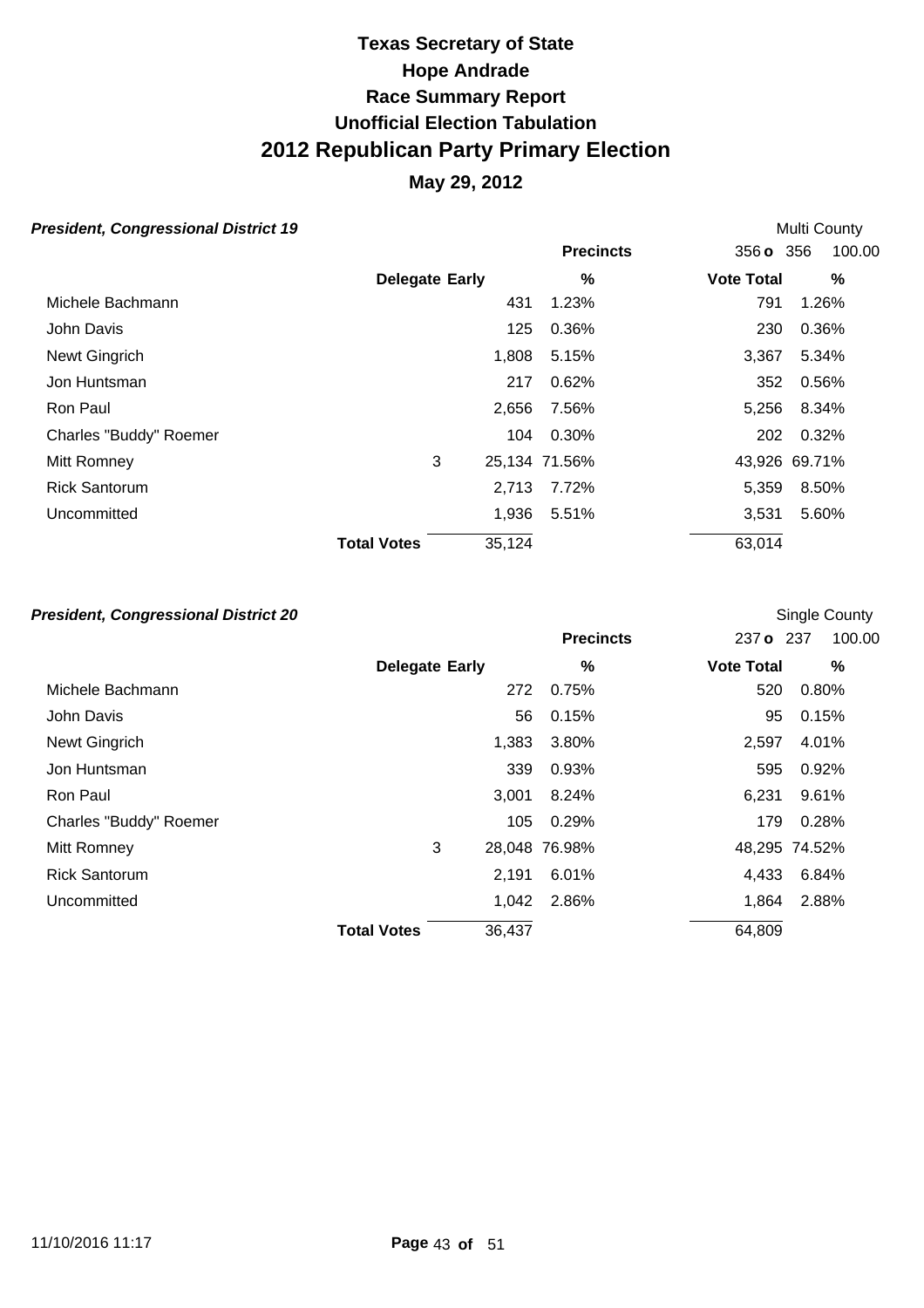### **May 29, 2012**

#### **President, Congressional District 21 Multi County Multi County**

|                        |                              | <b>Precincts</b> | 100.00<br>279 o 279    |
|------------------------|------------------------------|------------------|------------------------|
|                        | <b>Delegate Early</b>        | %                | <b>Vote Total</b><br>% |
| Michele Bachmann       | 435                          | 0.71%            | 1,138<br>0.98%         |
| John Davis             | 92                           | 0.15%            | 0.16%<br>191           |
| Newt Gingrich          | 2,408                        | 3.93%            | 4,700<br>4.06%         |
| Jon Huntsman           | 523                          | 0.85%            | 1,006<br>0.87%         |
| Ron Paul               | 5,944                        | 9.69%            | 13,420 11.59%          |
| Charles "Buddy" Roemer | 202                          | 0.33%            | 0.34%<br>393           |
| Mitt Romney            | 3                            | 46,172 75.27%    | 83,525 72.12%          |
| <b>Rick Santorum</b>   | 3,520                        | 5.74%            | 7.501<br>6.48%         |
| Uncommitted            | 2,048                        | 3.34%            | 3.40%<br>3,942         |
|                        | <b>Total Votes</b><br>61,344 |                  | 115,816                |

#### **President, Congressional District 22 Multi County Multi County**

|                        |                       |        | <b>Precincts</b> | 162 <b>o</b>      | 100.00<br>162 |
|------------------------|-----------------------|--------|------------------|-------------------|---------------|
|                        | <b>Delegate Early</b> |        | %                | <b>Vote Total</b> | %             |
| Michele Bachmann       |                       | 250    | 0.95%            | 430               | 0.88%         |
| John Davis             |                       | 46     | 0.18%            | 74                | 0.15%         |
| Newt Gingrich          |                       | 1,478  | 5.64%            | 2,509             | 5.14%         |
| Jon Huntsman           |                       | 134    | 0.51%            | 255               | 0.52%         |
| Ron Paul               |                       |        | 3,802 14.52%     |                   | 7,314 14.98%  |
| Charles "Buddy" Roemer |                       | 68     | 0.26%            | 111               | 0.23%         |
| Mitt Romney            | 3                     |        | 16,964 64.77%    |                   | 32,176 65.88% |
| <b>Rick Santorum</b>   |                       | 1,955  | 7.46%            | 3.721             | 7.62%         |
| Uncommitted            |                       | 1,494  | 5.70%            | 2,251             | 4.61%         |
|                        | <b>Total Votes</b>    | 26,191 |                  | 48,841            |               |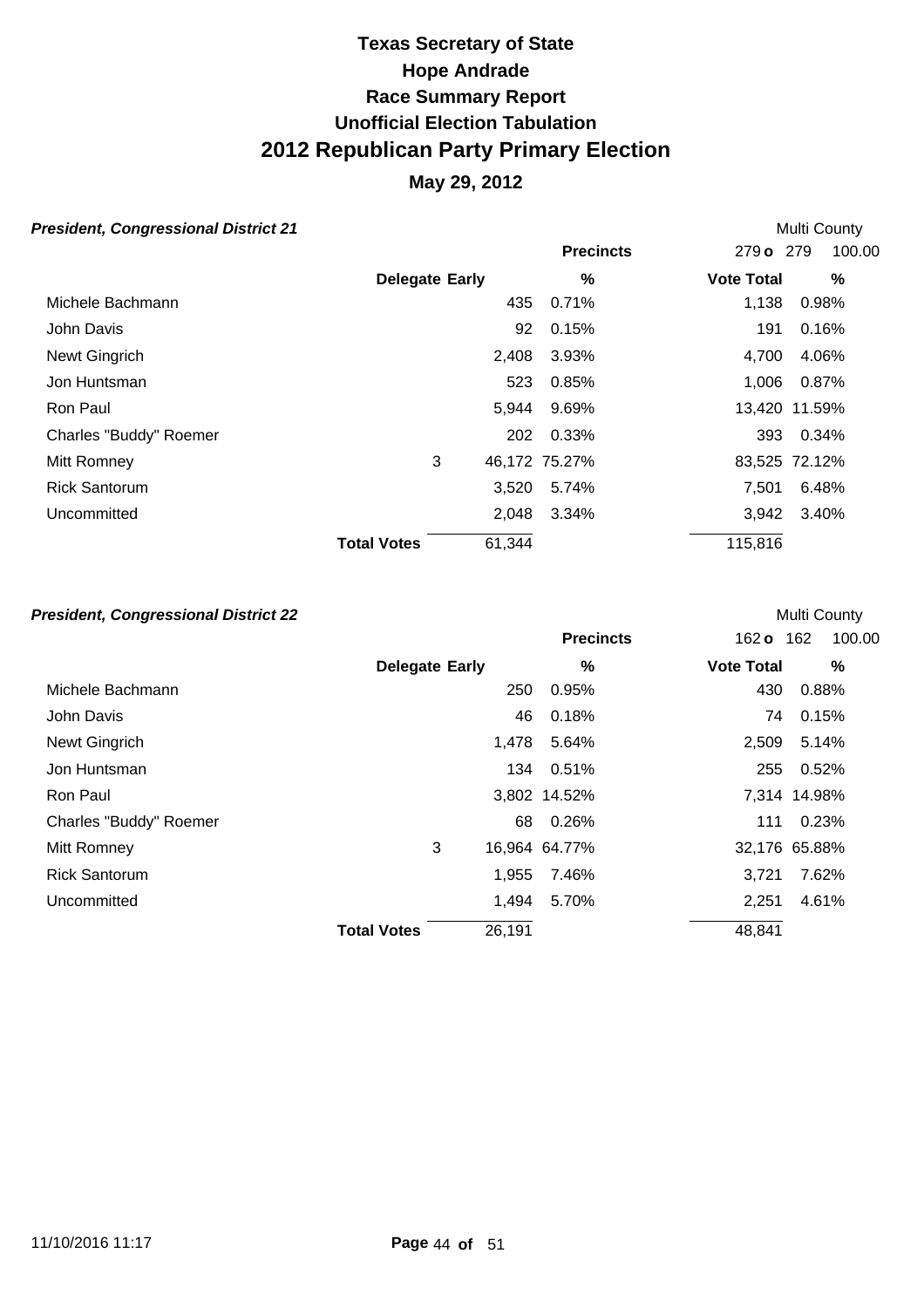### **May 29, 2012**

#### **President, Congressional District 23 Multi County Multi County Multi County**

|                        |                       |        | <b>Precincts</b> | 281 <b>o</b> 281  | 100.00        |
|------------------------|-----------------------|--------|------------------|-------------------|---------------|
|                        | <b>Delegate Early</b> |        | %                | <b>Vote Total</b> | %             |
| Michele Bachmann       |                       | 338    | 0.80%            | 635               | 0.82%         |
| John Davis             |                       | 104    | 0.24%            | 193               | 0.25%         |
| Newt Gingrich          |                       | 1,711  | 4.02%            | 3,295             | 4.27%         |
| Jon Huntsman           |                       | 357    | 0.84%            | 634               | 0.82%         |
| Ron Paul               |                       | 3,591  | 8.45%            | 7,573             | 9.81%         |
| Charles "Buddy" Roemer |                       | 140    | 0.33%            | 244               | 0.32%         |
| Mitt Romney            | 3                     |        | 32,315 76.01%    |                   | 56,832 73.58% |
| <b>Rick Santorum</b>   |                       | 2,605  | 6.13%            | 5.346             | 6.92%         |
| Uncommitted            |                       | 1,354  | 3.18%            | 2,484             | 3.22%         |
|                        | <b>Total Votes</b>    | 42,515 |                  | 77,236            |               |

#### **President, Congressional District 24**  Multi County

|                        |                       |        | <b>Precincts</b> | 239 o 239         | 100.00        |
|------------------------|-----------------------|--------|------------------|-------------------|---------------|
|                        | <b>Delegate Early</b> |        | %                | <b>Vote Total</b> | %             |
| Michele Bachmann       |                       | 167    | 0.76%            | 330               | 0.76%         |
| John Davis             |                       | 96     | 0.44%            | 126               | 0.29%         |
| Newt Gingrich          |                       | 933    | 4.25%            | 1,938             | 4.44%         |
| Jon Huntsman           |                       | 162    | 0.74%            | 330               | 0.76%         |
| Ron Paul               |                       | 1,967  | 8.97%            |                   | 4,610 10.55%  |
| Charles "Buddy" Roemer |                       | 49     | 0.22%            |                   | 102 0.23%     |
| Mitt Romney            | 3                     |        | 15,739 71.77%    |                   | 30,393 69.56% |
| <b>Rick Santorum</b>   |                       | 2,109  | 9.62%            |                   | 4,460 10.21%  |
| Uncommitted            |                       | 709    | 3.23%            | 1,402             | 3.21%         |
|                        | <b>Total Votes</b>    | 21,931 |                  | 43,691            |               |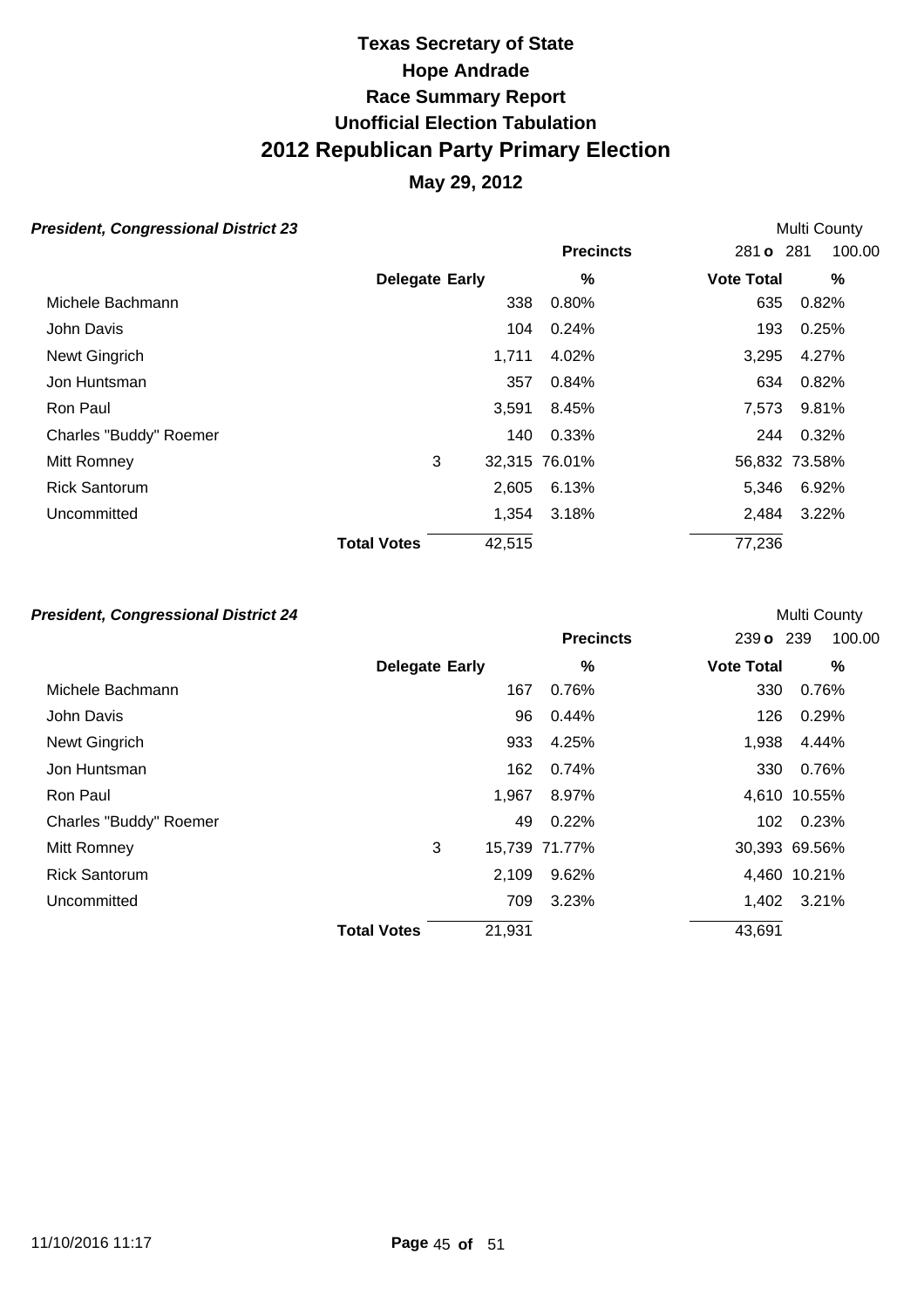### **May 29, 2012**

#### **President, Congressional District 25 Multi County Multi County Multi County**

|                        |                              | <b>Precincts</b> | 224 o 224         | 100.00 |
|------------------------|------------------------------|------------------|-------------------|--------|
|                        | <b>Delegate Early</b>        | %                | <b>Vote Total</b> | %      |
| Michele Bachmann       | 179                          | 0.68%            | 417               | 0.72%  |
| John Davis             | 76                           | 0.29%            | 153               | 0.27%  |
| Newt Gingrich          | 1,212                        | 4.62%            | 2,515             | 4.36%  |
| Jon Huntsman           | 200                          | 0.76%            | 470               | 0.82%  |
| Ron Paul               |                              | 3,274 12.47%     | 8,731 15.15%      |        |
| Charles "Buddy" Roemer | 93                           | 0.35%            | 204               | 0.35%  |
| Mitt Romney            | 3                            | 18,353 69.91%    | 38,477 66.77%     |        |
| <b>Rick Santorum</b>   | 1,721                        | 6.56%            | 4,161             | 7.22%  |
| Uncommitted            | 1,146                        | 4.37%            | 2,496             | 4.33%  |
|                        | <b>Total Votes</b><br>26,254 |                  | 57,624            |        |

#### **President, Congressional District 26 Multi County Multi County Multi County**

|                        |                       |        | <b>Precincts</b> | 158 <sub>o</sub>  | 100.00<br>158 |
|------------------------|-----------------------|--------|------------------|-------------------|---------------|
|                        | <b>Delegate Early</b> |        | $\%$             | <b>Vote Total</b> | %             |
| Michele Bachmann       |                       | 175    | 0.91%            | 356               | 0.89%         |
| John Davis             |                       | 94     | 0.49%            | 145               | 0.36%         |
| Newt Gingrich          |                       | 853    | 4.44%            | 1,821             | 4.57%         |
| Jon Huntsman           |                       | 127    | 0.66%            | 246               | 0.62%         |
| Ron Paul               |                       | 1,745  | 9.08%            |                   | 4,334 10.88%  |
| Charles "Buddy" Roemer |                       | 48     | 0.25%            | 78.               | 0.20%         |
| Mitt Romney            | 3                     |        | 13,554 70.56%    |                   | 27,288 68.49% |
| <b>Rick Santorum</b>   |                       | 1,893  | 9.85%            |                   | 4,257 10.68%  |
| Uncommitted            |                       | 720    | 3.75%            | 1,320             | 3.31%         |
|                        | <b>Total Votes</b>    | 19,209 |                  | 39,845            |               |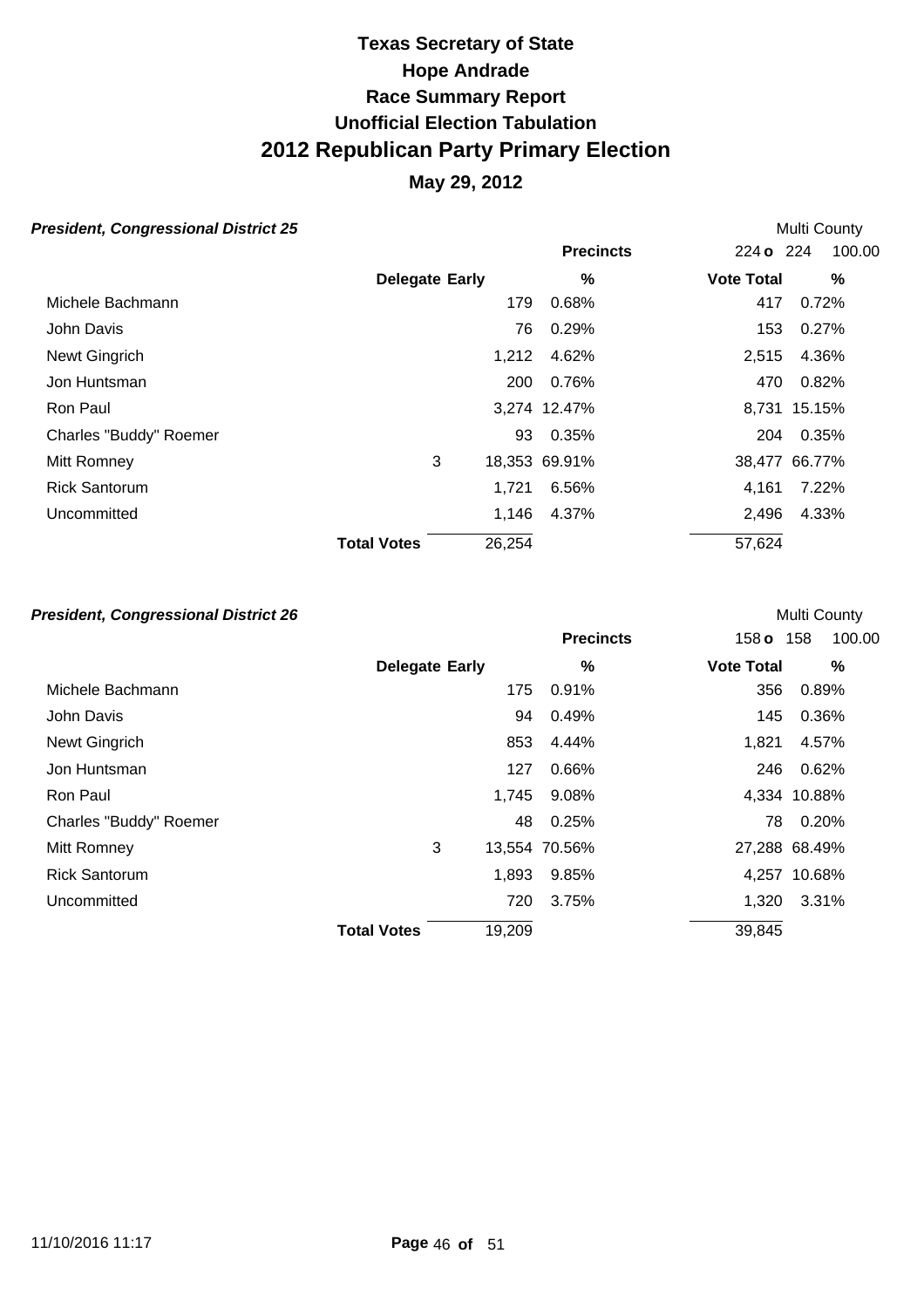### **May 29, 2012**

#### **President, Congressional District 27** Multi County

|                       |     | <b>Precincts</b> |                                        | 100.00                                                                                               |
|-----------------------|-----|------------------|----------------------------------------|------------------------------------------------------------------------------------------------------|
| <b>Delegate Early</b> |     | %                |                                        | %                                                                                                    |
|                       | 118 | 0.59%            |                                        | 0.64%                                                                                                |
|                       | 28  | 0.14%            |                                        | 0.14%                                                                                                |
|                       | 856 | 4.31%            |                                        | 4.36%                                                                                                |
|                       | 79  | 0.40%            |                                        | 0.37%                                                                                                |
|                       |     |                  |                                        | 6,334 14.65%                                                                                         |
|                       | 45  |                  |                                        | $0.22\%$                                                                                             |
| 3                     |     |                  |                                        | 30,457 70.44%                                                                                        |
|                       |     | 5.30%            |                                        | 5.99%                                                                                                |
|                       | 654 | 3.29%            |                                        | 3.18%                                                                                                |
| <b>Total Votes</b>    |     |                  |                                        |                                                                                                      |
|                       |     | 1,053<br>19,858  | 2,640 13.29%<br>0.23%<br>14,385 72.44% | 324 <b>o</b> 324<br><b>Vote Total</b><br>278<br>62<br>1,887<br>159<br>94<br>2,590<br>1,376<br>43,237 |

#### **President, Congressional District 28 Multi County Multi County Multi County**

|                        |                       |        | <b>Precincts</b> | 240 o 240         | 100.00        |
|------------------------|-----------------------|--------|------------------|-------------------|---------------|
|                        | <b>Delegate Early</b> |        | %                | <b>Vote Total</b> | %             |
| Michele Bachmann       |                       | 330    | 0.84%            | 770               | 0.98%         |
| John Davis             |                       | 101    | 0.26%            | 286               | 0.37%         |
| Newt Gingrich          |                       | 1,563  | 3.96%            | 3,247             | 4.15%         |
| Jon Huntsman           |                       | 351    | 0.89%            | 645               | 0.82%         |
| Ron Paul               |                       | 3,364  | 8.53%            | 7,709             | 9.85%         |
| Charles "Buddy" Roemer |                       | 116    | 0.29%            | 247               | 0.32%         |
| Mitt Romney            | 3                     |        | 30,015 76.07%    |                   | 57,340 73.30% |
| <b>Rick Santorum</b>   |                       | 2,379  | 6.03%            | 5.451             | 6.97%         |
| Uncommitted            |                       | 1,240  | 3.14%            | 2,534             | 3.24%         |
|                        | <b>Total Votes</b>    | 39,459 |                  | 78,229            |               |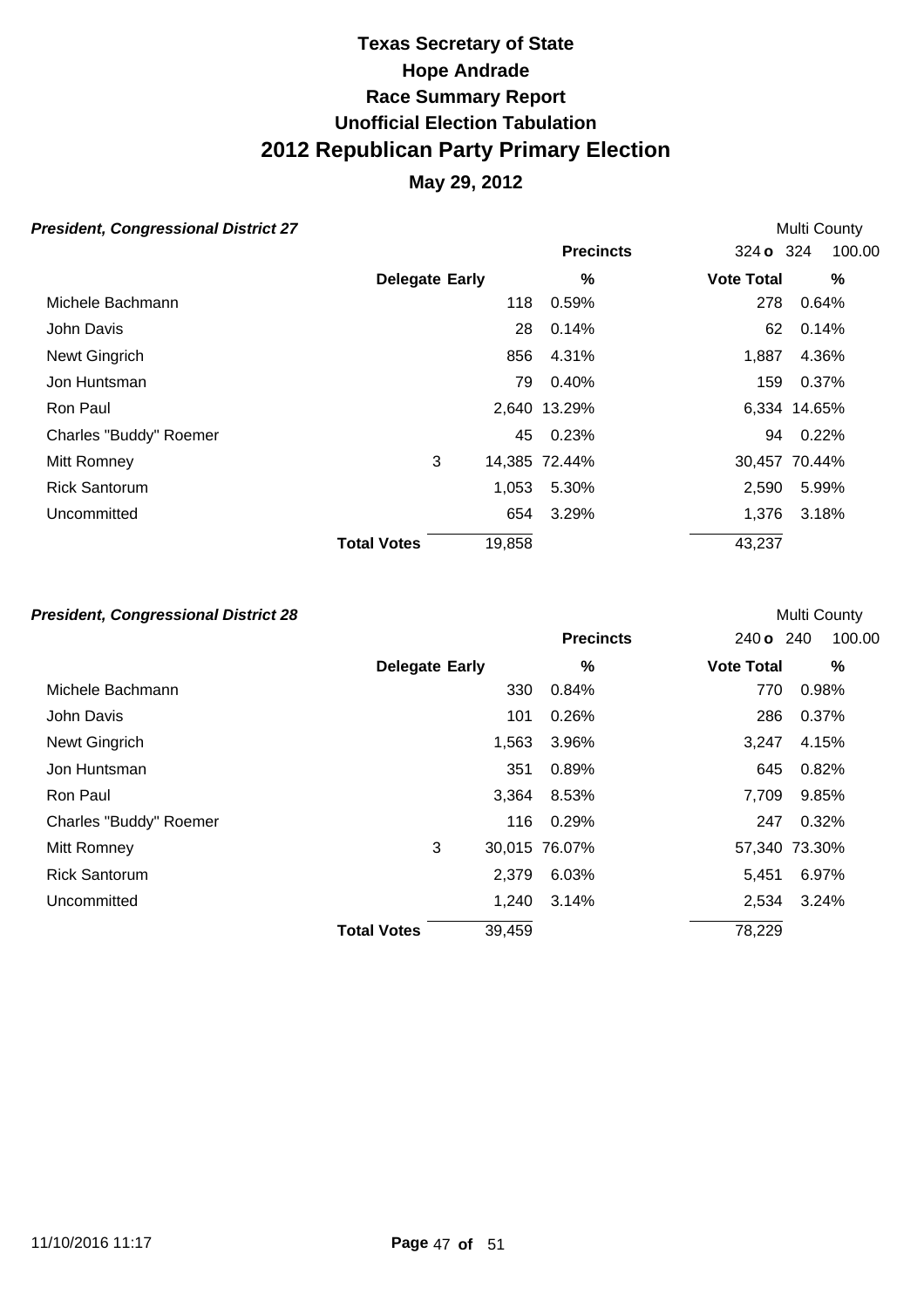### **May 29, 2012**

#### **President, Congressional District 29 Single County President, Congressional District 29**

|                        |                       |       | <b>Precincts</b> | 174 o 174         | 100.00       |
|------------------------|-----------------------|-------|------------------|-------------------|--------------|
|                        | <b>Delegate Early</b> |       | %                | <b>Vote Total</b> | %            |
| Michele Bachmann       |                       | 58    | 1.33%            | 88                | 1.17%        |
| John Davis             |                       | 19    | 0.43%            | 35                | 0.46%        |
| Newt Gingrich          |                       | 220   | 5.03%            | 359               | 4.75%        |
| Jon Huntsman           |                       | 19    | 0.43%            | 28.               | 0.37%        |
| Ron Paul               |                       |       | 623 14.24%       |                   | 1,211 16.04% |
| Charles "Buddy" Roemer |                       | 6     | 0.14%            | 17                | 0.23%        |
| Mitt Romney            | 3                     |       | 2,903 66.34%     |                   | 4,893 64.80% |
| <b>Rick Santorum</b>   |                       | 353   | 8.07%            | 610               | 8.08%        |
| Uncommitted            |                       | 175   | 4.00%            | 310               | 4.11%        |
|                        | <b>Total Votes</b>    | 4,376 |                  | 7,551             |              |

#### **President, Congressional District 30 Constant Constant Constant County** Single County

|                        |                       |       | <b>Precincts</b> | 249 o 249         | 100.00       |
|------------------------|-----------------------|-------|------------------|-------------------|--------------|
|                        | <b>Delegate Early</b> |       | %                | <b>Vote Total</b> | $\%$         |
| Michele Bachmann       |                       | 19    | 0.44%            | 72                | 0.74%        |
| John Davis             |                       | 8     | 0.18%            | 23                | 0.24%        |
| Newt Gingrich          |                       | 220   | 5.09%            | 492               | 5.04%        |
| Jon Huntsman           |                       | 15    | 0.35%            |                   | 42 0.43%     |
| Ron Paul               |                       | 361   | 8.34%            |                   | 1,130 11.58% |
| Charles "Buddy" Roemer |                       | 1     | 0.02%            | 9                 | 0.09%        |
| Mitt Romney            | 3                     |       | 3,136 72.49%     |                   | 6,687 68.52% |
| <b>Rick Santorum</b>   |                       |       | 452 10.45%       |                   | 1,018 10.43% |
| Uncommitted            |                       |       | 114 2.64%        | 286               | 2.93%        |
|                        | <b>Total Votes</b>    | 4,326 |                  | 9,759             |              |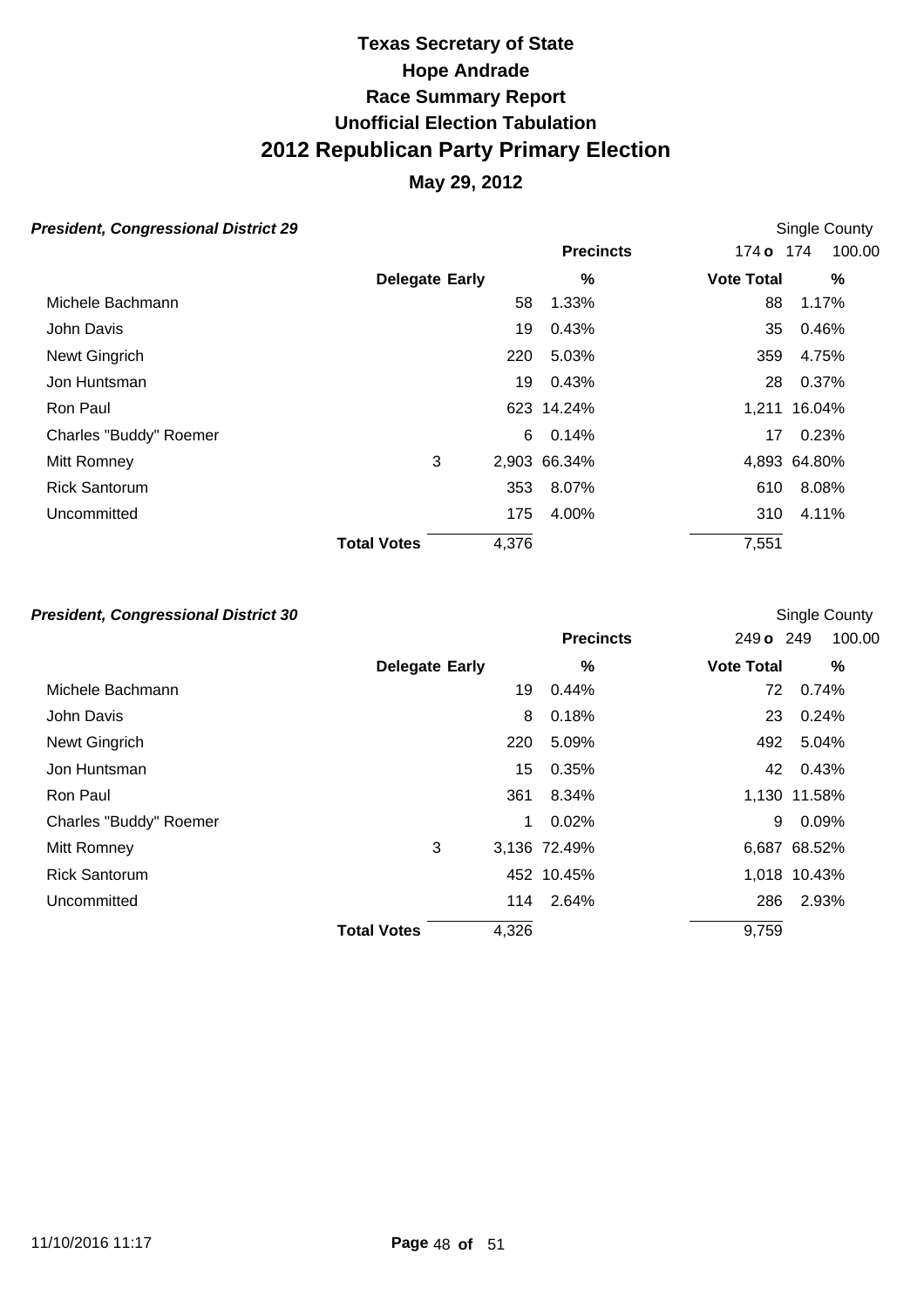### **May 29, 2012**

#### **President, Congressional District 31** Multi County

|                        |                       |        | <b>Precincts</b> | 135 <b>o</b> 135  | 100.00        |
|------------------------|-----------------------|--------|------------------|-------------------|---------------|
|                        | <b>Delegate Early</b> |        | %                | <b>Vote Total</b> | %             |
| Michele Bachmann       |                       | 158    | 0.65%            | 343               | 0.71%         |
| John Davis             |                       | 27     | 0.11%            | 65                | 0.13%         |
| Newt Gingrich          |                       | 958    | 3.92%            | 2,027             | 4.20%         |
| Jon Huntsman           |                       | 212    | 0.87%            | 401               | 0.83%         |
| Ron Paul               |                       |        | 3,150 12.90%     |                   | 7,490 15.50%  |
| Charles "Buddy" Roemer |                       | 90     | 0.37%            | 162               | 0.34%         |
| Mitt Romney            | 3                     |        | 17,495 71.62%    |                   | 32,728 67.75% |
| <b>Rick Santorum</b>   |                       | 1,324  | 5.42%            | 3,115             | 6.45%         |
| Uncommitted            |                       | 1,012  | 4.14%            | 1,978             | 4.09%         |
|                        | <b>Total Votes</b>    | 24,426 |                  | 48,309            |               |

#### **President, Congressional District 32 Constant Constant Constant County County County Single County**

|                        |                       |        | <b>Precincts</b> | 209 o 209         | 100.00        |
|------------------------|-----------------------|--------|------------------|-------------------|---------------|
|                        | <b>Delegate Early</b> |        | %                | <b>Vote Total</b> | %             |
| Michele Bachmann       |                       | 71     | 0.49%            | 204               | 0.56%         |
| John Davis             |                       | 11     | 0.08%            | 30                | 0.08%         |
| Newt Gingrich          |                       | 625    | 4.28%            | 1,549             | 4.25%         |
| Jon Huntsman           |                       | 94     | 0.64%            | 296               | 0.81%         |
| Ron Paul               |                       | 1,056  | 7.23%            | 3,519             | 9.65%         |
| Charles "Buddy" Roemer |                       | 13     | 0.09%            | 56                | 0.15%         |
| Mitt Romney            | 3                     |        | 11,495 78.71%    |                   | 27,255 74.72% |
| <b>Rick Santorum</b>   |                       | 874    | 5.98%            | 2,618             | 7.18%         |
| Uncommitted            |                       | 366    | 2.51%            | 950               | 2.60%         |
|                        | <b>Total Votes</b>    | 14,605 |                  | 36,477            |               |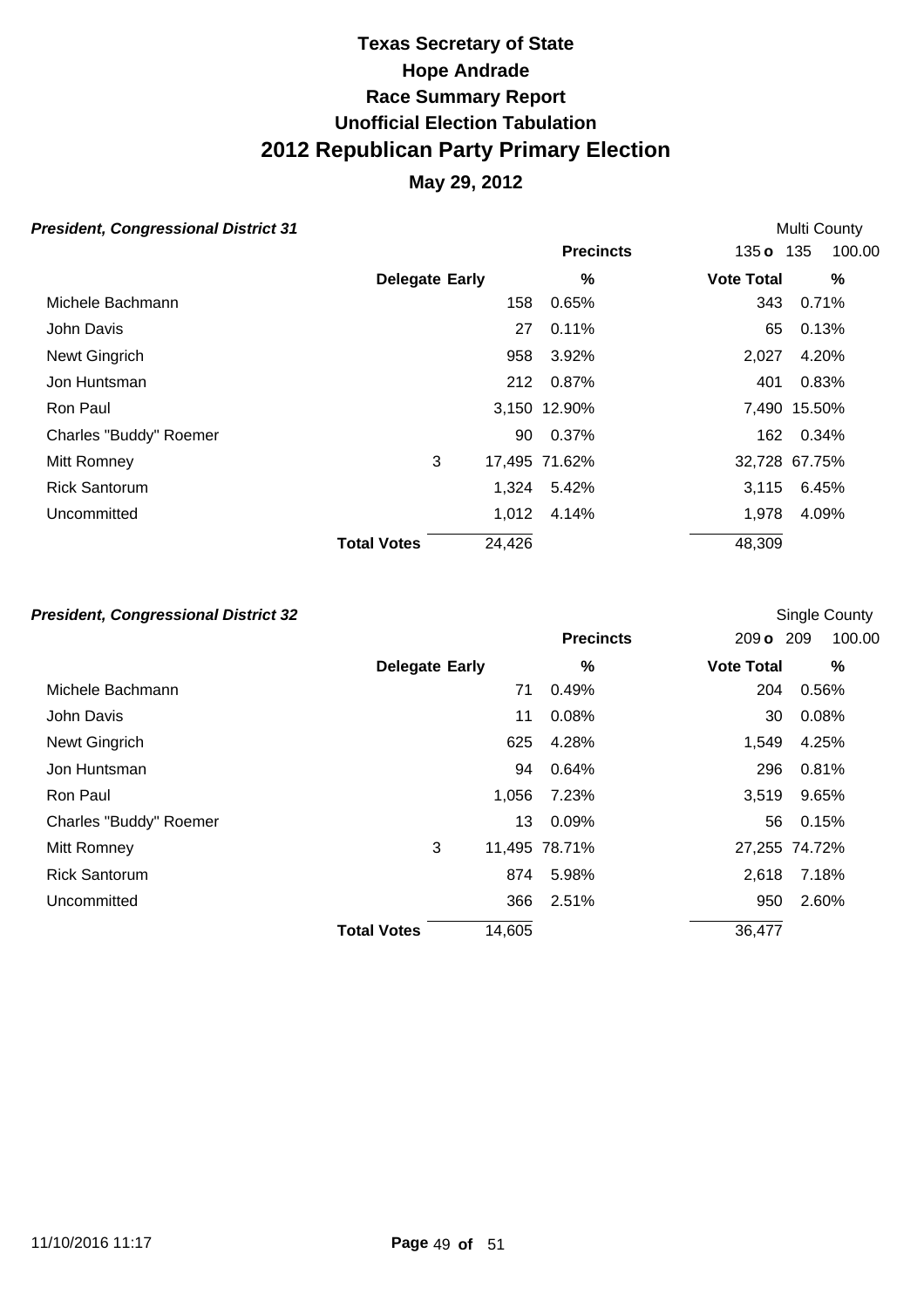### **May 29, 2012**

#### **President, Congressional District 33 Multi County Multi County Multi County**

|                        |                       |       | <b>Precincts</b> | 261 <b>o</b> 261  | 100.00       |
|------------------------|-----------------------|-------|------------------|-------------------|--------------|
|                        | <b>Delegate Early</b> |       | %                | <b>Vote Total</b> | %            |
| Michele Bachmann       |                       | 49    | 1.40%            | 94                | 1.25%        |
| John Davis             |                       | 43    | 1.23%            | 76                | 1.01%        |
| Newt Gingrich          |                       | 201   | 5.74%            | 410               | 5.47%        |
| Jon Huntsman           |                       | 9     | 0.26%            |                   | 22 0.29%     |
| Ron Paul               |                       |       | 386 11.02%       |                   | 1,010 13.48% |
| Charles "Buddy" Roemer |                       | 16    | 0.46%            | 29                | 0.39%        |
| Mitt Romney            | 3                     |       | 2,398 68.48%     |                   | 4,872 65.01% |
| <b>Rick Santorum</b>   |                       | 288   | 8.22%            | 732               | 9.77%        |
| Uncommitted            |                       | 112   | 3.20%            | 249               | 3.32%        |
|                        | <b>Total Votes</b>    | 3,502 |                  | 7,494             |              |

#### **President, Congressional District 34 President, Congressional District 34**

|                        |                       |       | <b>Precincts</b> | 222 o 222         | 100.00        |
|------------------------|-----------------------|-------|------------------|-------------------|---------------|
|                        | <b>Delegate Early</b> |       | %                | <b>Vote Total</b> | %             |
| Michele Bachmann       |                       | 94    | 1.48%            | 295               | 1.46%         |
| John Davis             |                       | 76    | 1.20%            | 223               | 1.10%         |
| Newt Gingrich          |                       | 268   | 4.22%            | 846               | 4.19%         |
| Jon Huntsman           |                       | 25    | 0.39%            |                   | 72 0.36%      |
| Ron Paul               |                       |       | 635 10.00%       |                   | 2,206 10.93%  |
| Charles "Buddy" Roemer |                       |       | 34 0.54%         | 99                | 0.49%         |
| Mitt Romney            | 3                     |       | 4,578 72.09%     |                   | 14,223 70.46% |
| <b>Rick Santorum</b>   |                       | 395   | 6.22%            | 1,431             | 7.09%         |
| Uncommitted            |                       | 245   | 3.86%            | 791               | 3.92%         |
|                        | <b>Total Votes</b>    | 6,350 |                  | 20,186            |               |